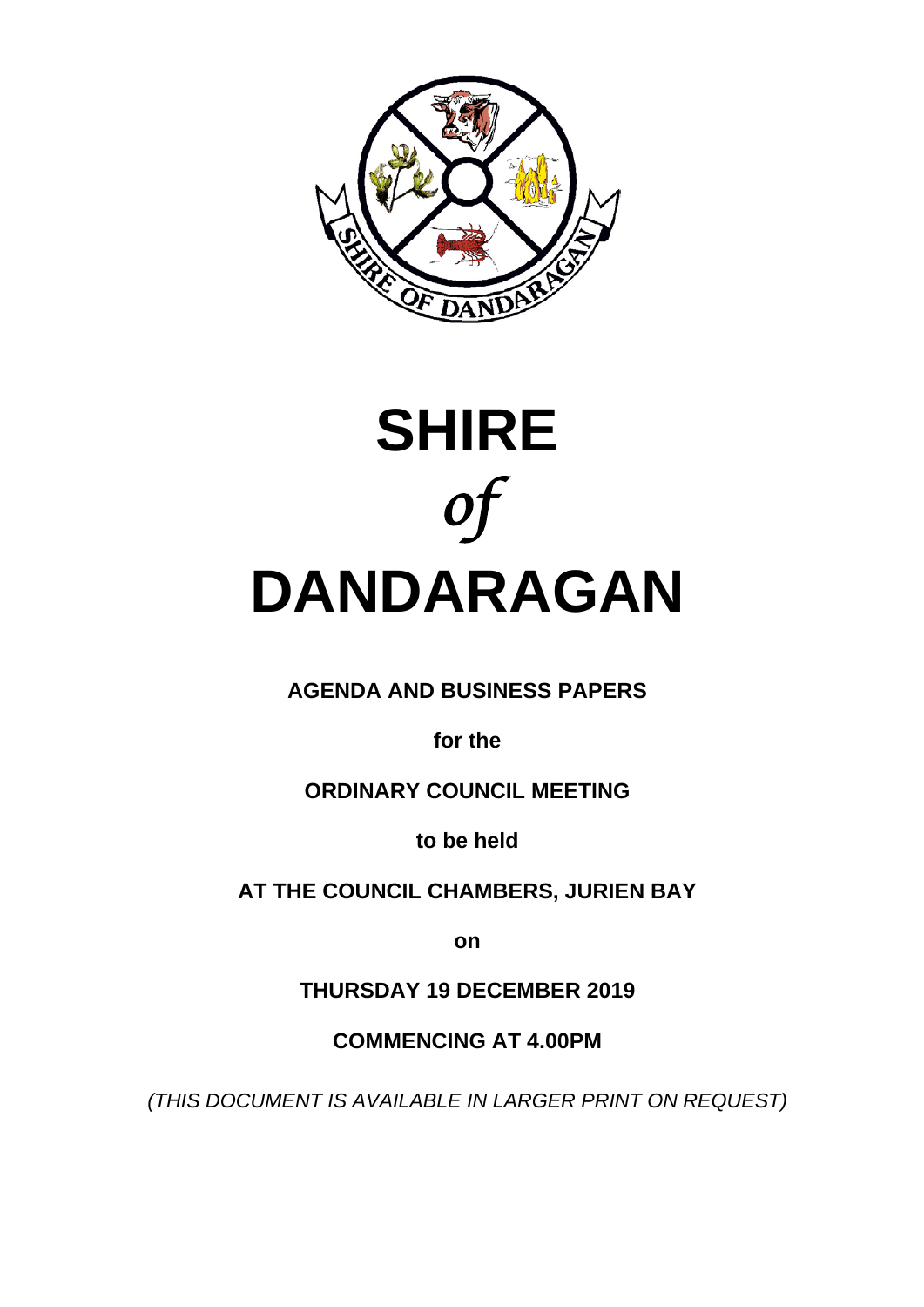

# **ORDINARY COUNCIL MEETING**

# **THURSDAY 19 DECEMBER 2019**

Welcome to the Ordinary Council Meeting of the Shire of Dandaragan.

Please be advised that the Ordinary Meeting of Council will be held on the following dates, times and venues:

| <b>DAY</b>   | <b>DATE</b>            | <b>TIME</b>      | <b>MEETING VENUE</b>                 |
|--------------|------------------------|------------------|--------------------------------------|
| <b>Thurs</b> | 19 December 2019       | 4.00pm           | <b>Jurien Bay</b>                    |
| <b>Thurs</b> | <b>23 January 2020</b> | 5.00pm<br>6.00pm | Dandaragan<br><b>AGM of Electors</b> |
| Thurs        | 27 February 2020       | 4.00pm           | <b>Jurien Bay</b>                    |
| <b>Thurs</b> | <b>26 March 2020</b>   | 4.00pm           | <b>Jurien Bay</b>                    |
| Thurs        | 23 April 2020          | 4.00pm           | <b>Badgingarra</b>                   |
| <b>Thurs</b> | 28 May 2020            | 4.00pm           | <b>Jurien Bay</b>                    |
| <b>Thurs</b> | 25 June 2020           | 4.00pm           | <b>Jurien Bay</b>                    |

**Brent Bailey CHIEF EXECUTIVE OFFICER**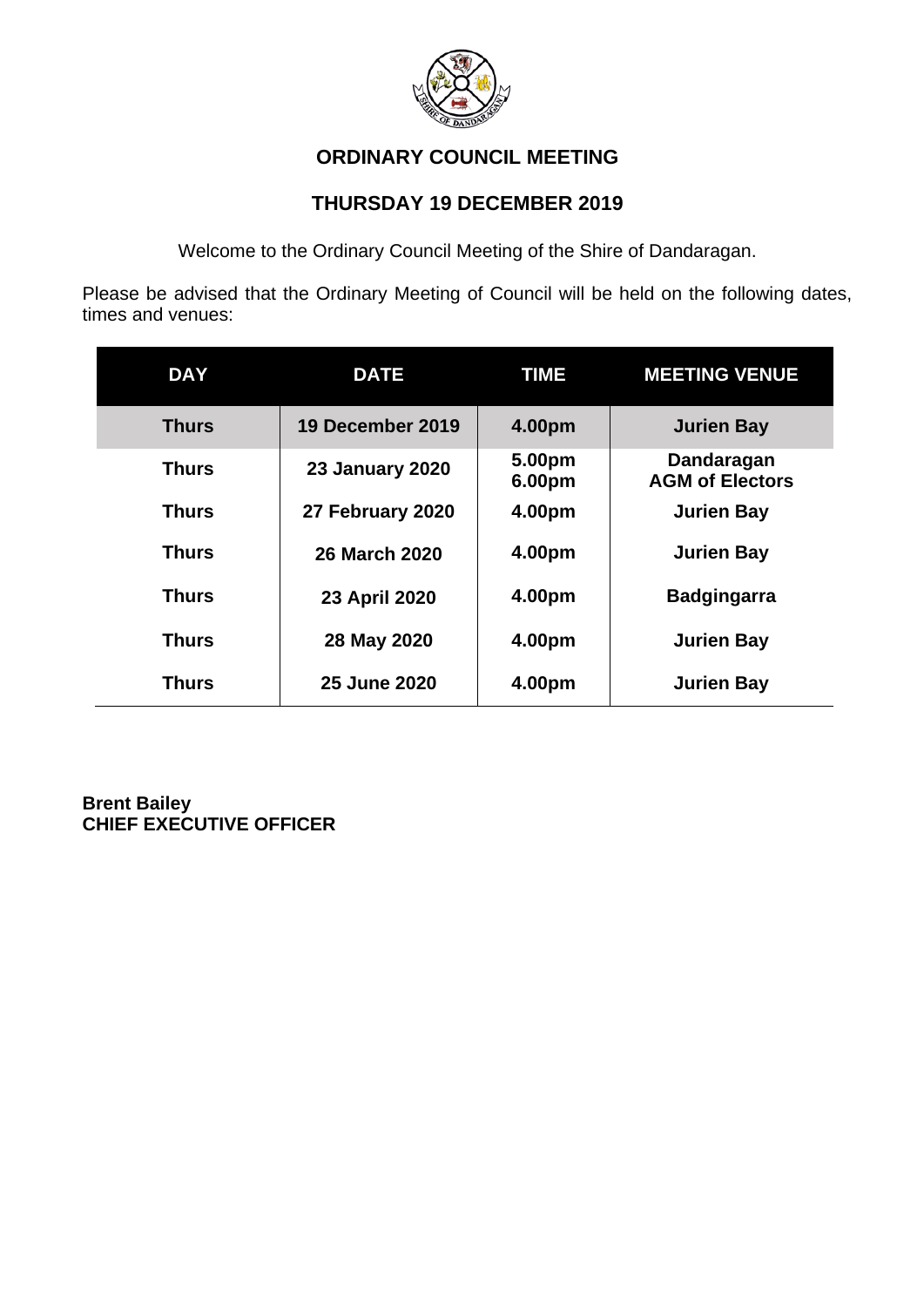

# **DISCLAIMER**

## INFORMATION FOR THE PUBLIC ATTENDING A COUNCIL MEETING

**Please note:**

**The recommendations contained in this agenda are Officer's Recommendations only and should not be acted upon until Council has considered the recommendations and resolved accordingly.**

**The resolutions of Council should be confirmed by perusing the Minutes of the Council Meeting at which these recommendations were considered.**

**Members of the public should also note that they act at their own risk if they enact any resolution prior to receiving official written notification of Council's Decision.**

**Brent Bailey CHIEF EXECUTIVE OFFICER**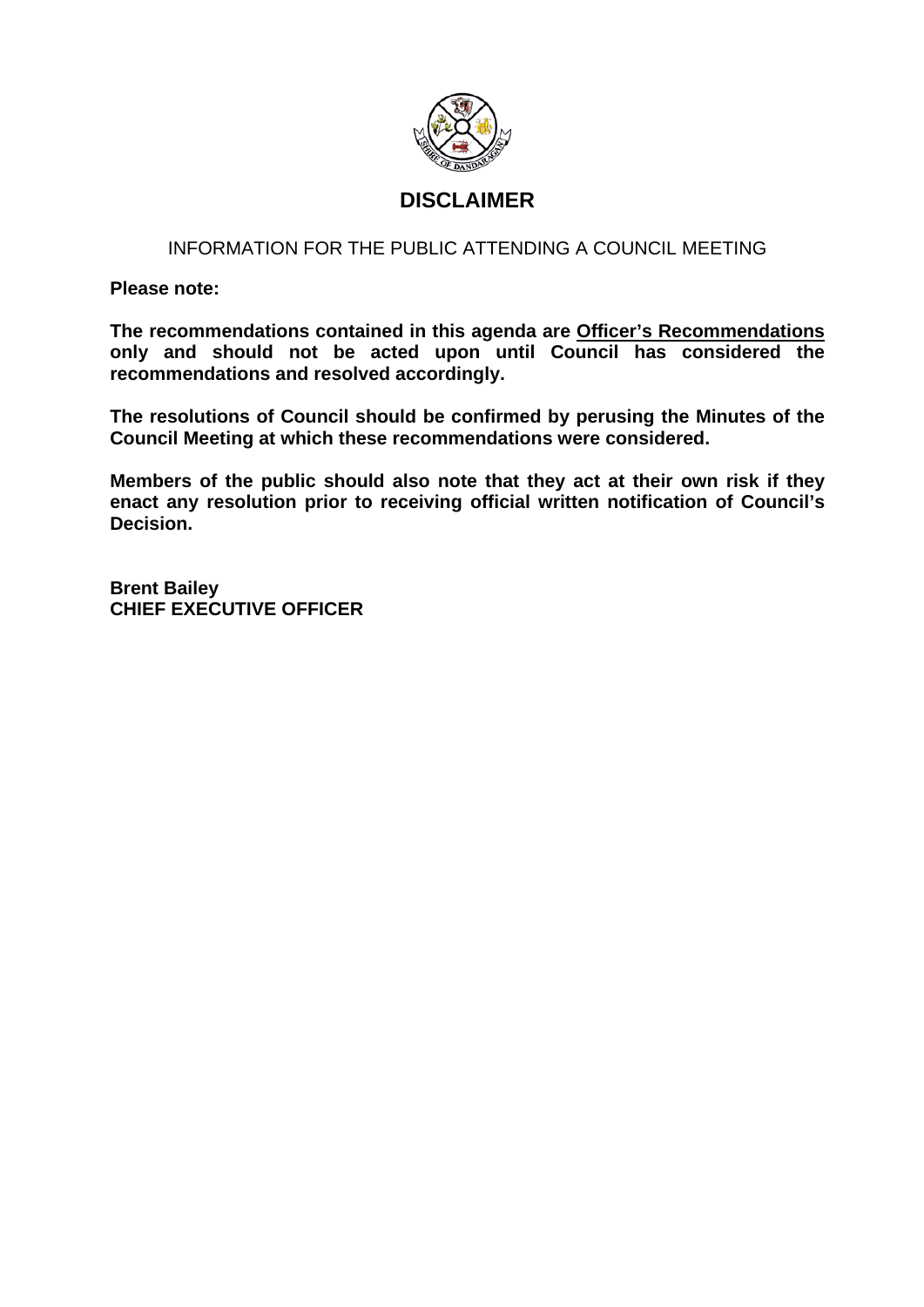

## **COUNCIL MEETING INFORMATION NOTES**

- 1. Your Council generally handles all business at Ordinary or Special Council Meetings.
- 2. From time to time Council may form a Committee, Working Party or Steering group to examine subjects and then report to Council.
- 3. Generally all meetings are open to the public; however, from time to time Council will be required to deal with personal, legal and other sensitive matters. On those occasions Council will generally close that part of the meeting to the public. Every endeavour will be made to do this as the last item of business of the meeting.
- 4. Public Question Time. It is a requirement of the Local Government Act 1995 to allow at least fifteen (15) minutes for public question time following the opening and announcements at the beginning of the meeting. Should there be a series of questions the period can be extended at the discretion of the Chairman.

*Written notice of each question should be given to the Chief Executive Officer fifteen (15) minutes prior to the commencement of the meeting. A summary of each question and response is included in the Minutes.*

*When a question is not able to be answered at the Council Meeting a written answer will be provided after the necessary research has been carried out. Council staff will endeavour to provide the answers prior to the next meeting of Council.*

*Council has prepared an appropriate form and Public Question Time Guideline to assist.*

5. **Councillors** may from time to time have a financial interest in a matter before Council. Councillors must declare an interest and the extent of the interest in the matter on the Agenda. However, the Councillor can request the meeting to declare the matter **trivial, insignificant** or **in common with a significant number of electors** or **ratepayers**. The Councillor must leave the meeting whilst the matter is discussed and cannot vote unless those present agree as above.

**Members of staff,** who have delegated authority from Council to act on certain matters, may from time to time have a financial interest in a matter on the Agenda. The member of staff must declare that interest and generally the Chairman of the meeting will advise the Officer if he/she is to leave the meeting.

6. Agendas including an Information Bulletin are delivered to Councillors within the requirements of the Local Government Act 1995, i.e. seventy-two (72) hours prior to the advertised commencement of the meeting. Whilst late items are generally not considered there is provision on the Agenda for items of an urgent nature to be considered.

**Should an elector wish to have a matter placed on the Agenda the relevant information should be forwarded to the Chief Executive Officer in time to allow the matter to be fully researched by staff. An Agenda item including a recommendation will then be submitted to Council for consideration should it be determined appropriate by the Chief Executive Officer.**

**The Agenda closes the Monday week prior to the Council Meeting (i.e. ten (10) days prior to the meeting).**

The Information Bulletin produced as part of the Agenda includes items of interest and information, which does not require a decision of Council.

7. Agendas for Ordinary Meetings are available in the Shire of Dandaragan Administration Centre and all four libraries as well as on the website [www.dandaragan.wa.gov.au](http://www.dandaragan.wa.gov.au/) seventy-two (72) hours prior to the meeting and the public are invited to secure a copy.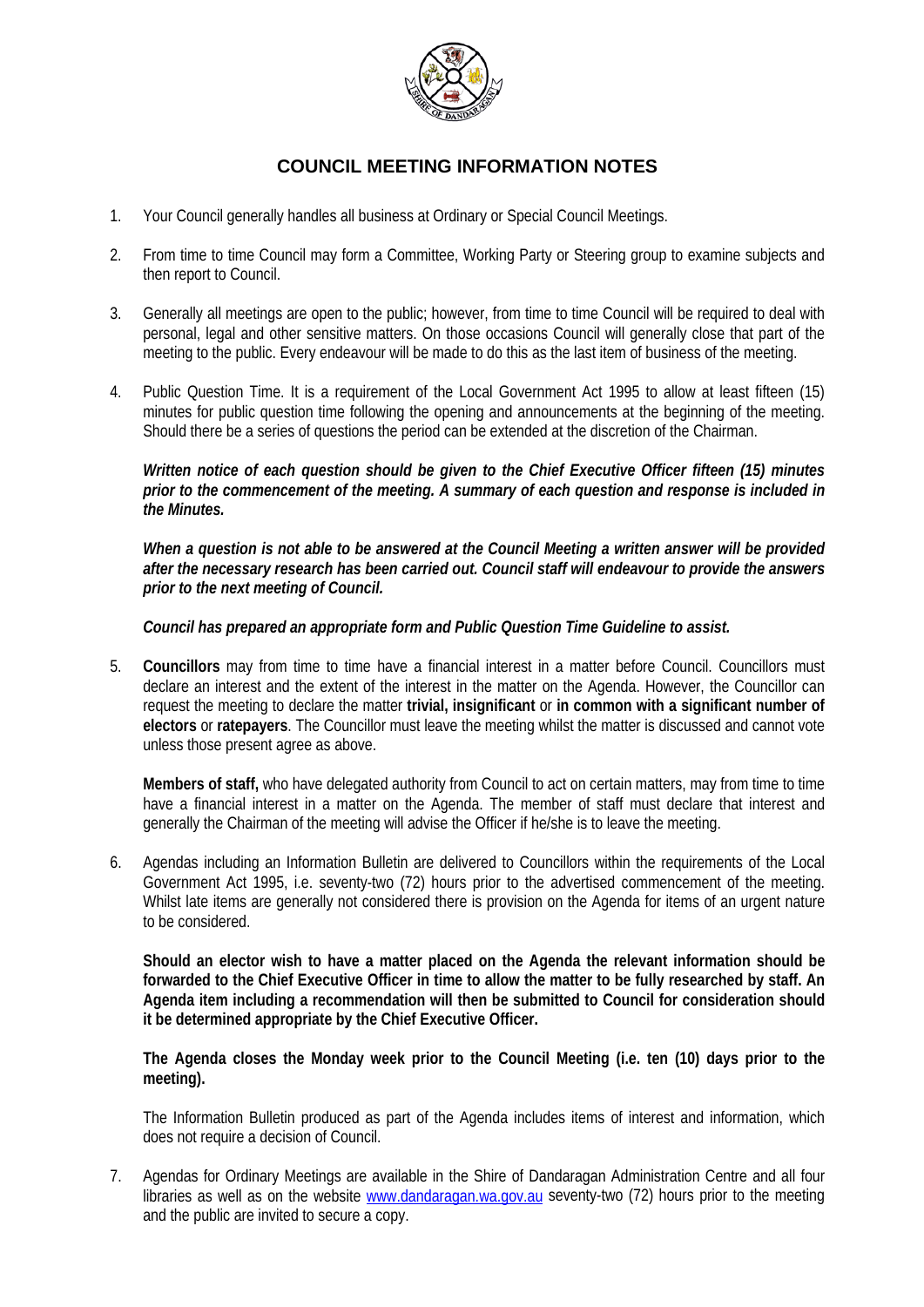- 8. Agenda items submitted to Council will include a recommendation for Council consideration. Electors should not interpret and/or act on the recommendations until after they have been considered by Council. Please note the Disclaimer in the Agenda (page 3).
- 9. Public Inspection of Unconfirmed Minutes (Reg 13)

A copy of the unconfirmed Minutes of Ordinary and Special Meetings will be available for public inspection in the Shire of Dandaragan Libraries and on the website [www.dandaragan.wa.gov.au](http://www.dandaragan.wa.gov.au/) within ten (10) working days after the Meeting.

#### **NOTE:**

10.3 Unopposed Business

- (1) Upon a motion being moved and seconded, the person presiding may ask the meeting if any member opposes it.
- (2) If no member signifies opposition to the motion the person presiding may declare the motion in sub clause (1) carried without debate and without taking a vote on it.
- (3) A motion carried under sub clause (2) is to be recorded in the minutes as a unanimous decision of the Council or committee.
- (4) If a member signifies opposition to a motion the motion is to be dealt with according to this Part.

This clause does not apply to any motion or decision to revoke or change a decision which has been made at a Council or committee meeting.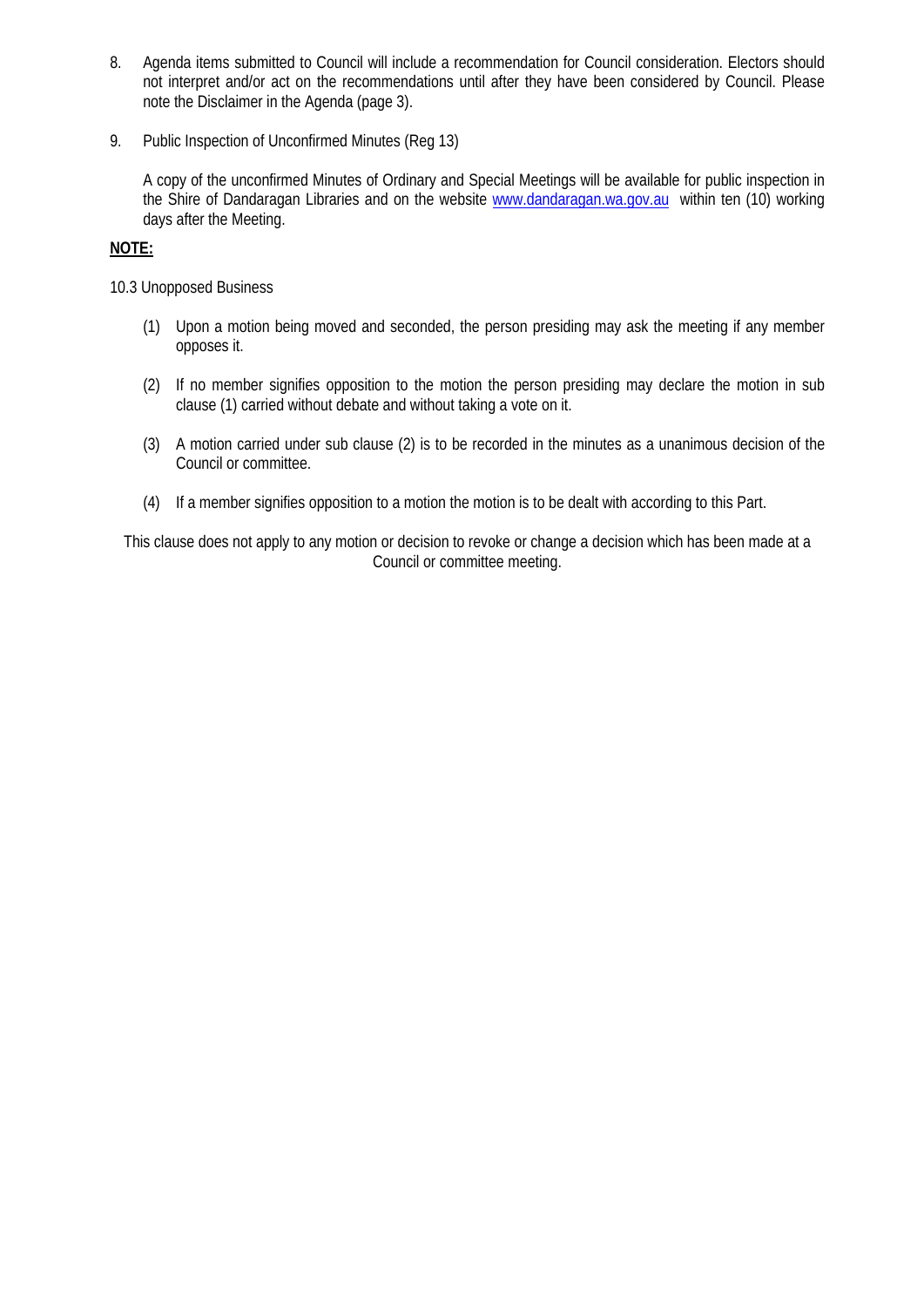#### **SHIRE OF DANDARAGAN QUESTIONS FROM THE PUBLIC**

The Shire of Dandaragan welcomes community participation during public question time as per the Shire of Dandaragan Standing Orders Local Law.

A member of the public who raises a question during question time is requested to:

- (a) provide a copy of his or her questions at least 15 minutes prior to the commencement of the meeting;
- (b) first state his or her name and address;
- (c) direct the question to the President or the Presiding Member;
- (d) ask the question briefly and concisely;
- (e) limit any preamble to matters directly relevant to the question;
- (f) ensure that the question is not accompanied by any expression of opinion, statement of fact or other comment, except where necessary to explain the question;
- (g) each **member of the public** with a question is **entitled to ask up to 3 questions** before other members of the public will be invited to ask their questions;
- (h) when a member of the public gives written notice of a question, the President or Presiding Member may determine that the question is to be responded to as normal business correspondence.

The following is a summary of procedure and a guide to completion of the required form.

- 1. This is a "question" time only. Orations, explanations or statements of belief will not be accepted or allowed.
- 2. Questions must relate to a matter affecting the Shire of Dandaragan.
- 3. Questions must be appropriate and made in good faith. Those containing defamatory remarks, offensive language or question the competency or personal affairs of council members or employees may be ruled inappropriate by the Mayor or Presiding Member and therefore not considered.
- 4. Frame your question so that it is both precise and yet fully understood. Long questions covering a multitude of subjects are easily misunderstood and can result in poor replies being given.
- 5. Write your question down on the attached form, it helps you to express the question clearly and provides staff with an accurate record of exactly what you want to know.
- 6. When the President or presiding member calls for any questions from the public, stand up and wait until you are acknowledged and invited to speak. Please start by giving your name and address first, then ask the question.
- 7. Questions to be put to the President or presiding member and answered by the Council. No questions can be put to individual Councillors.
- 8. The question time will be very early in the meeting. **There is only 15 minutes available for Question Time.** Questions not asked may still be submitted to the meeting and will be responded to by mail.
- 9. When you have put your question, resume your seat and await the reply. If possible, the President or presiding member will answer directly or invite a staff member with special knowledge to answer in his place. However, it is more likely that the question will have to be researched, in which case the President or presiding member will advise that the question will be received and that an answer will be forwarded in writing. Please note under NO circumstances, will the question be debated or discussed by Council at that meeting.
- 10. To maximise public participation only three questions per person will initially be considered with a time limit of 2 minutes per person. If there is time after all interested persons have put their questions the President or presiding member will allow further questions, again in limits of two per person.
- 11. To fill out the form, just enter your name and address in the appropriate areas together with details of any group you are representing, then write out your question.
- 12. Please ensure your form is submitted to the minute's secretary.

If you have difficulty in or are incapable of writing the question, Shire staff are available on request to assist in this task.

We hope this note assists you in the asking of your question and thank you for your interest and participation in the affairs of our Shire.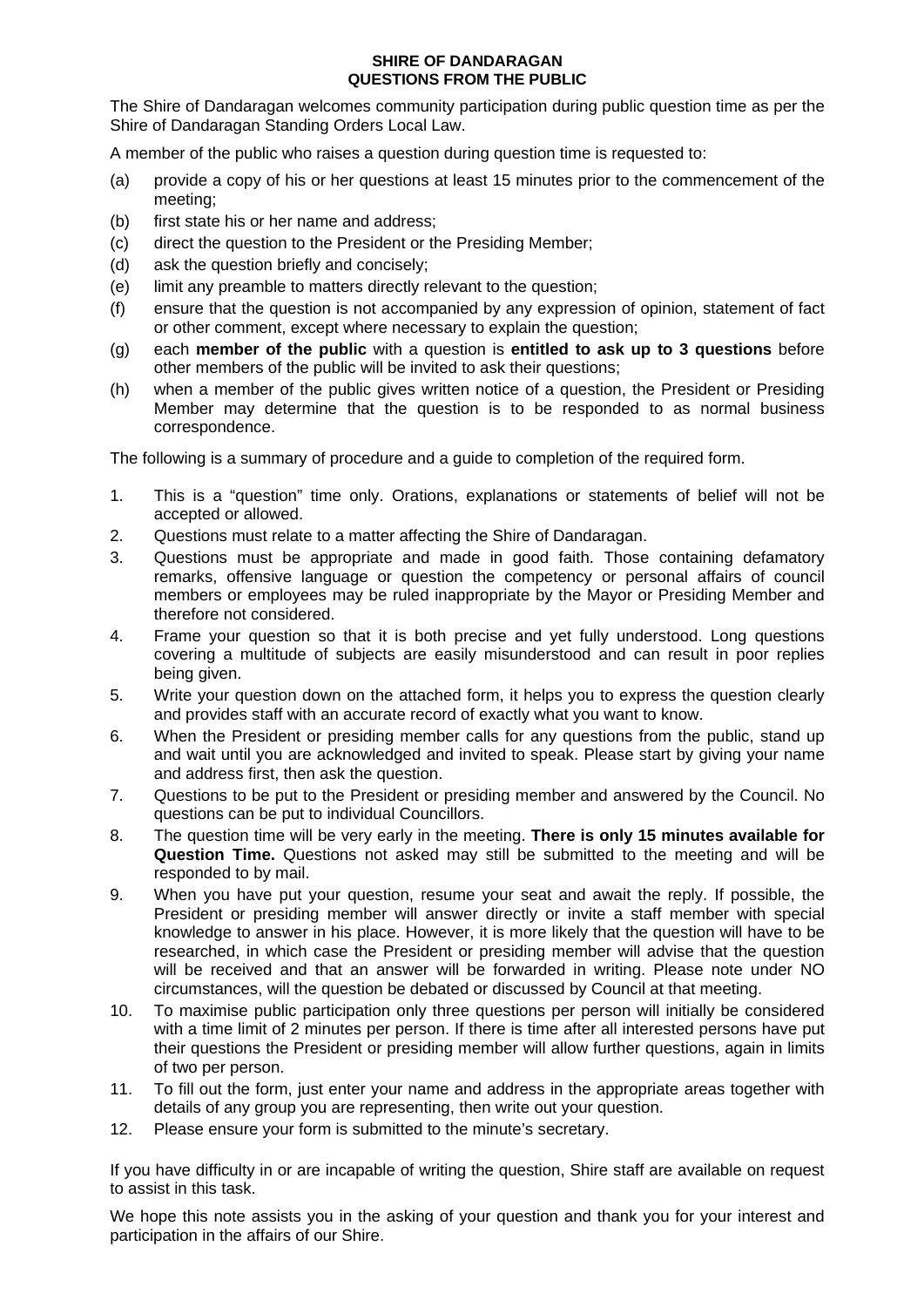## **SHIRE OF DANDARAGAN**

# **QUESTIONS FROM THE PUBLIC**

| Council Agenda<br>Name of Organisation<br>Representing:<br>(if applicable) | <b>Meeting Date:</b> | Any member of the public wishing to participate in Public Question Time during<br>Council or Committee meetings is welcome to do so, however, Council requires<br>your name, address and written questions to be provided to the meeting<br>Each member of the public is entitled to ask up to 3 questions before other members of the public will<br>be invited to ask their question. 15 Minutes is allotted to Public Question Time at Council Meetings. |
|----------------------------------------------------------------------------|----------------------|-------------------------------------------------------------------------------------------------------------------------------------------------------------------------------------------------------------------------------------------------------------------------------------------------------------------------------------------------------------------------------------------------------------------------------------------------------------|

**Please see notes on Public Question Time overleaf…**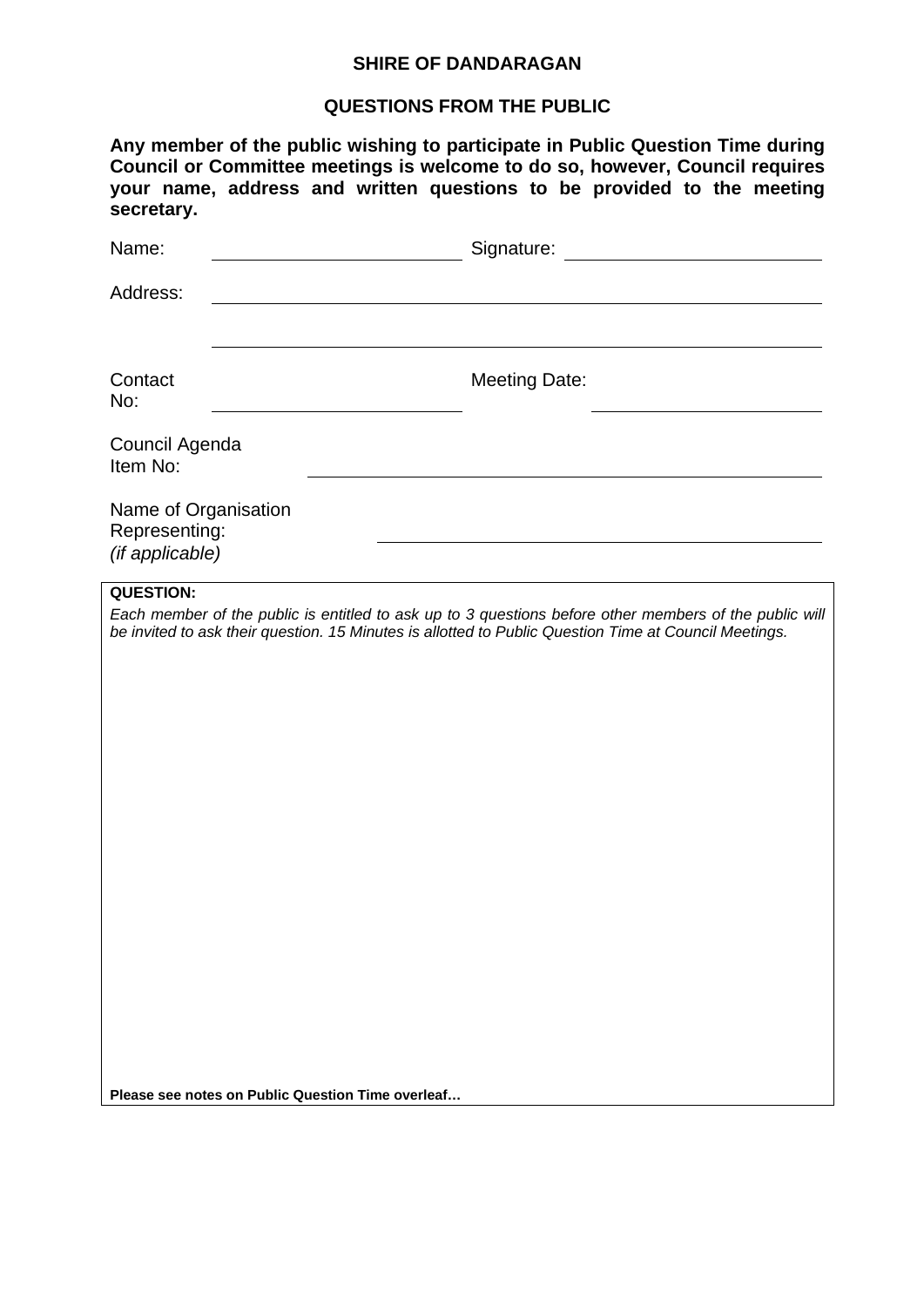

# SHIRE OF DANDARAGAN Record of Disclosure

Person making disclosure:

|                                    | $\Box$ Member of Council $\Box$ Officer of Council $\Box$ Committee Member                    |  |
|------------------------------------|-----------------------------------------------------------------------------------------------|--|
|                                    |                                                                                               |  |
|                                    | <b>Type of Meeting:</b> $\square$ Ordinary Meeting of the Council $\square$ Committee Meeting |  |
|                                    | □ Special Meeting of the Council □ Selection Panel □ Other ____________________               |  |
| Report Item No: __________________ |                                                                                               |  |
|                                    |                                                                                               |  |
|                                    | <b>Nature of Interest:</b> □ Financial (section 5.60A) □ Proximity (section 5.60B)            |  |
|                                    | $\Box$ Indirect Financial (section 5.61) $\Box$ Impartiality                                  |  |
| <b>Extent of Interest:</b>         | <u> 1989 - Johann Barn, mars et al. (b. 1989)</u>                                             |  |
|                                    |                                                                                               |  |
|                                    | ,我们也不会有什么。""我们的人,我们也不会有什么?""我们的人,我们也不会有什么?""我们的人,我们也不会有什么?""我们的人,我们也不会有什么?""我们的人              |  |
|                                    |                                                                                               |  |
|                                    | (Office Use Only)                                                                             |  |
| Minute Book Page:                  |                                                                                               |  |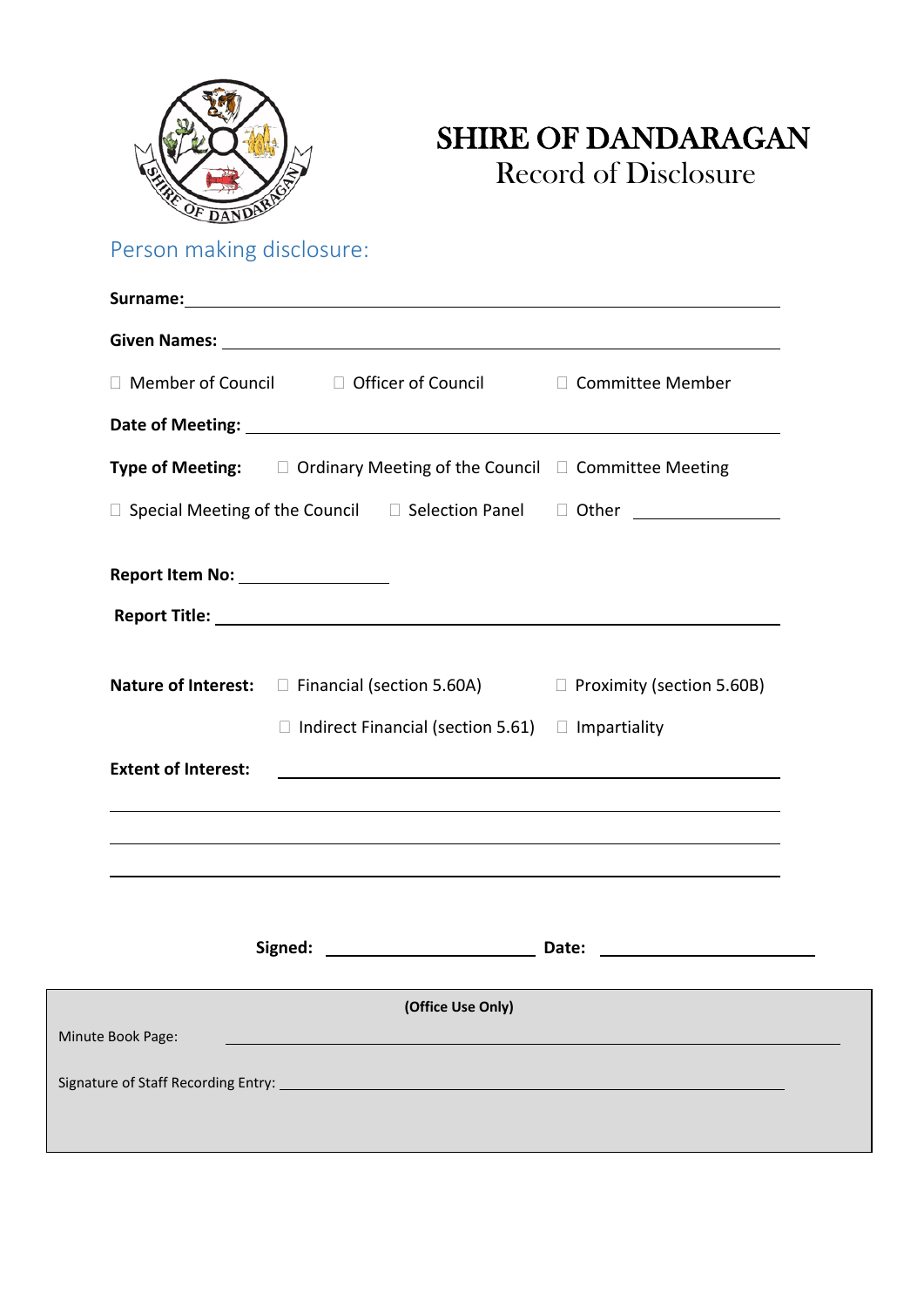For the purpose of the financial interest disclosure provisions you will be treated as having an interest in a matter, if either you (as a relevant person), or a person with whom you are closely associated, has –

- a direct or indirect financial interest in a matter; or
- a proximity interest in a matter

## **Section 5.60A – Financial Interest**

The Act provides that: A person has a financial interest in a matter if it is reasonable to expect that the matter will, if dealt with by the local government, or an employee or committee of the local government or member of the council of the local government, in a particular way, result in a financial gain, loss, benefit or detriment for the person. The elements are:

- $\blacksquare$  there is a matter to be dealt with;
- if the matter were to be dealt with in a particular way, it would be reasonable to expect the person to enjoy a financial gain or benefit, or suffer a financial loss or detriment. All elements must exist for there to be a direct financial interest. When considering the elements to test whether you have a direct financial interest in a matter, remember that the same test must be applied to persons with whom you are closely associated.

## **Section 5.60B - Proximity interest**

The Act requires you to disclose a proximity interest that you, or a person with whom you are closely associated, has in a matter before a council or council committee meeting. You (or a person with whom you are closely associated) have a proximity interest in any matter that concerns:

- a proposed change to a planning scheme affecting land that adjoins the person's land;
- a proposed change to the zoning or use of land that adjoins the person's land; or
- a proposed development of land that adjoins the person's land (development refers to the development, maintenance or management of the land or of services or facilities on the land) The existence of a proximity interest is established purely by the location of land, a financial effect on the valuation of your land or on the profitability of your business does not have to be established. It is therefore important that you fully understand when a proximity interest exists.

## **Section 5.61 – Indirect Financial Interest**

The Act states that a reference to an indirect financial interest of a person includes a reference to a financial relationship between that person and another person who requires a local government decision in relation to the matter. The word "includes" in this context is not exhaustive and therefore other indirect financial interests do exist. An indirect financial interest also includes an interest a person has in a matter if it is reasonable to expect that the matter will, if dealt with by the local government in a particular way, result in an indirect financial gain, loss, benefit or detriment for the person.

The Act does not expressly define "financial relationship", therefore it should be taken to have its ordinary meaning of a relationship which is of a financial nature (whether or not the relationship also has other aspects). For example, you may have a personal relationship with a person (e.g. friendship), but also a business relationship with that person. It is to be remembered that the existence of an indirect financial interest in a matter can be established by showing that you, or a person with whom you are closely associated, has a financial relationship with a person requiring a local government decision in relation to that matter. There is no requirement to establish a financial gain, loss, benefit or detriment in this instance, the mere existence of a financial relationship and the requirement for a decision is sufficient for a breach of the provision to have occurred.

Elected members must remember that a financial or proximity interest can exist even though the matter is being dealt with by employees under delegated authority. Therefore you should avoid any involvement in discussions on those matters at meetings that you attend as a member. Declaring under this section means that you are required to leave the meeting whilst the item is being discussed. Once the item has been discussed you may re-enter the meeting.

If you have disclosed an interest in writing before the meeting or immediately before the matter is discussed during the meeting, you must not:

**•** preside at the part of the meeting relating to the matter; or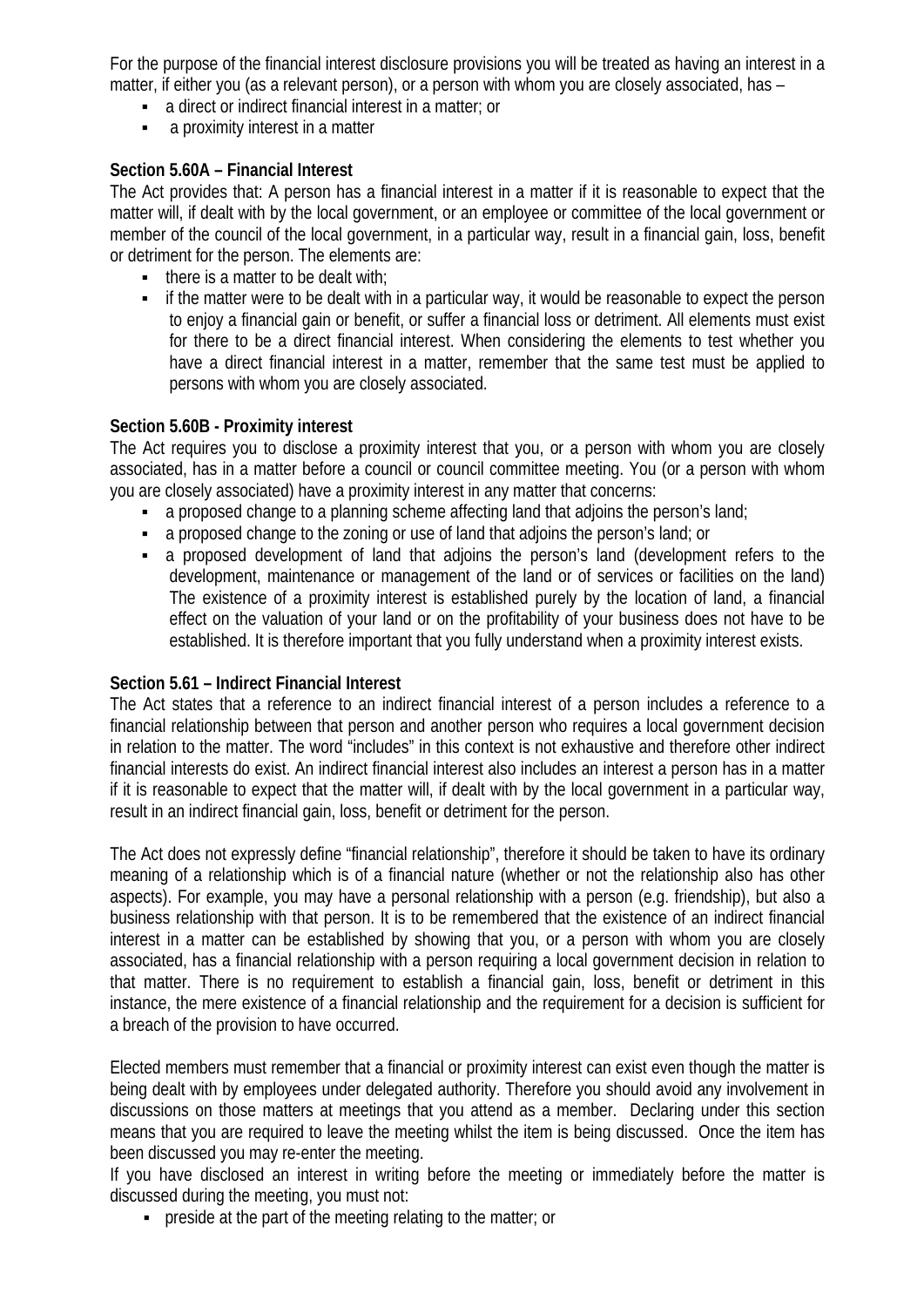participate in, or be present during any discussion or decision-making procedure relating to the matter. In brief, having disclosed an interest you must leave the room. You may re-enter the room and be present during the discussion on the matter in which you disclosed an interest only if allowed by the members present. The Minister for Local Government may also allow you to be present. (refer page 27 under "Can the Minister give approval to participate?").

After disclosing the nature of your interest in a matter to the meeting, or the presiding person having read out the disclosure, you may, without further disclosure, request the remaining members present who are entitled to vote (you are not entitled to vote) to allow you to be present during any discussion or decisionmaking procedure on the relevant matter.

## **Disclosure of Interest Affecting Impartiality**

For the purposes of requiring disclosure, an interest is defined in Regulation 34C of the Local Government (Administration) Regulations 1996 and Regulation 11 of the Local Government (Rules of Conduct) Regulations 2007 as, "an interest that could, or could reasonably be perceived to, adversely affect the impartiality of the person having the interest and includes an interest arising from kinship, friendship or membership of an association.

The existence of an interest affecting impartiality is dependent on –

- the member or employee having an association with a person or organisation that has a matter being discussed at a council or committee meeting;
- the employee being required to give advice on a matter where they have an association with a person or an organisation related to that matter; and
- the type of matter being discussed at a council or committee meeting.

For example, with the declaration of a financial interest an elected member leaves the room and does not vote (unless permitted to do so by the meeting or the Minister). With the declaration of an impartiality interest, the elected member stays in the room, participates in the debate and votes. In effect then, following disclosure of an interest affecting impartiality, the member's involvement in the meeting continues as if no interest existed.

If the matter in which an elected member or employee has an interest affecting impartiality is to be discussed at a council or committee meeting, the member or employee is to disclose the interest either in a written notice given to the CEO before the meeting or verbally at the meeting immediately before the matter is discussed.

To assist with making the disclosure, the Department has prepared the following declaration which elected members or employees may use when they consider it necessary to disclose an interest affecting impartiality. The nature of the interest must also be stated. "With regard to … the matter in item x … I disclose that I have an association with the applicant (or person seeking a decision). This association is … (nature of the interest … As a consequence, there may be a perception that my impartiality on the matter may be affected. I declare that I will consider this matter on its merits and vote accordingly."

All disclosures made are to be recorded in the minutes of the relevant meeting. It is important that the minutes distinguish between disclosures of interests affecting impartiality and disclosures of financial interests.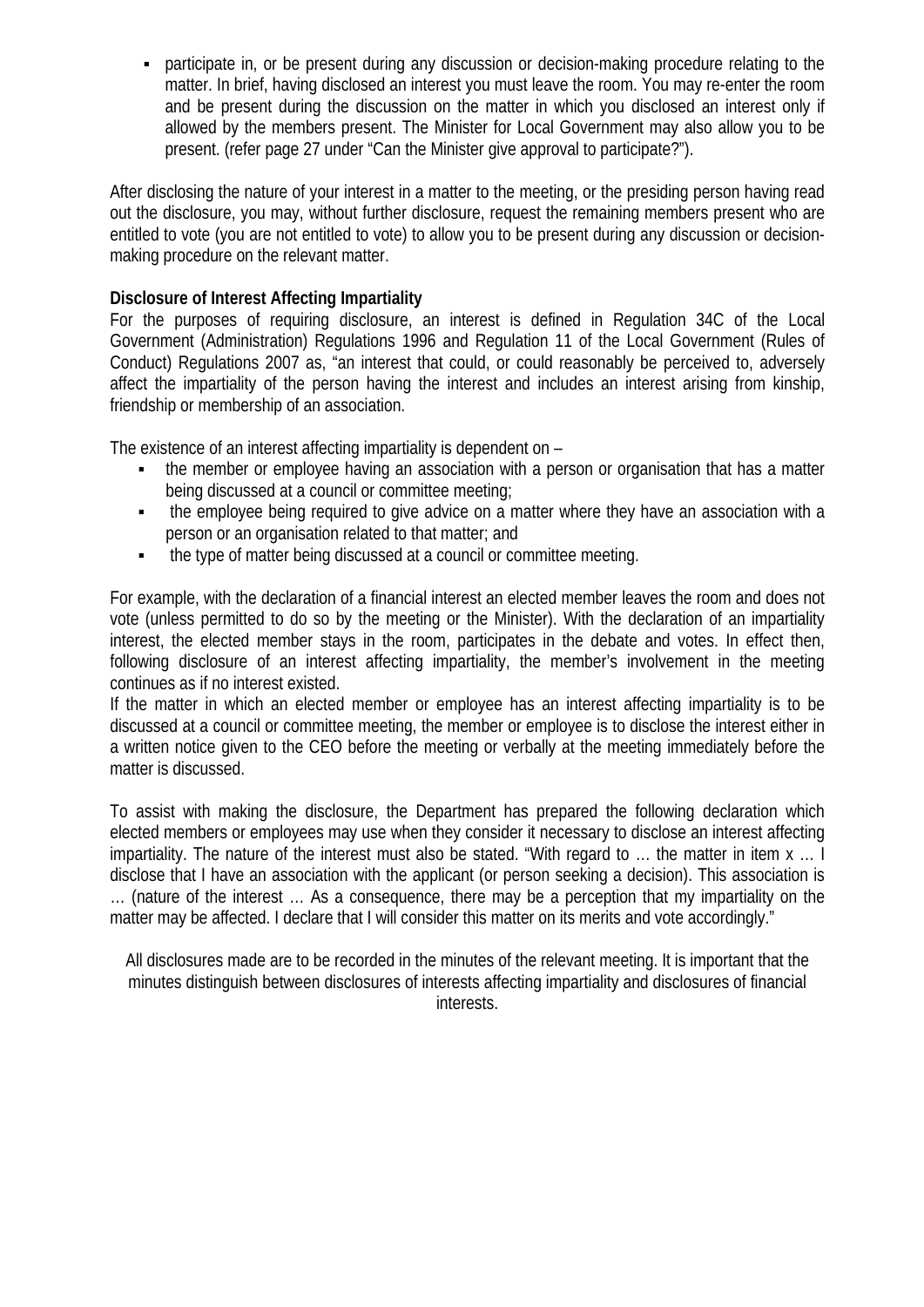# **Table of Contents**

| 1              |                  | <b>DECLARATION OF OPENING / ANNOUNCEMENT OF VISITORS  1</b>                                                  |  |
|----------------|------------------|--------------------------------------------------------------------------------------------------------------|--|
|                | 1.1              |                                                                                                              |  |
|                | 1.2 <sub>1</sub> |                                                                                                              |  |
| $\mathbf{2}$   |                  | RECORD OF ATTENDANCE / APOLOGIES / APPROVED LEAVE OF                                                         |  |
| 3              |                  | <b>RESPONSE TO PREVIOUS PUBLIC QUESTIONS TAKEN ON NOTICE  2</b>                                              |  |
| 4              |                  |                                                                                                              |  |
| 5              |                  |                                                                                                              |  |
| 6              |                  |                                                                                                              |  |
|                | 6.1              | MINUTES OF THE ORDINARY MEETING HELD 28 NOVEMBER 2019 2                                                      |  |
| $\overline{7}$ |                  | NOTICES AND ANNOUNCEMENTS BY PRESIDING MEMBER WITHOUT                                                        |  |
| 8              |                  | PETITIONS / DEPUTATIONS / PRESENTATIONS / SUBMISSIONS  2                                                     |  |
| 9              |                  |                                                                                                              |  |
|                | 9.1              |                                                                                                              |  |
|                |                  |                                                                                                              |  |
|                |                  | 9.1.2 FINANCIAL STATEMENTS - MONTHLY REPORTING FOR THE PERIOD                                                |  |
|                |                  |                                                                                                              |  |
|                |                  | 9.1.4 ANNUAL REPORT AND ANNUAL FINANCIAL STATEMENT INCLUSIVE OF                                              |  |
|                | 9.2              |                                                                                                              |  |
|                | 9.3              |                                                                                                              |  |
|                |                  |                                                                                                              |  |
|                |                  |                                                                                                              |  |
|                |                  | 9.3.3 MAIN ROADS WA REQUEST FOR COMMENT, PROPOSED<br>AMENDMENTS TO SPEED ZONES BASHFORD STREET JURIEN BAY 36 |  |
|                | 9.4              |                                                                                                              |  |
|                |                  |                                                                                                              |  |
|                |                  |                                                                                                              |  |
|                | $9.5^{\circ}$    |                                                                                                              |  |
|                |                  | 9.5.1 SHIRE OF DANDARAGAN - NOVEMBER 2019 COUNCIL STATUS                                                     |  |
|                |                  | 9.5.2 SHIRE OF DANDARAGAN - BUILDING STATISTICS - NOVEMBER 201950                                            |  |
|                |                  | 9.5.3 SHIRE OF DANDARAGAN - PLANNING STATISTICS - NOVEMBER 201950                                            |  |
|                |                  | 9.5.4 SHIRE OF DANDARAGAN TOURISM / LIBRARY REPORT FOR                                                       |  |
|                |                  | 9.5.5 WA ELECTORAL COMMISSION - 2019 REVIEW OF WA ELECTORAL                                                  |  |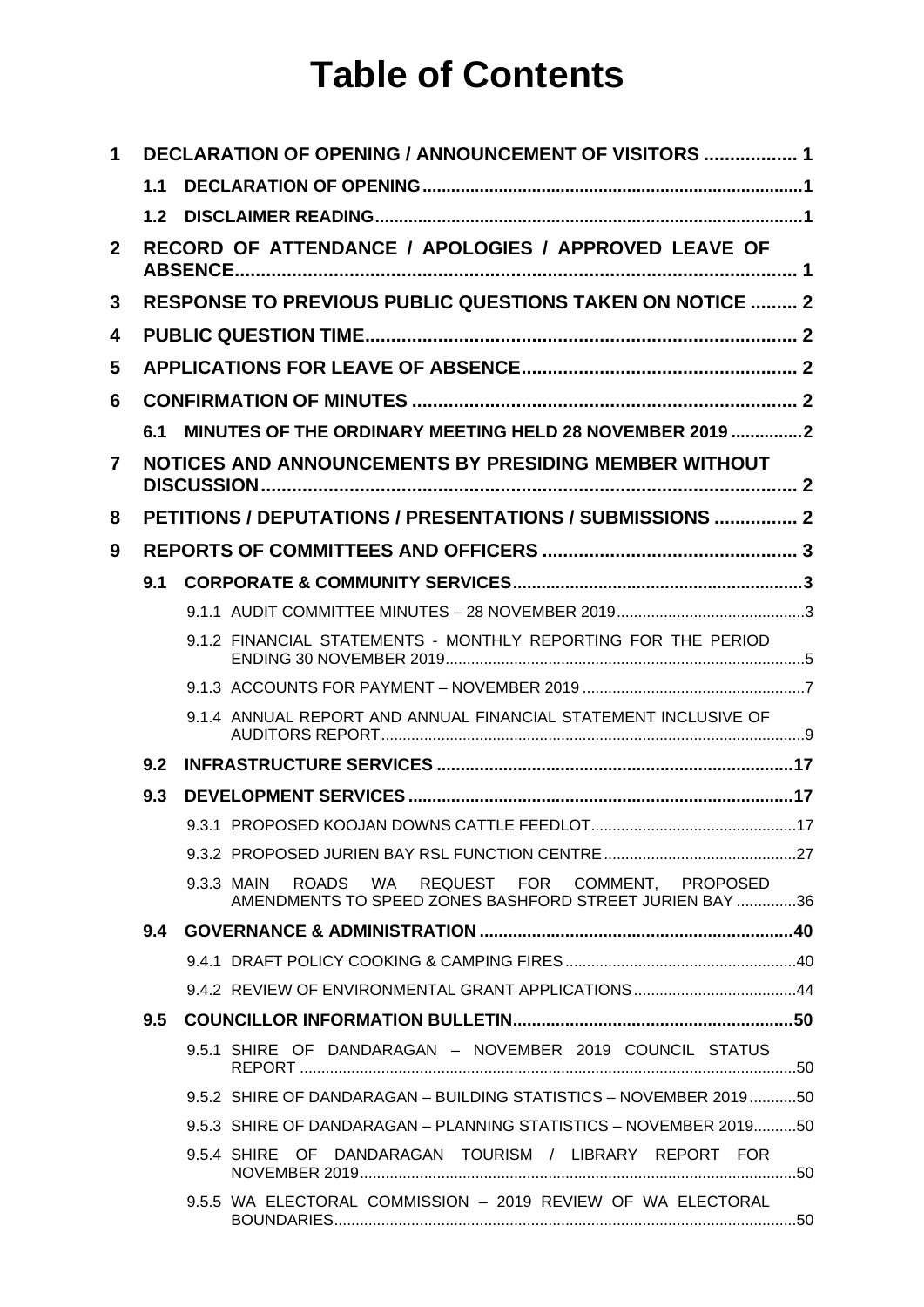| 9.5.6 DEPARTMENT OF PREMIER & CABINET - DISCUSSION PAPER      |  |
|---------------------------------------------------------------|--|
| 9.5.7 WALGA - MINUTES OF STATE COUNCIL HELD 4 DECEMBER 201950 |  |
| 10 NEW BUSINESS OF AN URGENT NATURE – INTRODUCED BY           |  |
| 11 CONFIDENTIAL ITEMS FOR WHICH MEETING IS CLOSED TO THE      |  |
| 12 ELECTED MEMBERS MOTIONS OF WHICH PREVIOUS NOTICE HAS       |  |
|                                                               |  |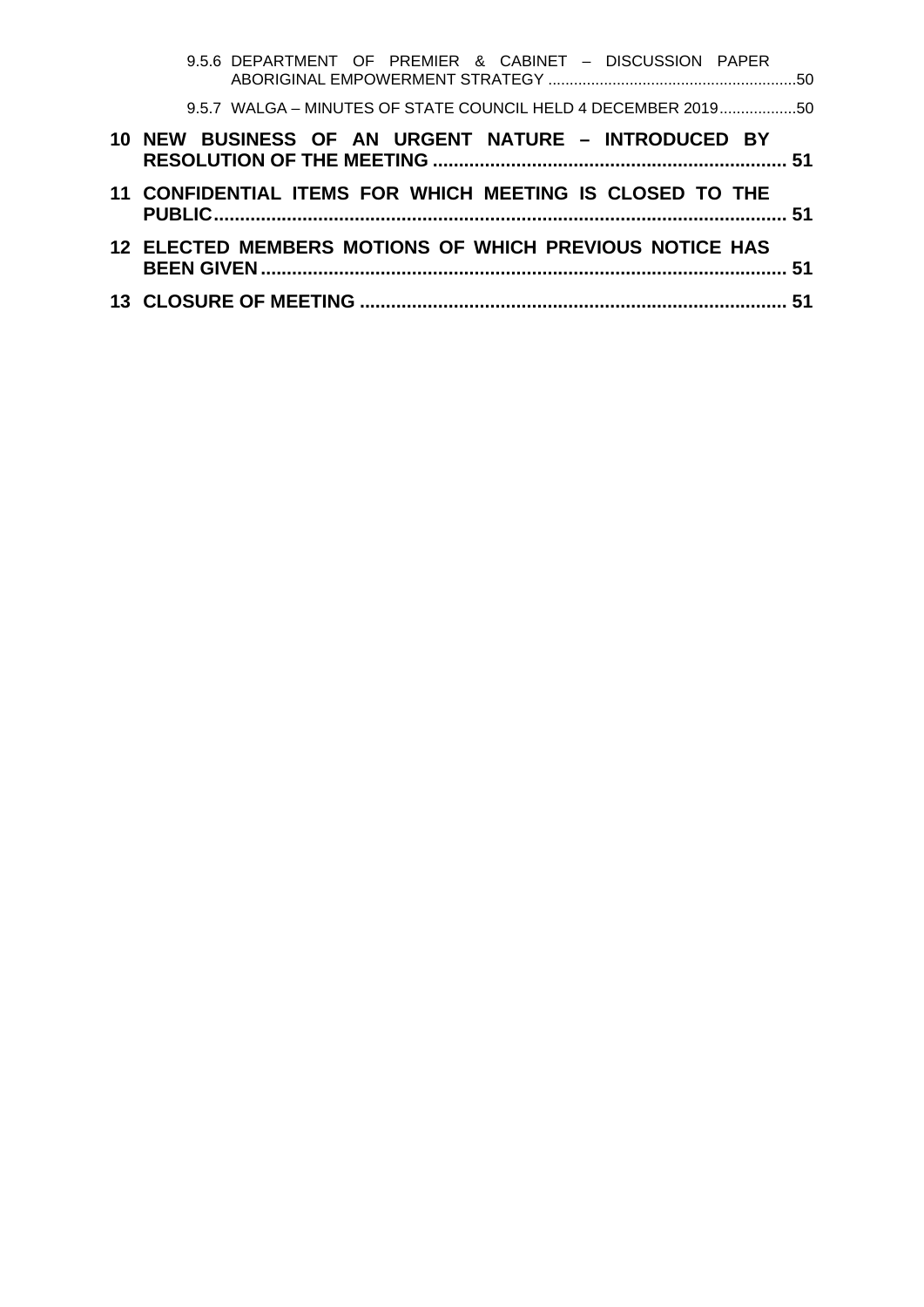## <span id="page-12-1"></span><span id="page-12-0"></span>**1 DECLARATION OF OPENING / ANNOUNCEMENT OF VISITORS**

## **1.1 DECLARATION OF OPENING**

*"I would like to acknowledge the traditional owners of the land we are meeting on today, the Yued people of the great Nyungar Nation and we pay our respects to Elders both past, present and emerging."*

## <span id="page-12-2"></span>**1.2 DISCLAIMER READING**

*"No responsibility whatsoever is implied or accepted by the Shire of Dandaragan for any act, omission, statement or intimation occurring during this meeting.*

*It is strongly advised that persons do not act on what is heard, and should only rely on written confirmation of Council's decision, which will be provided within fourteen days."*

## <span id="page-12-3"></span>**2 RECORD OF ATTENDANCE / APOLOGIES / APPROVED LEAVE OF ABSENCE**

#### **Members**

Councillor L Holmes (President) Councillor P Scharf (Deputy President) Councillor A Eyre Councillor W Gibson Councillor R Rybarczyk Councillor R Shanhun Councillor D Slyns

## **Staff**

Mr B Bailey **Mr B Bailey** (Chief Executive Officer) Mr S Clayton **(Executive Manager Corporate & Community Services)** Mr D Chidlow (Executive Manager Development Services) Mr B Pepper (Executive Manager Infrastructure) Ms M Perkins (Manager Community & Customer Service) Mr T O'Gorman (Manager Economic Development)<br>Mr R Mackav (Planning Officer) (Planning Officer) Ms R Headland (Council Secretary & Personal Assistant)

## **Apologies**

#### **Approved Leave of Absence**

Councillor D Richardson Councillor J Clarke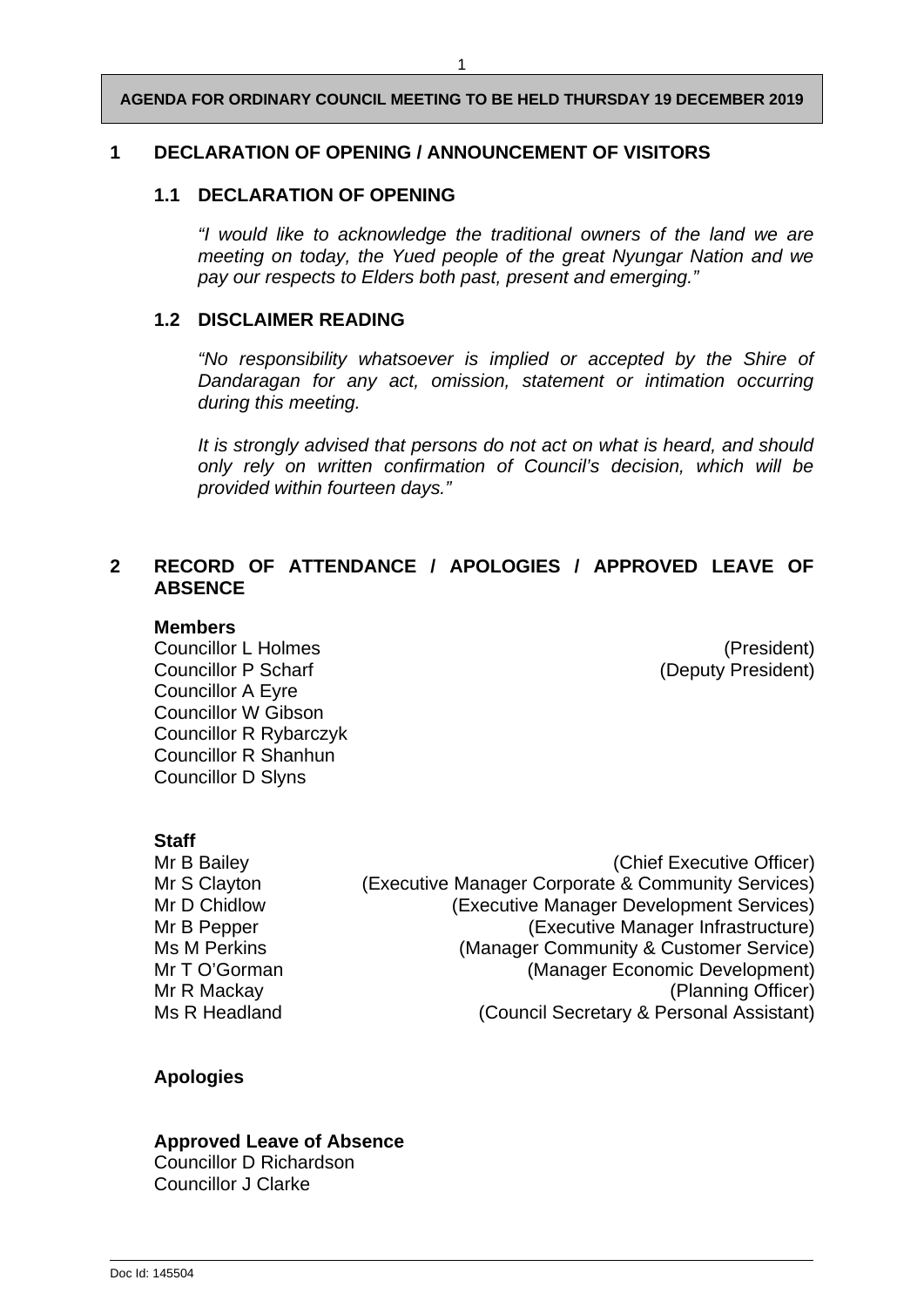## <span id="page-13-0"></span>**RESPONSE TO PREVIOUS PUBLIC QUESTIONS TAKEN ON NOTICE**

- <span id="page-13-1"></span>**PUBLIC QUESTION TIME**
- <span id="page-13-2"></span>**APPLICATIONS FOR LEAVE OF ABSENCE**
- <span id="page-13-4"></span><span id="page-13-3"></span> **CONFIRMATION OF MINUTES**
	- **6.1 MINUTES OF THE ORDINARY MEETING HELD 28 NOVEMBER 2019**
- <span id="page-13-5"></span> **NOTICES AND ANNOUNCEMENTS BY PRESIDING MEMBER WITHOUT DISCUSSION**
- <span id="page-13-6"></span>**PETITIONS / DEPUTATIONS / PRESENTATIONS / SUBMISSIONS**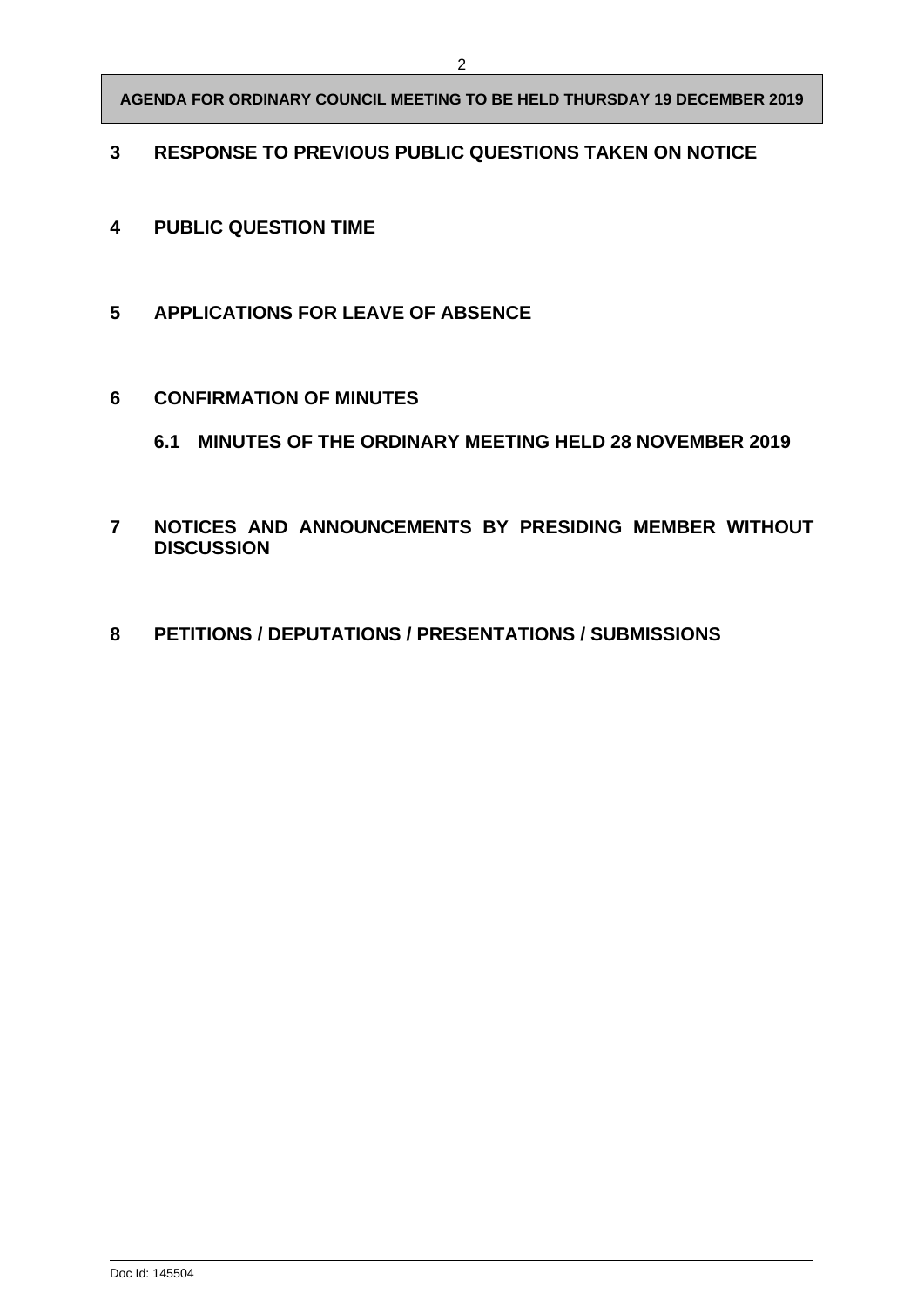## <span id="page-14-1"></span><span id="page-14-0"></span>**9 REPORTS OF COMMITTEES AND OFFICERS**

## <span id="page-14-2"></span>**9.1 CORPORATE & COMMUNITY SERVICES**

## **9.1.1 AUDIT COMMITTEE MINUTES – 28 NOVEMBER 2019**

| Location:<br>Applicant: | Shire of Dandaragan<br>N/A                            |
|-------------------------|-------------------------------------------------------|
| Folder Path:            | Classification Scheme<br>Financial<br><b>Business</b> |
|                         | Management / Audit / Internal                         |
| Disclosure of Interest: | Nil                                                   |
| Date:                   | 9 December 2019                                       |
| Author:                 | Scott Clayton, Executive Manager Corporate and        |
|                         | <b>Community Services</b>                             |
| Senior Officer:         | Brent Bailey, Chief Executive Officer                 |

#### PROPOSAL

To receive the Audit Committee Meeting Minutes (unconfirmed) held on 28 November 2019.

## BACKGROUND

The Local Government Act 1995 requires Council to establish an Audit Committee to assist Council to fulfil corporate governance, stewardship, leadership and control responsibilities in relation to the Shire's financial reporting and audit responsibilities.

Due to the small number of audit committee meetings held during the year there is a significant delay between the audit meetings and the subsequent confirmation of the minutes of that meeting at the following audit committee meeting and hence, a further delay in presentation to Council of the minutes for adoption.

Therefore, it is considered more appropriate to present the unconfirmed minutes to Council for receipt. Should any issue arise at the adoption of these minutes at the following audit committee meeting varying the accuracy of the unconfirmed minutes, these changes will be presented to Council at the following Council meeting.

## COMMENT

The purpose of the Audit Committee Meeting held 28 November 2019 was to consider the Independent Audit Report for the 2018 / 2019 financial year and to review the CEO's report on the appropriateness and effectiveness of the Shire's systems and procedures in relation to risk management, internal control, legislative compliance, financial management systems, and procedures of the local government.

## STRATEGIC IMPLICATIONS

There are no strategic implications relevant to this item.

## ATTACHMENTS

Circulated with the agenda is the following item relevant to this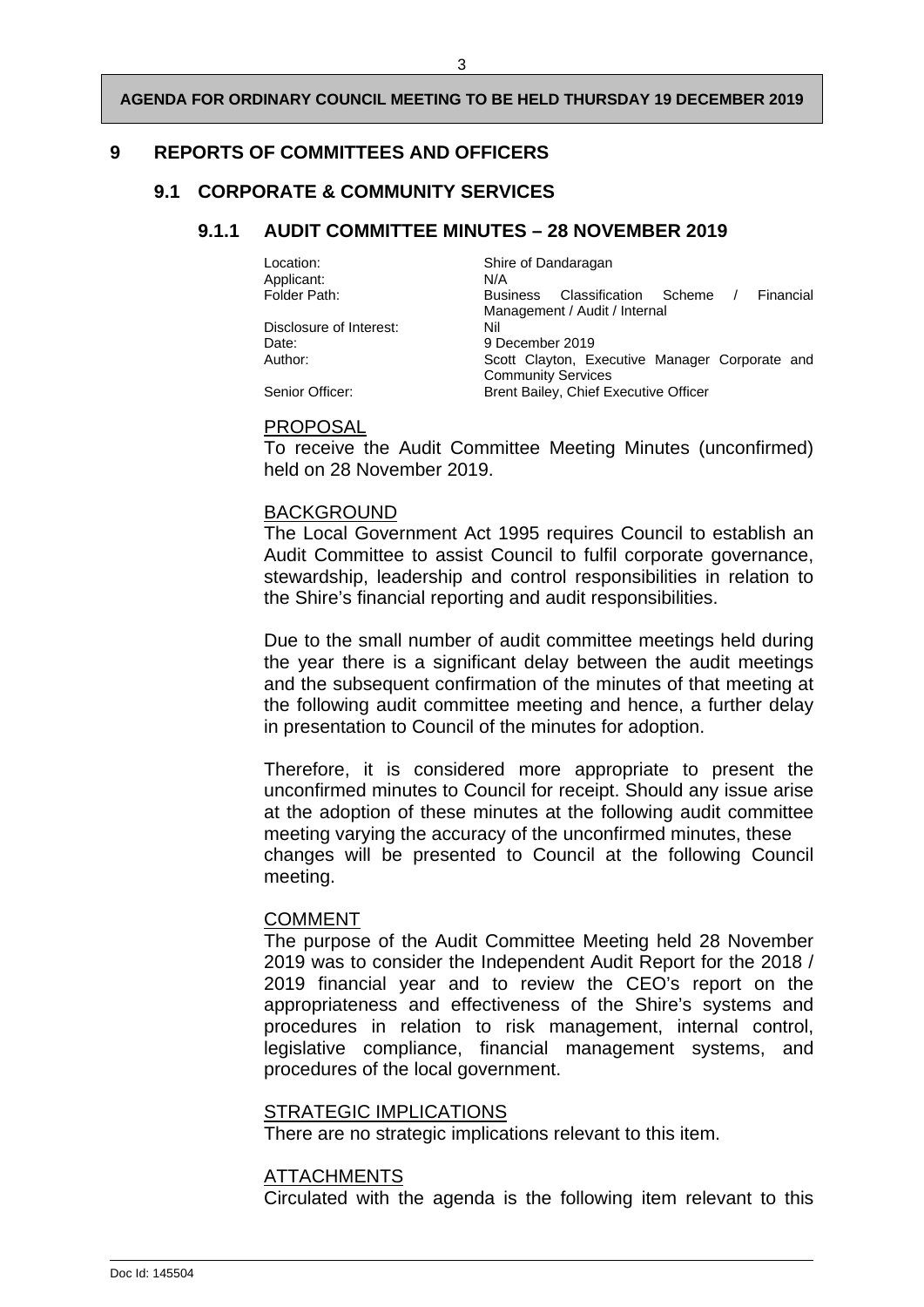#### report:

- Minutes of the Audit Committee Meeting (unconfirmed) held on 28 November 2019 (Doc Id: 145111)
- Live Risk Profile & Reporting Tool (Doc Id: 144751)

*(Marked 9.1.1)*

VOTING REQUIREMENT Simple majority

## **OFFICER RECOMMENDATION That Council;**

- **1. Receive the unconfirmed minutes of the Audit Committee Meeting held on 28 November 2019, and;**
- **2. Endorse the Chief Executive Officer's report inclusive of the Local Risk Profile & Reporting Tool (Doc Id: 144751) thereby satisfying the requirements of Regulation 5(2)(c) of the Local Government (Financial Management) Regulations 1996**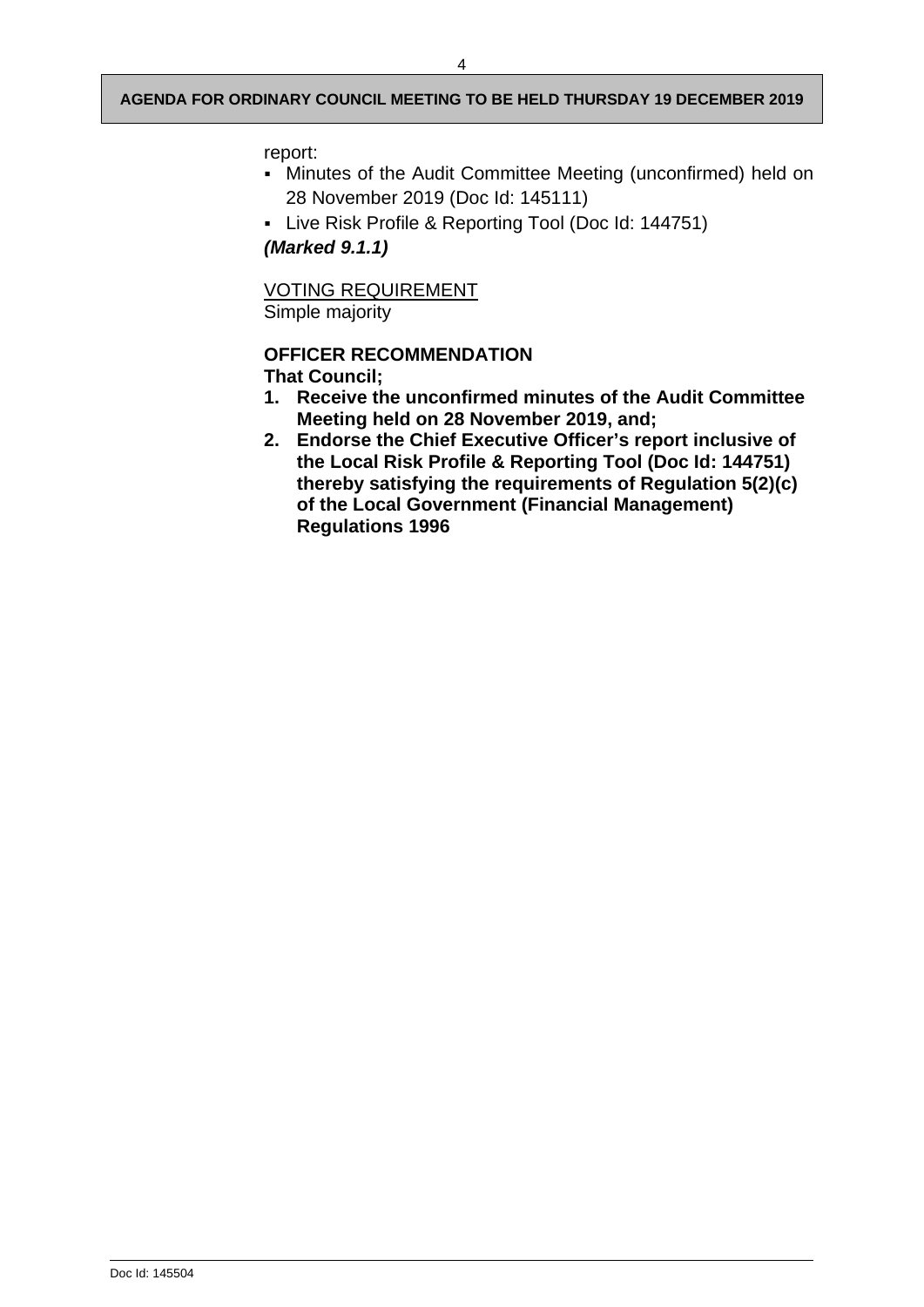## <span id="page-16-0"></span>**9.1.2 FINANCIAL STATEMENTS - MONTHLY REPORTING FOR THE PERIOD ENDING 30 NOVEMBER 2019**

| Location:               | Shire of Dandaragan                                   |
|-------------------------|-------------------------------------------------------|
| Applicant:              | N/A                                                   |
| Folder                  | Classification Scheme<br>Financial<br><b>Business</b> |
|                         | Management / Financial Reporting / Periodic           |
|                         | Reports                                               |
| Disclosure of Interest: | None                                                  |
| Date:                   | 9 December 2019                                       |
| Author:                 | Scott Clayton, Executive Manager Corporate and        |
|                         | <b>Community Services</b>                             |
| Senior Officer:         | <b>Brent Bailey, Chief Executive Officer</b>          |

#### PROPOSAL

To table and adopt the monthly financial statements for the period ending 30 November 2019.

#### BACKGROUND

As part of the Local Government Act 1995 and Financial Management Regulations (1996), monthly financial statements are required to be presented to Council. Circulated are the monthly financial statements for the period ending 30 November 2019.

#### COMMENT

Regulation 34 of the Financial Management Regulations (1996) requires the following information to be provided to Council:

*1. Net Current Assets*

Council's Net Current Assets [i.e. surplus / (deficit)] position as at the 30 November 2019 was \$6,837,174. The composition of this equates to Current Assets minus Current Liabilities less Cash Assets that have restrictions on their use placed on them, in this case Reserves and Restricted Assets. The current position indicates that Council can easily meet its short-term liquidity or solvency.

The Net Current Asset position is reflected on page 12 and reconciled with the Statement of Financial Activity on page 3 of the financial statements.

The amount raised from rates, shown on the Statement of Financial Activity (page 3), reconciles with note 5 (page 12) of the financial statements and provides information to Council on the budget vs actual rates raised.

#### *2. Material Variances*

During budget adoption a 10 percent and \$10,000 threshold for these variances to be reported was set.

Note 12 of the attached report details any significant variances. Should Councillors wish to raise any issues relating to the 30 November 2019 financial statements, please do not hesitate to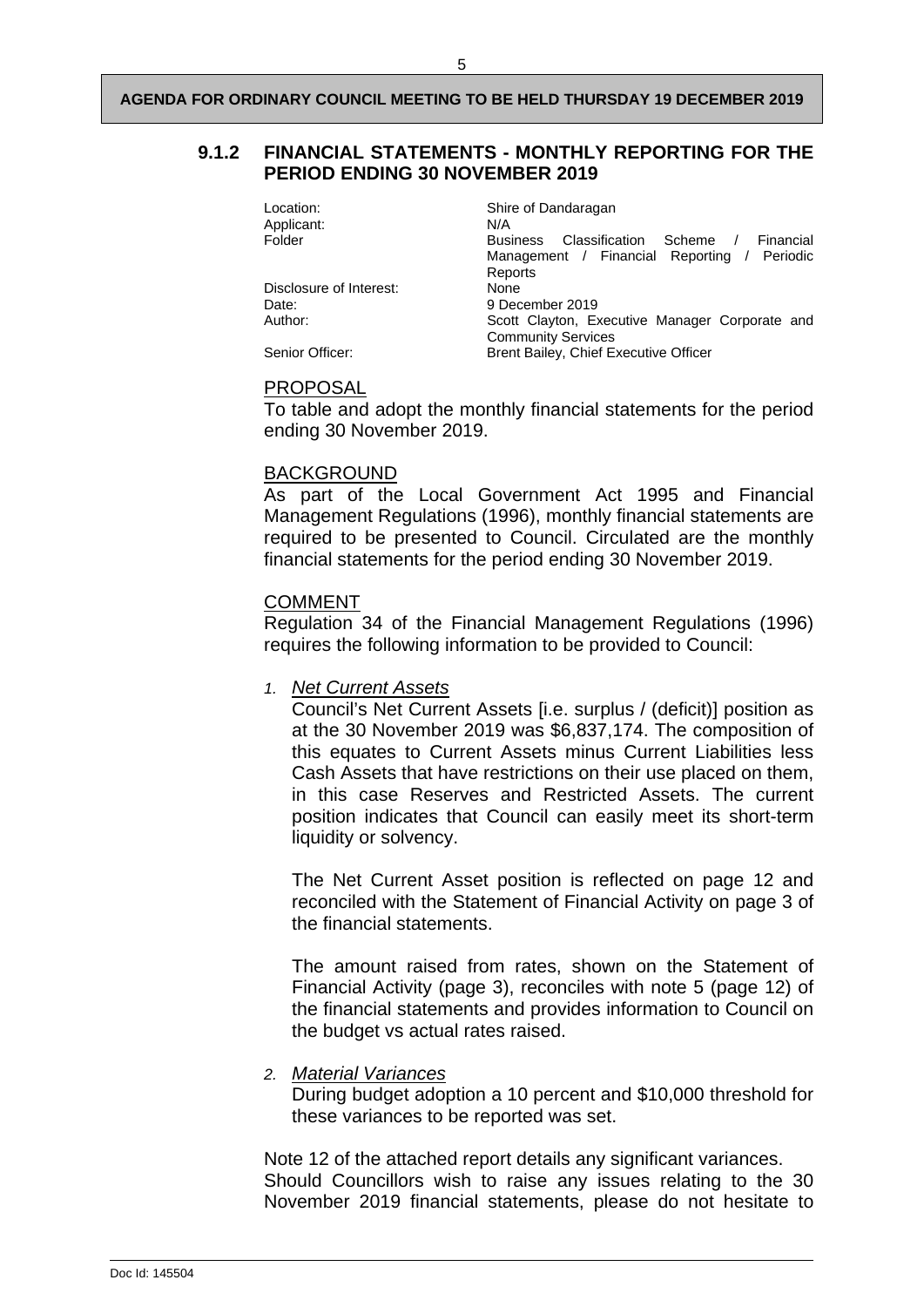contact the Executive Manager Corporate and Community Services prior to the Council Meeting in order that research can be undertaken and details provided either at the time of the query or at the meeting.

## **CONSULTATION**

Chief Executive Officer

#### STATUTORY ENVIRONMENT

 Regulation 34 of the Local Government Financial Management Regulations (1996)

## POLICY IMPLICATIONS

There are no policy implications relevant to this item.

## FINANCIAL IMPLICATIONS

There are no adverse trends to report at this time.

## STRATEGIC IMPLICATIONS

There are no strategic implications relevant to this item.

## ATTACHMENTS

Circulated with the agenda is the following item relevant to this report:

 Financial statements for the period ending 30 November 2019 (Doc Id: 145845)

*(Marked 9.1.2)*

VOTING REQUIREMENT Simple majority

## **OFFICER RECOMMENDATION**

**That the monthly financial statements for the period 30 November 2019 be adopted.**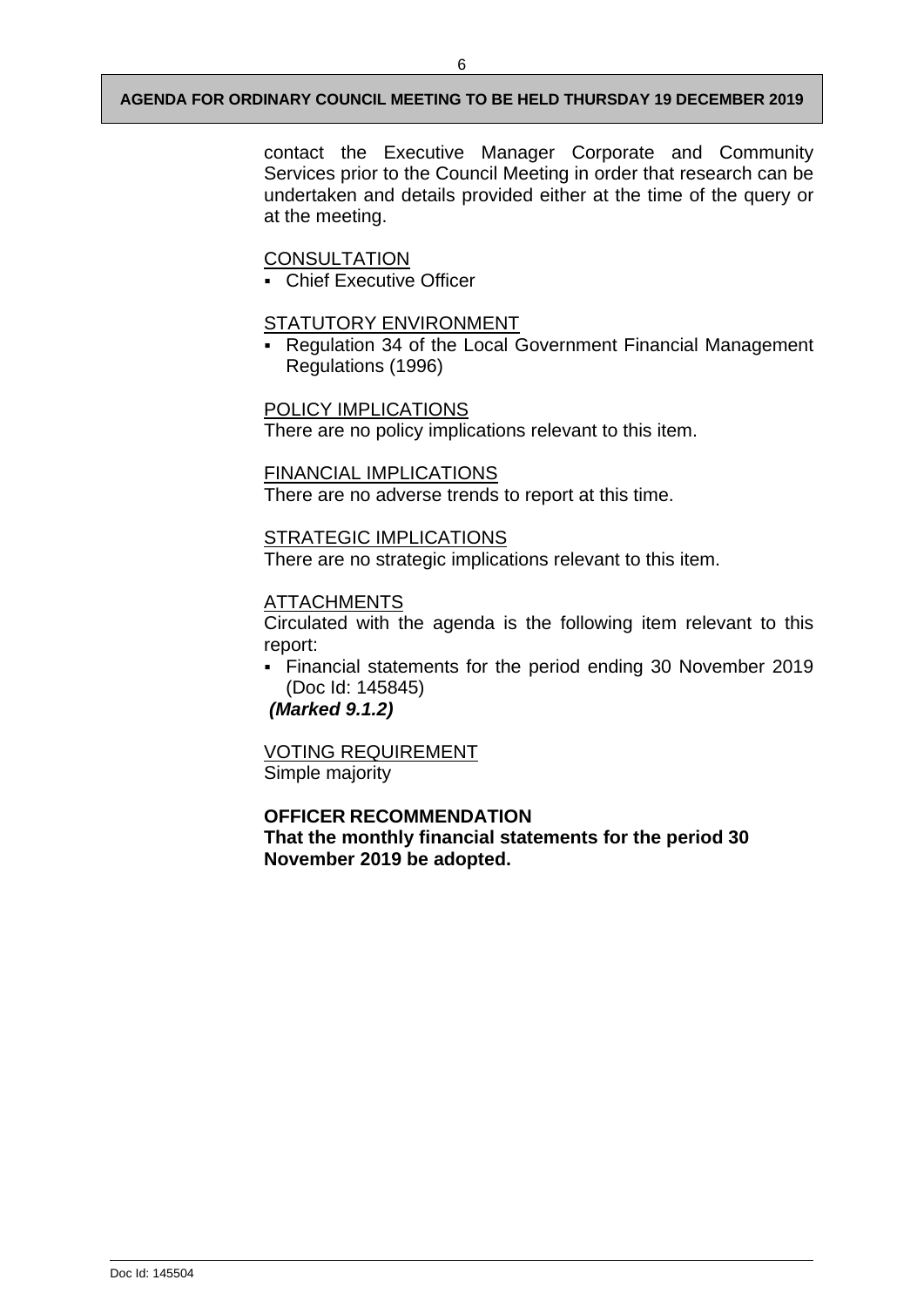## <span id="page-18-0"></span>**9.1.3 ACCOUNTS FOR PAYMENT – NOVEMBER 2019**

| Location:<br>Applicant: | N/A  | Shire of Dandaragan       |                                       |                                                         |     |
|-------------------------|------|---------------------------|---------------------------------------|---------------------------------------------------------|-----|
| Folder Path:            |      | Creditors / Expenditure   |                                       | Business Classification Scheme / Financial Management / |     |
| Disclosure of Interest: | None |                           |                                       |                                                         |     |
| Date:                   |      | 9 December 2019           |                                       |                                                         |     |
| Author:                 |      |                           | Scott Clayton, Executive Manager      | Corporate                                               | ୍ୟୁ |
|                         |      | <b>Community Services</b> |                                       |                                                         |     |
| Senior Officer:         |      |                           | Brent Bailey, Chief Executive Officer |                                                         |     |

#### PROPOSAL

To accept the cheque, EFT and direct debit listing for the month of November 2019.

## BACKGROUND

As part of the Local Government Act 1995, Financial Management Regulations 1996, a list of expenditure payments is required to be presented to Council.

#### **COMMENT**

The cheque, electronic funds transfer (EFT) and direct debit payments for November 2019 totalled \$1,202,621.40 for the Municipal Fund.

Should Councillors wish to raise any issues relating to the November 2019 Accounts for payment, please do not hesitate to contact the Executive Manager Corporate and Community Services prior to the Council Meeting, in order that research can be undertaken and details provided either at the time of the query or at the meeting.

#### **CONSULTATION**

**Chief Executive Officer** 

#### STATUTORY ENVIRONMENT

 Regulation 13 of the Local Government Financial Management Regulations 1997.

#### POLICY IMPLICATIONS

There are no policy implications relevant to this item.

#### FINANCIAL IMPLICATIONS

There are no adverse trends to report at this time.

## STRATEGIC IMPLICATIONS

There are no strategic implications relevant to this item.

#### ATTACHMENTS

Circulated with the agenda are the following items relevant to this report:

Cheque, EFT and direct debit listings for November 2019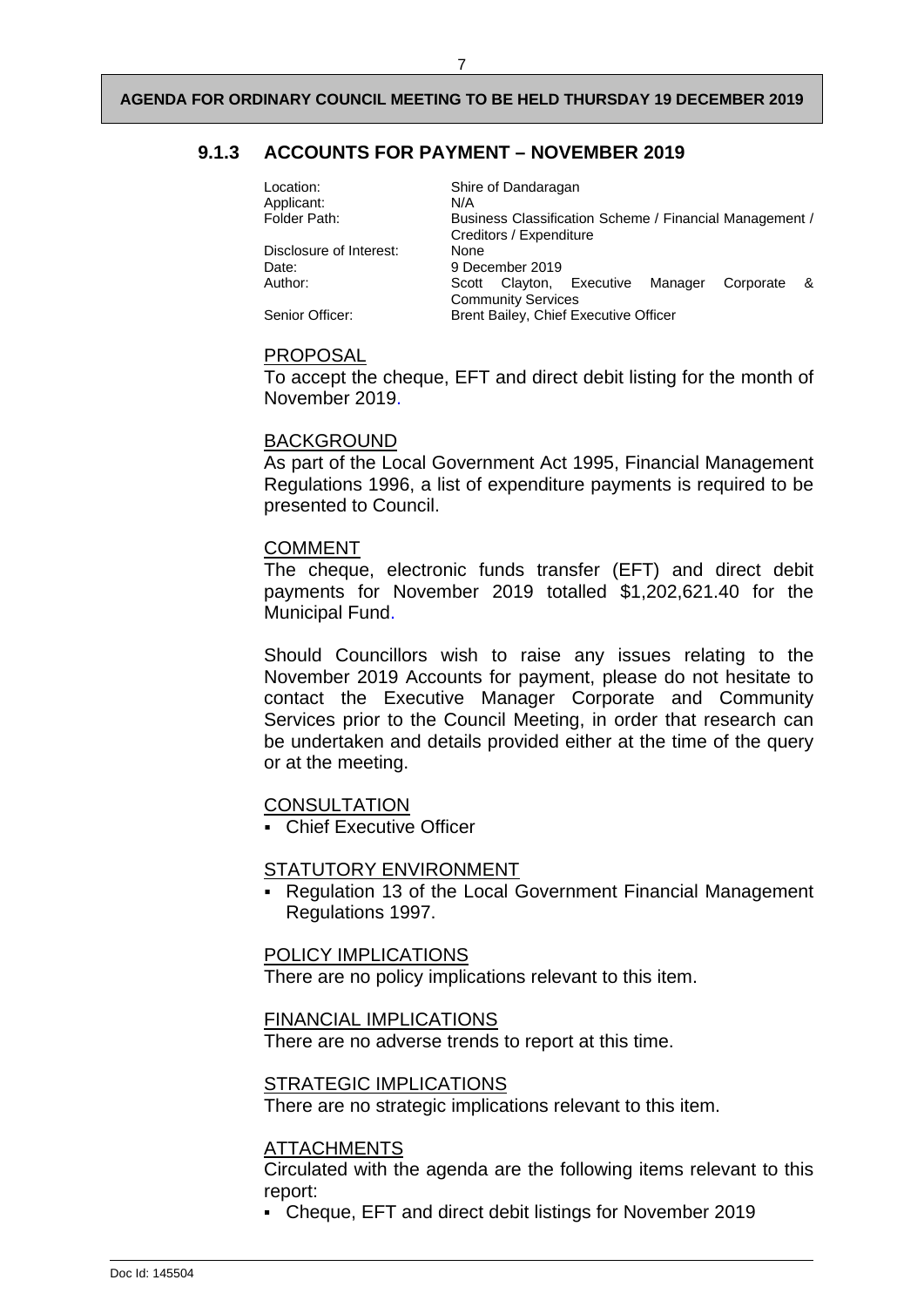(Doc Id: 145797) *(Marked 9.1.3)*

VOTING REQUIREMENT Simple majority

## **OFFICER RECOMMENDATION**

**That the Cheque and EFT listing for the period ending 30 November 2019 totalling \$1,202,621.40**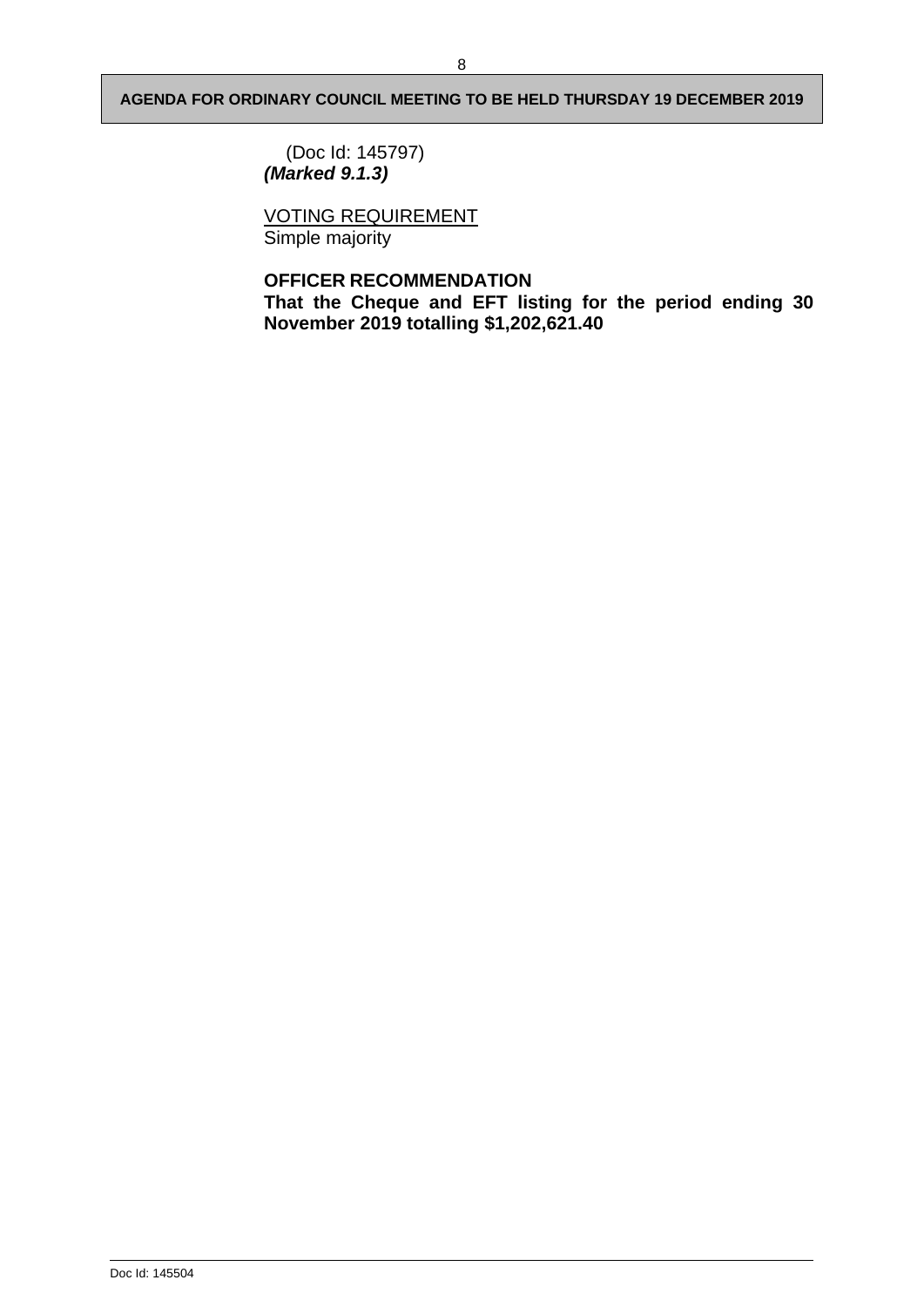## <span id="page-20-0"></span>**9.1.4 ANNUAL REPORT AND ANNUAL FINANCIAL STATEMENT INCLUSIVE OF AUDITORS REPORT**

| Location:<br>Applicant: | Shire of Dandaragan<br>N/A                                                                                     |
|-------------------------|----------------------------------------------------------------------------------------------------------------|
|                         |                                                                                                                |
| Folder                  | Classification Scheme /<br><b>Business</b><br>Financial<br>Management / Financial Reporting / Periodic Reports |
| Disclosure of Interest: | None                                                                                                           |
| Date:                   | 10 December 2019                                                                                               |
| Author:                 | Scott Clayton, Executive Manager Corporate &                                                                   |
|                         | <b>Community Services</b>                                                                                      |
| Senior Officer:         | Brent Bailey, Chief Executive Officer                                                                          |

#### PROPOSAL

To accept the 2018 / 2019 Annual Report and the 2018 / 2019 Annual Financial Statements including the Auditors Report for the Shire of Dandaragan and to receive the Auditors Management Letter.

## BACKGROUND

The *Local Government Act (1995)* requires a local government to prepare an annual report for each financial year.

## COMMENT

The Shire of Dandaragan finished 2018 / 2019 with a surplus of \$1,093,777. However, the majority of this surplus is as a result of large advance grants and incomplete capital works projects. Therefore, this surplus does not constitute a surplus of funds after all requirements have been met in the true definition of a surplus. It reflect rather the outstanding commitments that were reprogrammed into the 2019 / 2020 budget.

Details of the financial income for 2018 / 2019 include:

- A total of \$ 6,173,351 in rate income was raised. By 30 June 2019, 95.6% of rates had been collected.
- A total of \$3,856,188 in grants were secured.

The Auditors report stated the following;

## *INDEPENDENT AUDITOR'S REPORT To the Councillors of the Shire of Dandaragan Report on the Audit of the Financial Report Opinion*

*I have audited the annual financial report of the Shire of Dandaragan which comprises the Statement of Financial Position as at 30 June 2019, the Statement of Comprehensive Income by Nature or Type, Statement of Comprehensive Income by Program, Statement of Changes in Equity, Statement of Cash Flows and Rate Setting Statement for the year then ended, and notes comprising a summary of significant accounting policies and other explanatory information, and the Statement by the Chief Executive Officer.*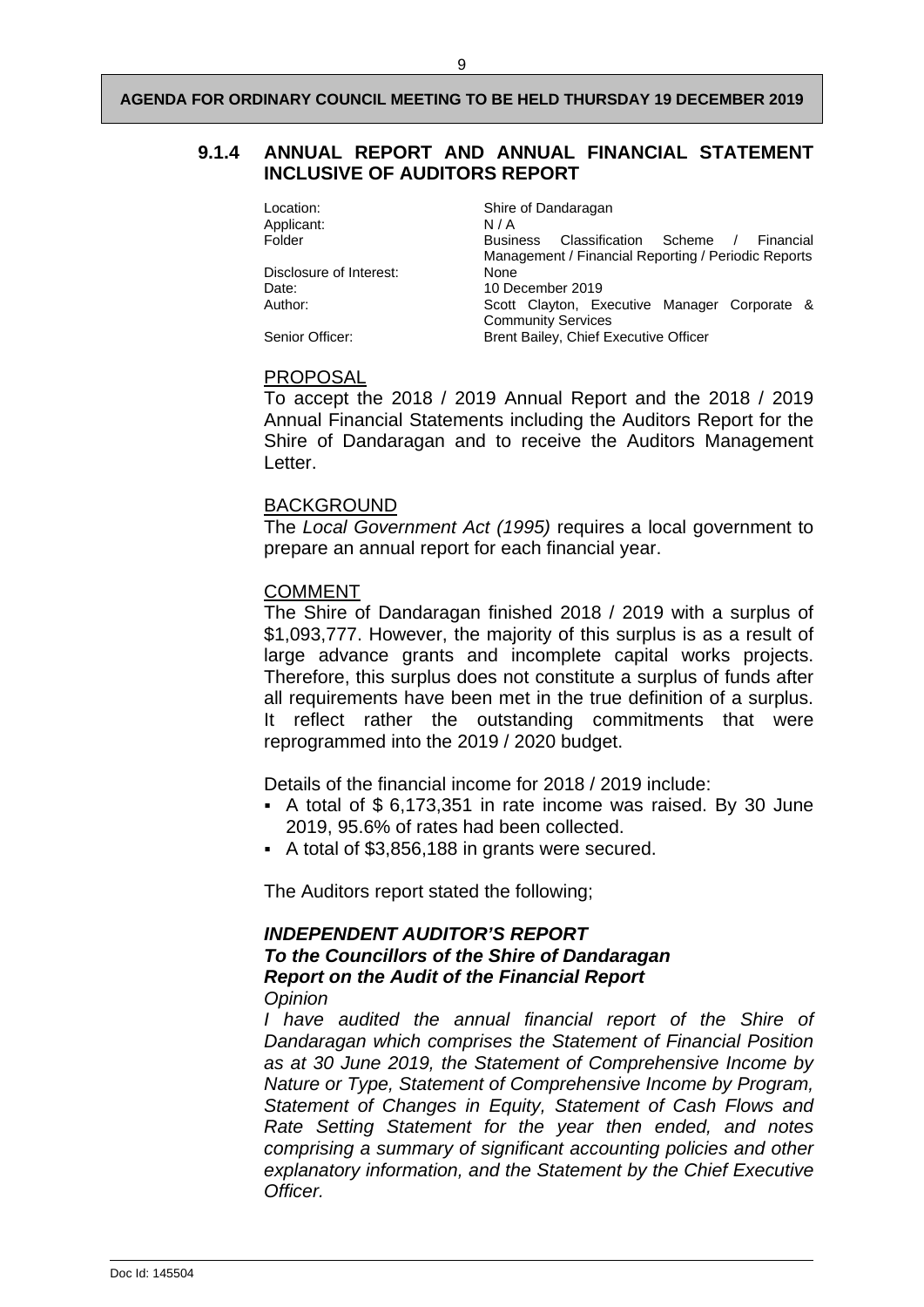*In my opinion the annual financial report of the Shire of Dandaragan:*

- (i) *is based on proper accounts and records; and*
- (ii) *fairly represents, in all material respects, the results of the operations of the Shire for the year ended 30 June 2019 and its financial position at the end of that period in accordance with the Local Government Act 1995 (the Act) and, to the extent that they are not inconsistent with the Act, Australian Accounting Standards.*

## *Basis for Opinion*

*I conducted my audit in accordance with Australian Auditing Standards. My responsibilities under those standards are further described in the Auditor's Responsibilities for the Audit of the Financial Report section of my report. I am independent of the Shire in accordance with the Auditor General Act 2006 and the relevant ethical requirements of the Accounting Professional and Ethical Standards Board's APES 110 Code of Ethics for Professional Accountants (the Code) that are relevant to my audit of the annual financial report. I have also fulfilled my other ethical responsibilities in accordance with the Code. I believe that the audit evidence I have obtained is sufficient and appropriate to provide a basis for my opinion.*

## *Emphasis of Matter - Basis of Accounting*

*I draw attention to Note 1 to the annual financial report, which describes the basis of accounting. The annual financial report has been prepared for the purpose of fulfilling the Shire's financial reporting responsibilities under the Act. Regulation 16 of the Local Government (Financial Management) Regulations 1996 does not allow a local government to recognise some categories of land, including land under roads, as assets in the annual financial report. My opinion is not modified in respect of this matter.*

## *Responsibilities of the Chief Executive Officer and Council for the Financial Report*

*The Chief Executive Officer (CEO) of the Shire is responsible for the preparation and fair presentation of the annual financial report in accordance with the requirements of the Act, the Regulations and, to the extent that they are not inconsistent with the Act, Australian Accounting Standards. The CEO is also responsible for such internal control as the CEO determines is necessary to enable the preparation of an annual financial report that is free from material misstatement, whether due to fraud or error.*

*In preparing the annual financial report, the CEO is responsible for assessing the Shire's ability to continue as a going concern, disclosing, as applicable, matters related to going concern and using the going concern basis of accounting unless the State government has made decisions affecting the continued existence of the Shire.*

Doc Id: 145504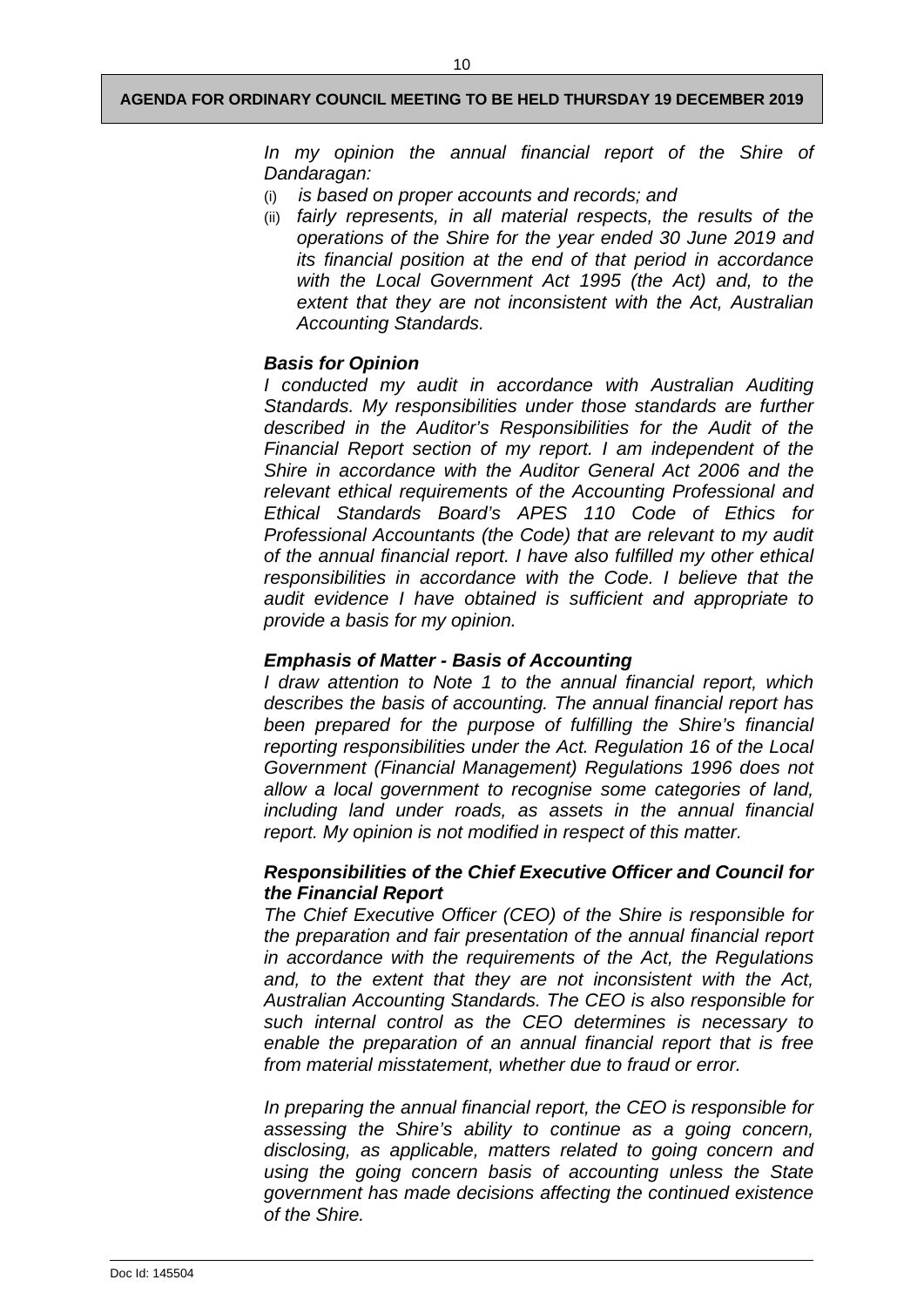*The Council is responsible for overseeing the Shire's financial reporting process.*

*Auditor's Responsibility for the Audit of the Financial Report The objectives of my audit are to obtain reasonable assurance about whether the annual financial report as a whole is free from material misstatement, whether due to fraud or error, and to issue an auditor's report that includes my opinion. Reasonable assurance is a high level of assurance, but is not a guarantee that an audit conducted in accordance with Australian Auditing Standards will always detect a material misstatement when it exists. Misstatements can arise from fraud or error and are considered material if, individually or in the aggregate, they could reasonably be expected to influence the economic decisions of users taken on the basis of the annual financial report.*

*As part of an audit in accordance with Australian Auditing Standards, I exercise professional judgment and maintain professional scepticism throughout the audit. I also:*

- *Identify and assess the risks of material misstatement of the annual financial report, whether due to fraud or error, design and perform audit procedures responsive to those risks, and obtain audit evidence that is sufficient and appropriate to provide a basis for my opinion. The risk of not detecting a material misstatement resulting from fraud is higher than for one resulting from error, as fraud may involve collusion, forgery, intentional omissions, misrepresentations, or the override of internal control.*
- *Obtain an understanding of internal control relevant to the audit in order to design audit procedures that are appropriate in the circumstances, but not for the purpose of expressing an opinion on the effectiveness of the Shire's internal control.*
- *Evaluate the appropriateness of accounting policies used and the reasonableness of accounting estimates and related disclosures made by the CEO.*

*Conclude on the appropriateness of the CEO's use of the going concern basis of accounting and, based on the audit evidence obtained, whether a material uncertainty exists related to events or conditions that may cast significant doubt on the Shire's ability to continue as a going concern. If I conclude that a material uncertainty exists, I am required to draw attention in my auditor's*  report to the related disclosures in the annual financial report or, if *such disclosures are inadequate, to modify my opinion. My conclusions are based on the audit evidence obtained up to the date of my auditor's report, as we cannot predict future events or conditions that may have an impact.*

- *Evaluate the overall presentation, structure and content of the*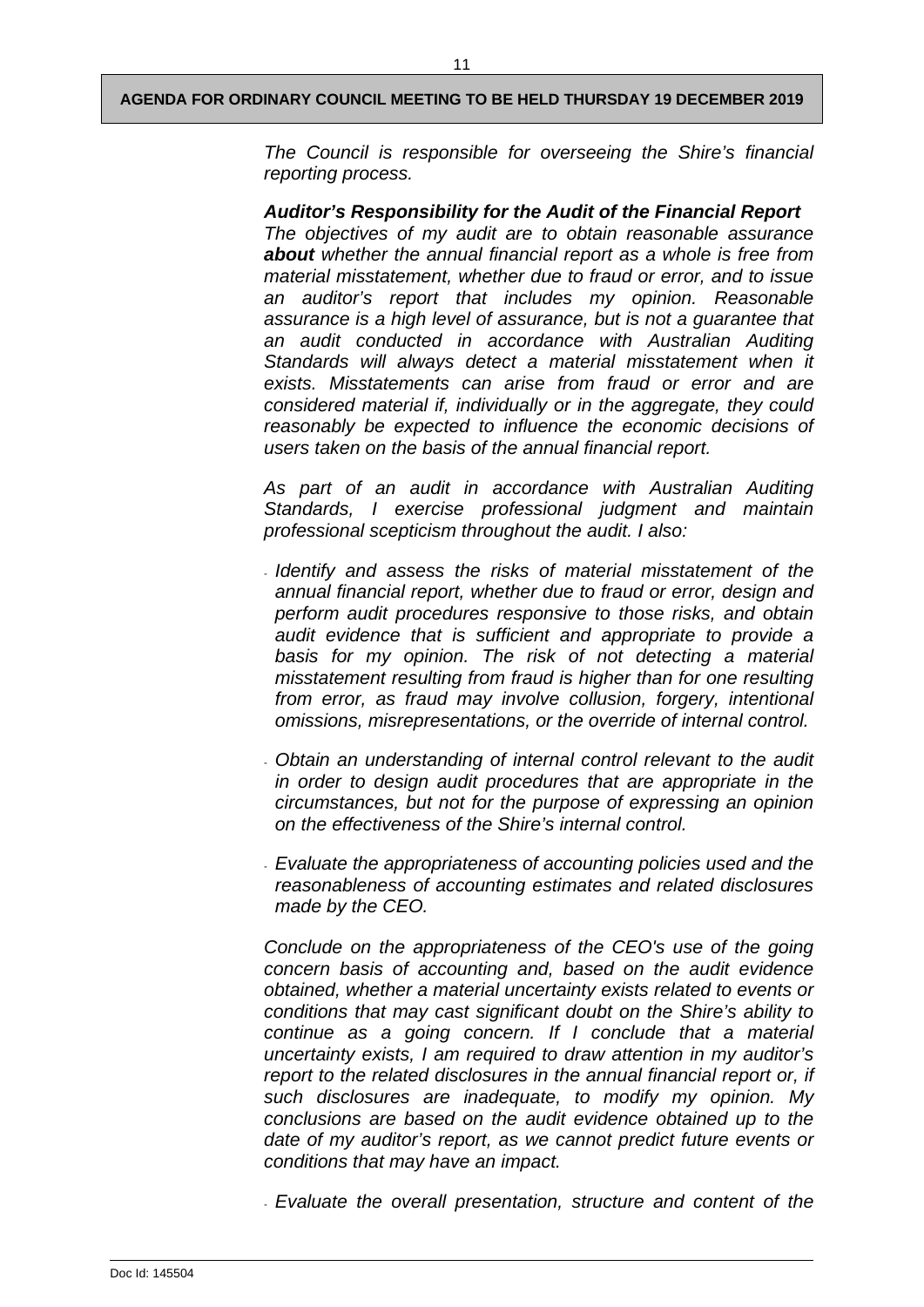12

*annual financial report, including the disclosures, and whether the annual financial report represents the underlying transactions and events in a manner that achieves fair presentation.*

*I communicate with the Council and the CEO regarding, among other matters, the planned scope and timing of the audit and significant audit findings, including any significant deficiencies in internal control that I identify during my audit.*

## *Report on Other Legal and Regulatory Requirements*

*In accordance with the Local Government (Audit) Regulations 1996, I report that:*

- (i) *In my opinion, the following material matter indicates a significant adverse trend in the financial position of the Shire:*
	- *a. The Operating Surplus Ratio has been below the Department of Local Government, Sport and Cultural Industries' standard for the past three years. The financial ratios are reported in Note 30 of the annual financial report.*
- (ii) *The following material matter indicating non-compliance with Part 6 of the* Local Government Act 1995*, the Local Government (Financial Management) Regulations 1996 or applicable financial controls of any other written law was identified during the course of my audit:*
	- *a. The Shire has not reported the Asset Renewal Funding Ratio for 2019, 2018 and 2017 in the annual financial report as required by section 50(1) of the Local Government (Financial Management) Regulations 1996, as planned capital renewals and required capital expenditure were not estimated in a long-term financial plan and asset management plan respectively.*
- (iii) *All required information and explanations were obtained by me.*
- (iv) *All audit procedures were satisfactorily completed.*
- (v) *In my opinion, the Asset Consumption Ratio included in the annual financial report was supported by verifiable information and reasonable assumptions.*

## *Other Matter*

*The financial ratios for 2017 in Note 30 of the annual financial report were audited by another auditor when performing their audit of the Shire for the year ending 30 June 2017. The auditor expressed an unmodified opinion on the annual financial report for that year.*

## *Matters Relating to the Electronic Publication of the Audited Financial Report*

*This auditor's report relates to the annual financial report of the Shire of Dandaragan for the year ended 30 June 2019 included on the Shire's website. The Shire's management is responsible for the integrity of the Shire's website. This audit does not provide assurance on the integrity of the Shire's website. The auditor's report refers only to the annual financial report described above. It*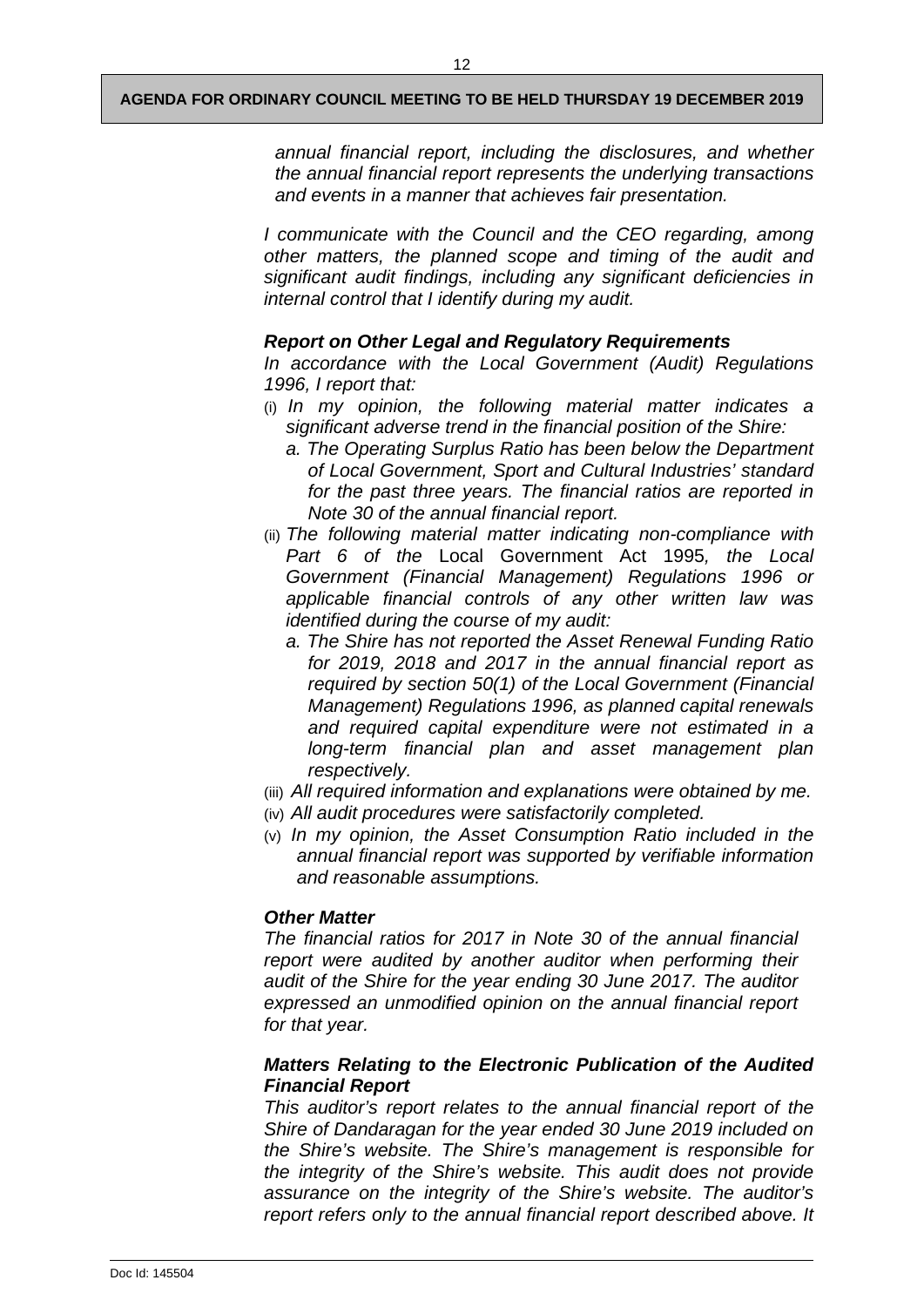*does not provide an opinion on any other information which may have been hyperlinked to/from this annual financial report. If users of the annual financial report are concerned with the inherent risks arising from publication on a website, they are advised to refer to the hard copy of the audited annual financial report to confirm the information contained in this website version of the annual financial report.*

The "Independent Auditor's Report" as attached is unqualified but does include one matter that in the auditors opinion indicates a significant adverse trend. Therefore in accordance with Section 7.12A(4)(a) of the Local Government Act 1995 "The local government must prepare a report addressing any matter identified as significant by the audit in the report, and stating what action the local government has taken or intends to take with respect to each of those matters."

The matter of significance is as follows;

*"The Operating Surplus Ratio has been below the Department of Local*

*Government, Sport and Cultural Industries' standard for the past three years. The financial ratios are reported in Note 30 of the annual financial report."*

This same matter was identified in the 2017/2018 audit and the response has not changed. However, as a report is required to be submitted to the Minister it is repeated in full as follows;

The Shire's ratio has been negative for the last 4 financial years. The Department of Local Government, Sports and Cultural Industries guidelines state;

*"A positive ratio indicates the percentage of total own source revenue available to help fund proposed capital expenditure, transfer to cash reserves or to reduce debt.*

*A negative ratio indicates the percentage increase in total own source revenue (principally rates) that would have been required to achieve a break-even operating result."*

This ratio and associated standard utilise the concept of "own source funding." To achieve a positive ratio for a Shire with such a low current debt, would mean that rates would need to increase significantly to achieve this. Achieving a positive ratio for the Shire of Dandaragan would mean the Shire would be sustainable without any type of non- operating grant funding from the State or Federal Government.

Examples of non-operating grants (the vast majority are for the renewal of assets) that have been excluded from this ratio include;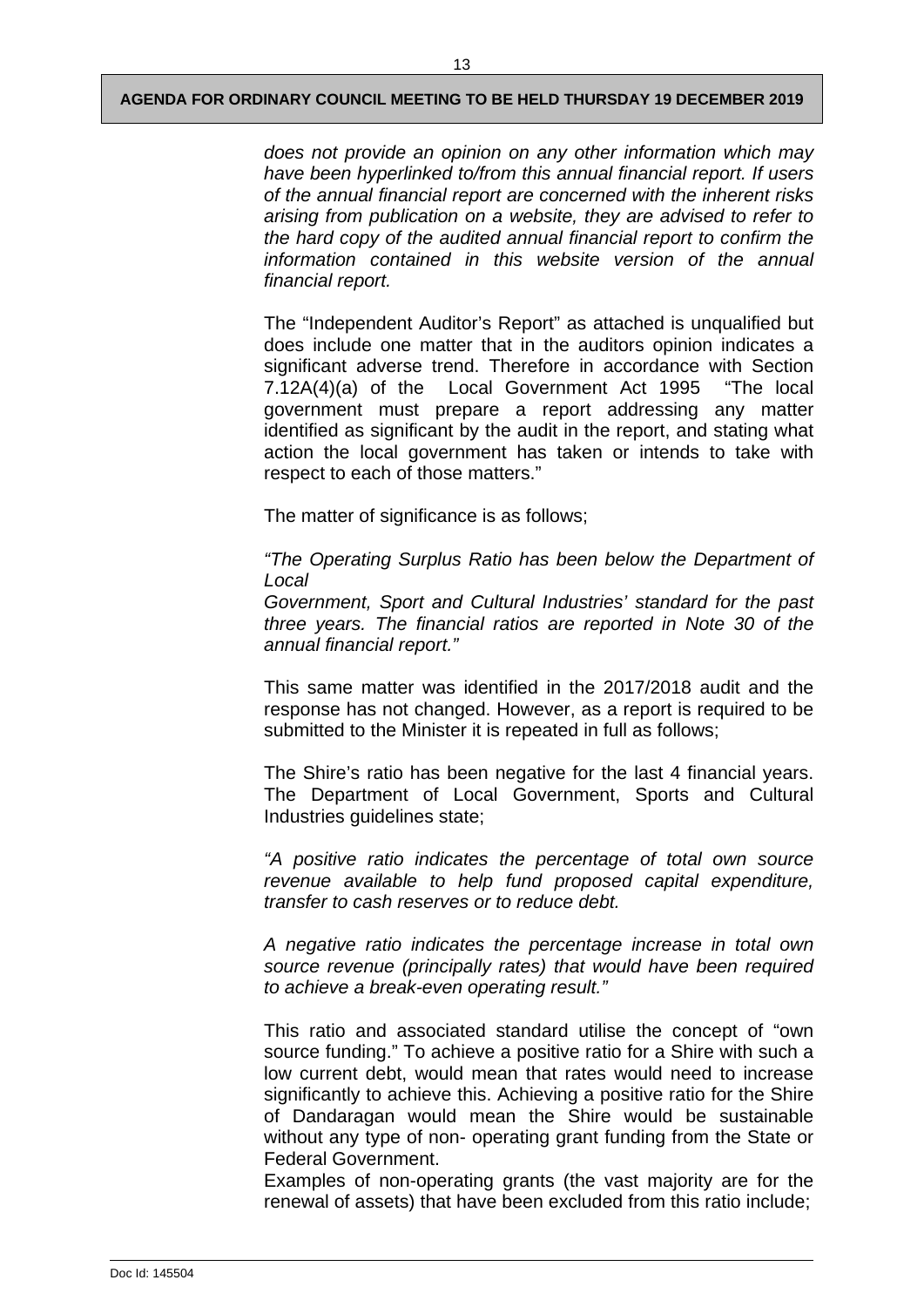- Roads to Recovery
- Regional Road Group
- Commodity Route Funding

These are all grant funding that the Shire should expect on an ongoing basis to assist in meeting its asset renewal obligations. The prospect of there ever being a time where a Local Government would receive no government funding assistance is highly unlikely and therefore, increasing rates to simply achieve the ratio standard is not advised.

Furthermore, the Shires ratio includes \$5.75M of depreciation within the "expenditure" category of this ratio calculation. The Shire's current asset management plans are not mature enough at this stage to determine whether this depreciation figure is a true representation of the renewal funding required to be contributed back to existing assets. Until such time as maturity is reached in regard to the AMP's understanding of community level of service expectation, effective life and unit costs for its fixed assets, depreciation should only be used as a measure of the consumption of an assets economic potential over time.

This is not to say the ratio is entirely irrelevant, but the target for this ratio should be driven by sound asset management planning to underpin it, not simply to meet the standard.

In the meantime, the Shire of Dandaragan maintains significant reserves entirely for the purpose of asset renewal should urgent needs arise.

The report also states one matter of non-compliance as follows;

*"The following material matter indicating non-compliance with Part 6 of the Local Government Act 1995, the Local Government (Financial Management) Regulations 1996 or applicable financial controls of any other written law was identified during the course of my audit:*

*a. The Shire has not reported the Asset Renewal Funding Ratio for 2019, 2018 and 2017 in the annual financial report as required by section 50(1) of the Local Government (Financial Management) Regulations 1996, as planned capital renewals and required capital expenditure were not estimated in a longterm financial plan and asset management plan respectively."*

The auditor has made the following recommendation;

*"…that the Shire prepares, reviews and updates the Long Term Financial Plan and Asset Management Plan annually to ensure 10 year projections are available to calculate the Asset Renewal Funding Ratio."*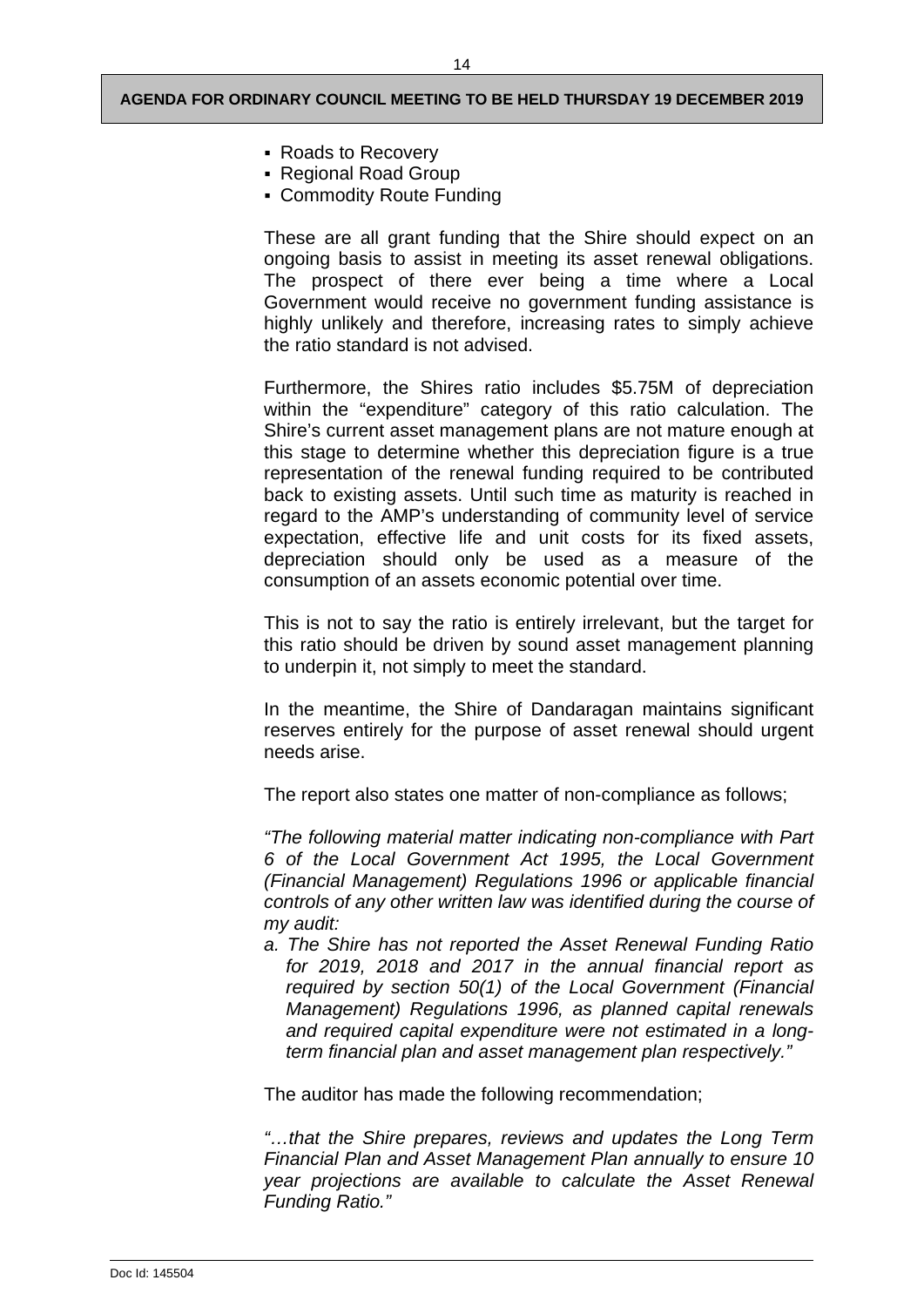Shire management gave the following in response to the finding;

*"The Shire commenced a complete review of its entire suite of Integrated Planning and Reporting Tools in 2018. To date, a new Strategic Community Plan has been adopted, a new Corporate Business Plan is out for public comment while all new Asset Management Plans and Workforce Plan are in draft form and expected to be adopted in the near future.*

*Once all of the above documents are endorsed a new Long Term Financial Plan with be developed from the information contained in the other documents mentioned.*

*This will be completed within the 2019/20 financial year and will provide an accurate ratio in time for the 2019/20 Annual Financial Statements."*

At the audit committee meeting held 28 November 2019 the following decision was made;

*OFFICER RECOMMENDATION / AUDIT COMMITTEE DECSION Moved Cr Shanhun, seconded Cr Slyns That;*

- *1. the Independent Audit Report and the audited financial statements for the year ended 30 June 2019 be received, and;*
- *2. In accordance with Section 7.12A (3) of the Local Government Act 1995 determine that there are no matters raised in the report that require further action, and;*
- *3. the audit committee determine that the response by the Shire administration to the other matters identified in the audit report and management letter are appropriate.*

*CARRIED 3 / 0* 

**CONSULTATION** 

Executive Management Team

## STATUTORY ENVIRONMENT

Section 5.53 and 5.54 of the *Local Government Act 1995* requires preparation and acceptance of the annual report.

## *5.53. Annual reports*

*(1) The local government is to prepare an annual report for each financial year.*

## *5.54. Acceptance of annual reports*

*(1) Subject to subsection (2), the annual report for a financial year is to be accepted\* by the local government no later than 31 December after that financial year.*

*\* Absolute majority required.*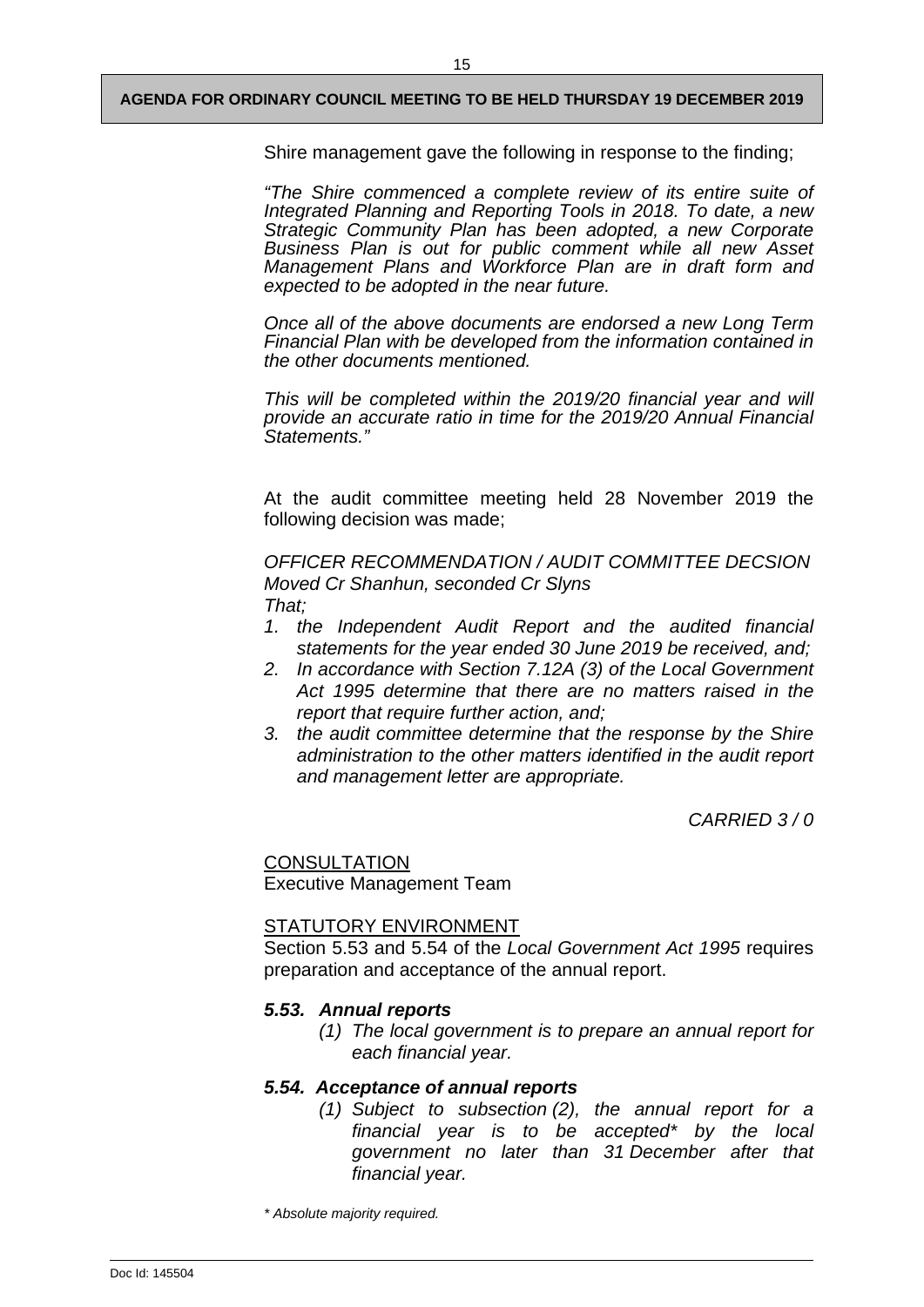*Section 7.12A (3) of the Local Government Act 1995*

*(3) A CEO is not to be a member of an audit committee and may not nominate a person to be a member of an audit committee or have a person to represent the CEO as a member of an audit committee.*

## POLICY IMPLICATIONS

There are no policy implications relevant to this item.

## FINANCIAL IMPLICATIONS

There are no financial implications relevant to this item.

## STRATEGIC IMPLICATIONS

2019 – 2023 Corporate Business Plan Scope of Shire Services

## ATTACHMENTS

Circulated with the agenda are the following items relevant to this report:

- Annual Report 2018 / 2019 (Doc Id: 146144)
- Annual Financial Statements (Doc Id: 144509)
- Independent Audit Report (Doc Id: 144510)
- Management letter from Office of Auditor General (Doc Id: 144511)
- Attachment 1 to management letter (Doc Id: 144513) *(Marked 9.1.4)*

VOTING REQUIREMENT

Absolute majority

## **OFFICER RECOMMENDATION**

**That Council,**

- **1. In accordance with section 5.54 (1) Local Government Act 1995, Council accept the 2018 / 2019 Annual Report and the 2018 / 2019 Annual Financial Statements inclusive of the Auditors Report, and;**
- **2. in accordance with Section 7.12A (3) of the Local Government Act 1995 determine that there are no matters raised in the auditor's report that require further action, and;**
- **3. endorse the audit committee's determination that the response by the Shire administration to the other matters identified in the audit report and management letter are appropriate.**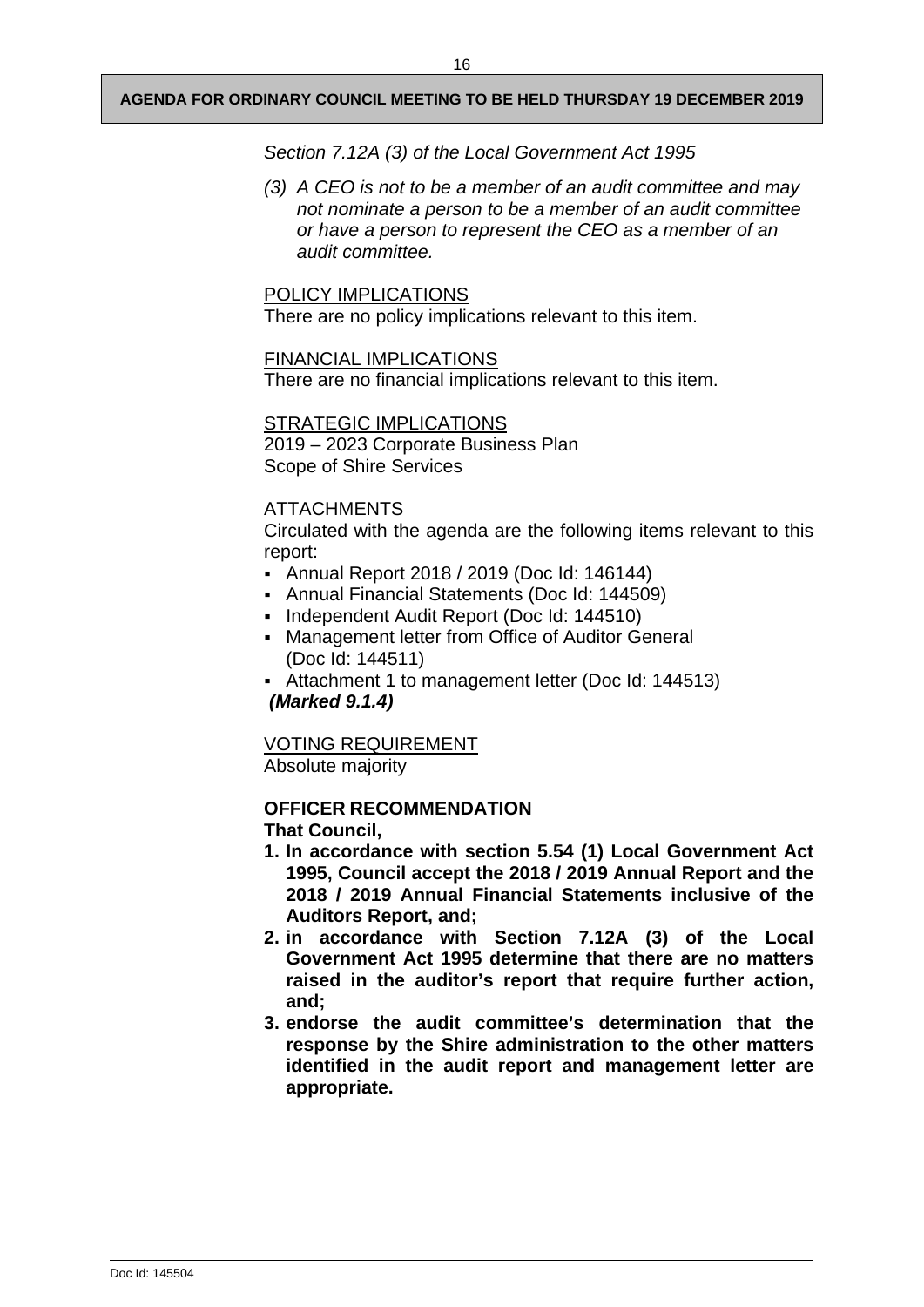## <span id="page-28-0"></span>**9.2 INFRASTRUCTURE SERVICES**

## <span id="page-28-2"></span><span id="page-28-1"></span>**9.3 DEVELOPMENT SERVICES**

## **9.3.1 PROPOSED KOOJAN DOWNS CATTLE FEEDLOT**

| Location:               | Lots 102, 103, 2556, 3559 Yathroo               |
|-------------------------|-------------------------------------------------|
| Applicant:              | Element on behalf of Harvest Road Group         |
| File Ref:               | Development Services Apps/ Development          |
|                         | Applications/ 2019/93                           |
| Disclosure of Interest: | Nil                                             |
| Date:                   | 3 December 2019                                 |
| Author:                 | Rory Mackay, Planning Officer                   |
| Senior Officer:         | David Chidlow, Executive Manager of Development |
|                         | Services                                        |

## PROPOSAL

For Council to consider a development application for an intensive cattle feedlot upon Lots 102, 103, 3556 and 3559 of the Koojan Downs farming title in the locality of Yathroo (the Site) and make a recommendation to the Midwest Wheatbelt Joint Development Assessment Panel (JDAP).

#### BACKGROUND

As the development has an estimated cost over the \$10 million local government planning decision threshold, this application is required to be determined by the JDAP. Therefore, Council can only a make a recommendation to the JDAP, the purpose of this item.

Landowner, Harvest Road Group is proposing a \$50 million investment to develop a cattle feeding facility for the Site with the ambition to improve the Western Australian beef supply chain via the consistent supply of high-quality 100-day grain finished cattle.

The development will be constructed in two 20,000 head of cattle stages, resulting in a 40,000 head capacity at a stocking rate of 18m<sup>2</sup> per head. Each stage will have associated feed delivery roads, cattle laneways, cattle handling facilities and hospital pens; supported by Site-wide infrastructure that includes:

- earthworks and drainage infrastructure throughout the site;
- an above ground truck weighbridge and associated office at the main entry to the Site off Boundary Road;
- a turkey's nest (above ground dam) to supply water to the intensive feeding facility;
- a feed mill and grain storage facility for processing grain feed;
- effluent dams and sedimentation ponds to manage wastewater disposal;
- a manure handling and storage pad;
- provision for a future 2.8ha solar farm;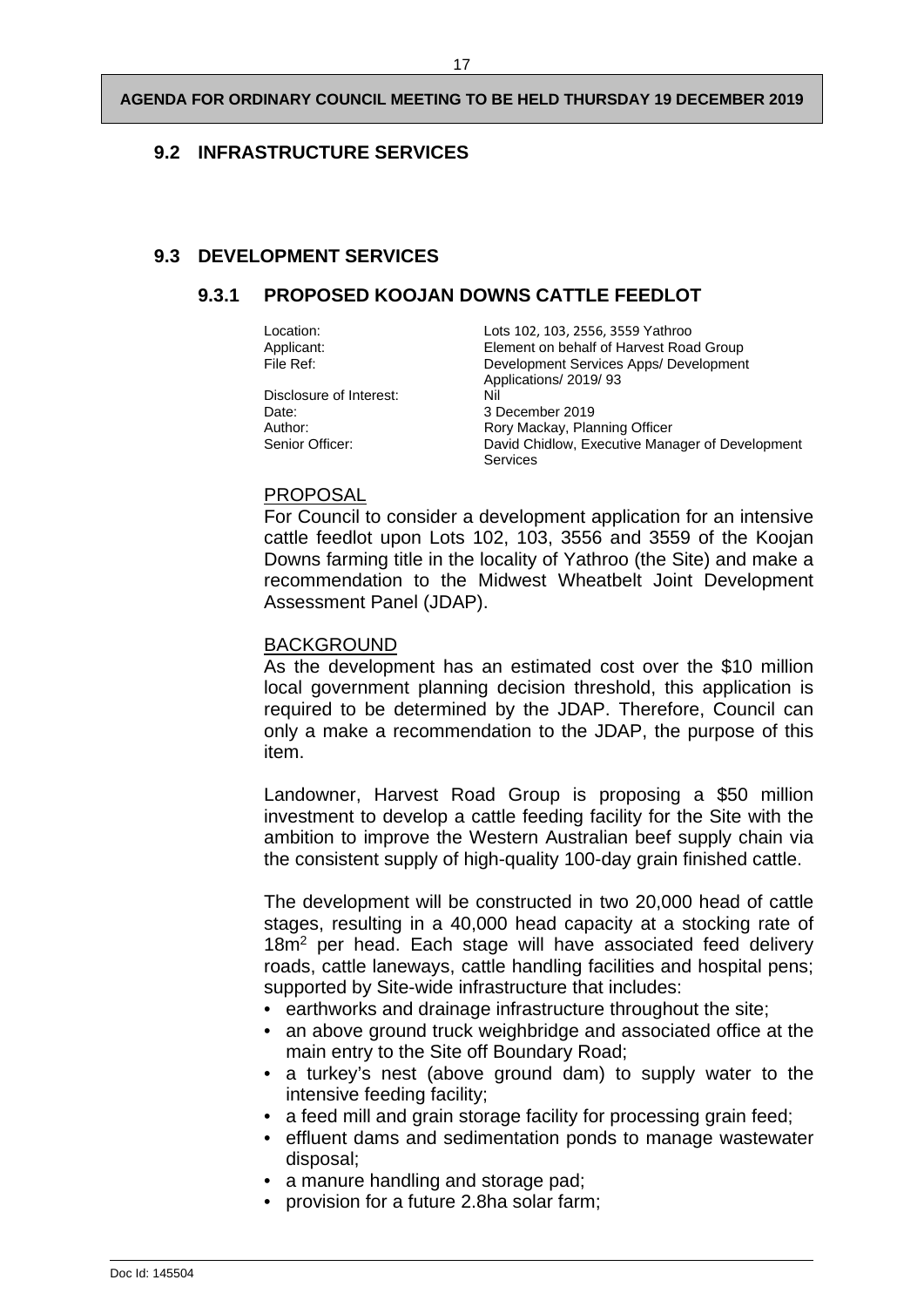- centre pivot irrigation systems that will utilise recycled water from the sedimentation ponds and effluent dams to support animal fodder growth;
- supply and installation of pipe work and water pumps throughout the Site, including three production bores, two which will be "duty" bores powered by the Site electrical supply, whilst the third bore will be a backup only and fitted with a diesel generator supply;
- a new staff amenity building to complement the existing workers accommodation building on site; and
- a new horse stables building and chemical storage building.

The location of these facilities is shown on the site plan that is included in Appendix C of the Development Application Report. Overall the four property titles which make up the development come to a combined area of 3751ha. An aerial map of the feedlot properties outlined in red is shown below.



It is noted that the Koojan Downs property as a whole also encompasses two lots on the eastern side of Boundary Road, within the Shires of Moora and Victoria Plains, and one additional lot within the Shire of Dandaragan, taking the total farming area to 7,202ha. However, these additional properties will be only be used for traditional extensive cattle husbandry and do not form part of this application.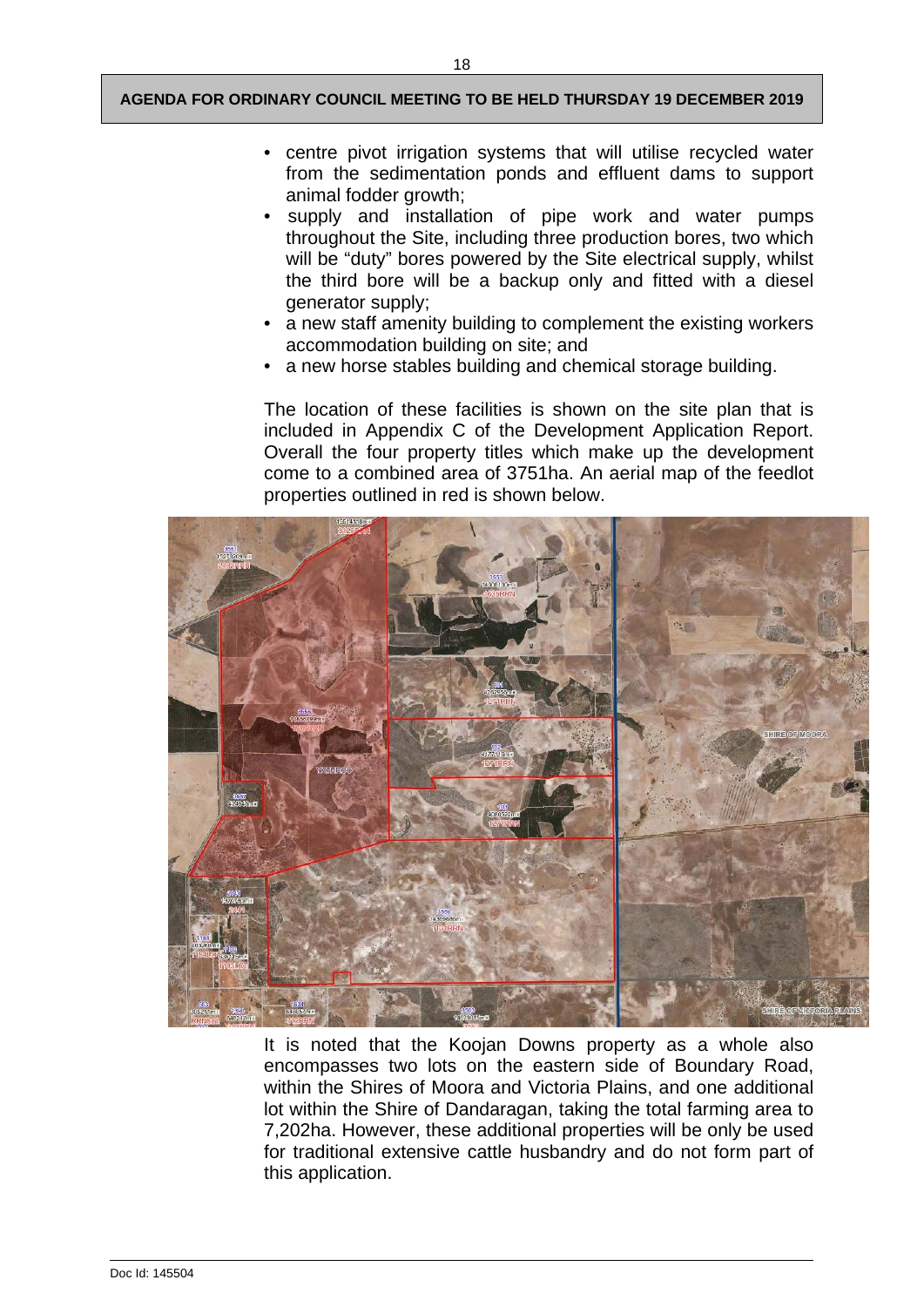Given the development is denoted as a prescribed premise under the *Environmental Protection Act 1986*, a Works Approval Application has concurrently been submitted to the Department of Water and Environmental Regulation for consideration. This application prepared by RDC Engineers can be made available to Councillors on request.

The Site has historically been used for extensive livestock grazing and grain production and as result, is largely cleared with no significant remnant vegetation. The Site is also generally flat topography, ranging from 170m AHD to 178m AHD.

The Site is located approximately 25 kilometres southeast of the town of Dandaragan. The land surrounding the subject site is zoned 'Rural' or 'General Agriculture' and comprises primarily agricultural land uses, including cropping and grazing land.

The Local Planning Scheme No.7 (LPS7) objective for the Rural zone is:

*To provide for a range of rural activities such as broadacre and diversified farming so as to retain the rural character and amenity of the locality, in such a way as to prevent land degradation and further loss of biodiversity.*

A cattle feedlot aligns with the LPS7 land use definition of 'animal husbandry – intensive':

*means premises used for keeping, rearing or fattening of pigs, poultry (for either egg or meat production), rabbits (for either meat or fur production) and other livestock in feedlots.*

This land use is listed as discretionary ('D') the in Rural zone Under LPS7. With the Rural zone objective in mind, it is appropriate the proposal which seeks a diversified farming industry that is consistent with the rural character and amenity of the locality be considered for development approval.

The Shire's Local Planning Strategy (Draft 2019) provides support for development with the following strategic directions:

Economy - *Work with stakeholders to provide guidance and assist industry to capitalise on opportunities to establish more intensive forms of agriculture in the Rural zone*.

Rural Land - *Facilitate more intensive and diverse use of land that is zoned Rural for to facilitate higher value agricultural products that are compatible with the capability of land and surrounding farming practises (subject to availability of utility and transport infrastructure).*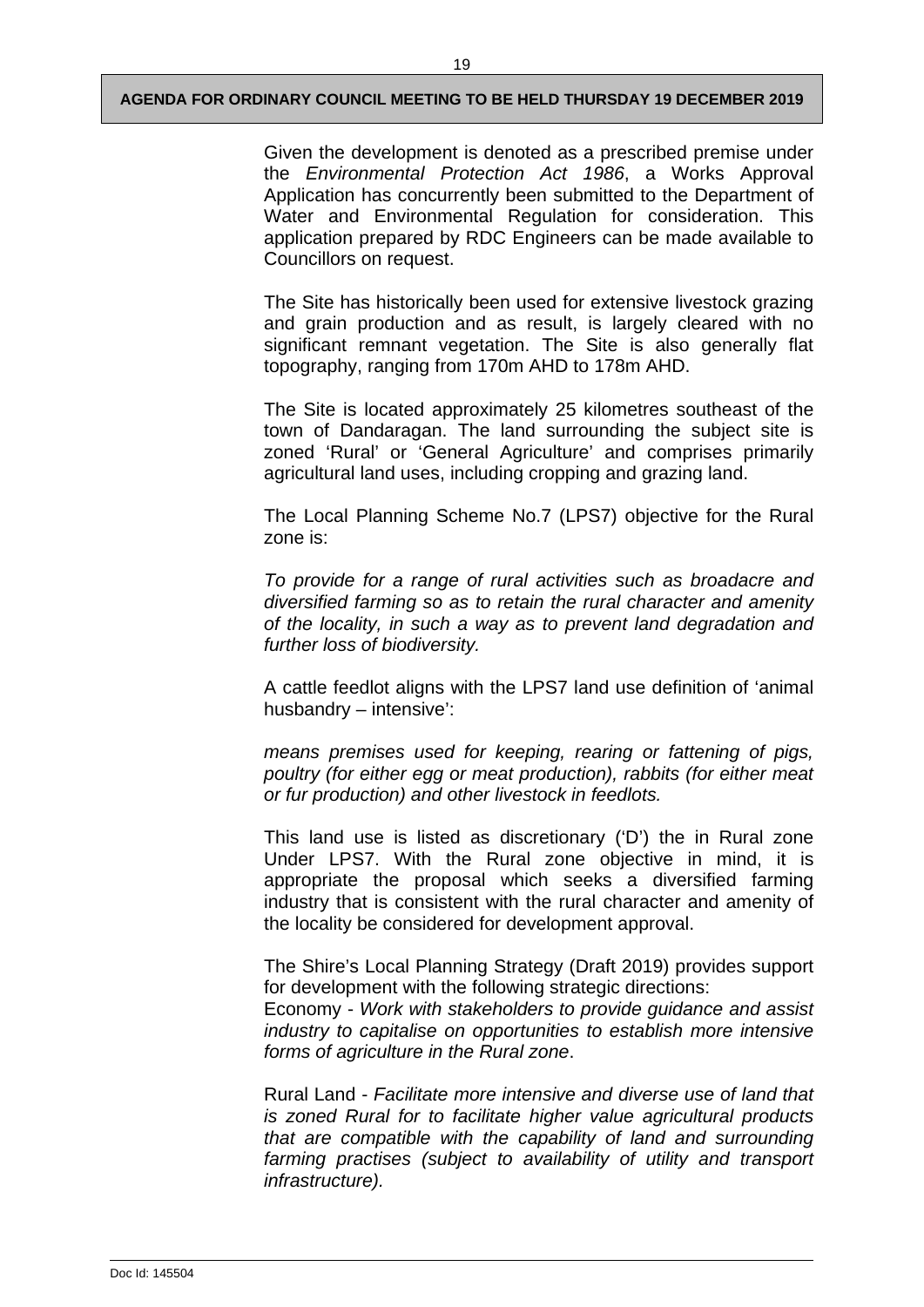20

## **COMMENT**

Preliminary environmental investigations undertaken indicate the Site:

- has no known European or Aboriginal heritage significance;
- is not a registered contaminated site;
- is not located within an Environmentally Sensitive Area (ESA);
- is not a known habitat for conservation significant flora or fauna;
- is not at risk of Acid Sulfate Soils (ASS); and
- requires no vegetation clearing permit to facilitate the proposed development.

Annexure 1 of the Strategy provides the following assessment criteria for intensive agriculture land use proposals:

*When assessing proposals for intensive agriculture activities (such as: 'agroforestry', 'animal husbandry – intensive' or 'aquaculture'), the following matters will be considered:*

- • *the nature and capability of the land;*
- • *availability and adequacy of water supply;*
- • *impact on ground/surface water sources;*
- • *sensitivity of adjacent land uses;*
- • *remnant vegetation and wetland protection requirements;*
- • *crop rotation and/or specific land management requirements;*
- • *any infrastructure layout or transport access requirements;*
- • *the requirement for permission to use ground and surface water;*
- • *impact on existing pre-development hydrological regime will be maintained or enhanced where possible;*
- • *separation distances and/or buffers with the adjacent uses which are potentially incompatible can be contained on the subject land rather than being a constraint on adjacent land;*
- • *the development impacts can be managed on site;*
- • *the development should not significantly detract from any scenic landscape and/or conservation attributes identified in the locality;*
- • *the land use will have no adverse impact on the safety, health and amenity of residents in existing dwellings and it will not sterilize land with potential for urban expansion or other longterm land needs such as mining; and*
- • *other matters which may be required to be addressed if requested by Council.*

The applicant has sufficiently addressed all these matters on page 18 of the submitted development application report, with no matters of non-compliance raised.

To ensure consistency with best practice environmental management and animal welfare procedures the proposed intensive feeding facility has been designed in accordance with the *National Guidelines for Beef Cattle Feedlots in Australia* and the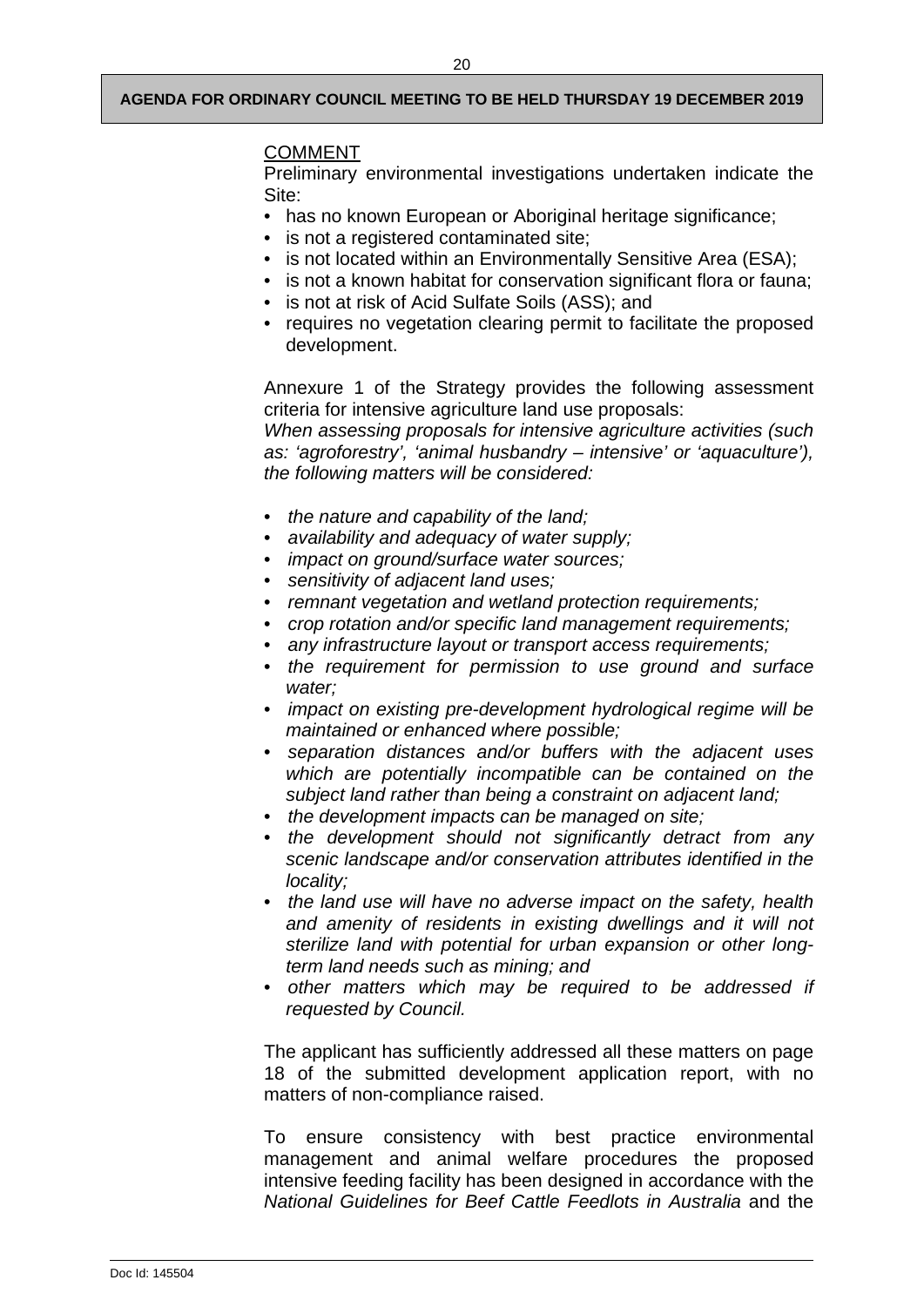*National Beef Cattle Feedlot Environmental Code of Practice*. A significantly lower stocking density than a typical beef cattle feedlot is also proposed; this provides the capacity for familiar herds of cattle to move through the supply chain together, reducing stock stress-levels.

The concurrent works approval application prepared by RDC considers, in depth, a diverse range of environmental risk matters including:

- land use separation requirements;
- water supply, storage and reticulation;
- drainage and waste management procedures;
- ground and surface water management;
- erosion and soil quality management;
- biosecurity and disease control;
- amenity and air quality considerations in relation to odour, noise and dust emissions;
- visual landscape impacts;
- construction management; and
- ongoing operational management practices to ensure the welfare of animals and the environment.

This environmental risk assessment reflects the proponent's commitment to undertaking development in an environmentally responsible manner and aims to implement best practice environmental management as part of a program of continuous improvement. This assessment concludes that the potential impacts on the existing environment as a result of the proposed development include:

- community amenity considerations in relation to air quality, visual landscape impacts, noise and vibration, and traffic and transport;
- groundwater quality and quantity;
- surface water quality and quantity;
- cultural heritage;
- biodiversity;
- soils and land capability; and
- biosecurity.

The applicant provides a summary of the key findings in relation to each of the abovementioned matters on pages 23-25 of the attached Development Application Report. It is concluded all associated environmental impacts can be appropriately managed on site and the proposed development does not present any significant risk to the environment or the amenity of the locality. An Environmental Management Strategy and associated Environmental Management Plans will also be developed for the project, to ensure the ongoing implementation of the mitigation measures identified in the works approval application.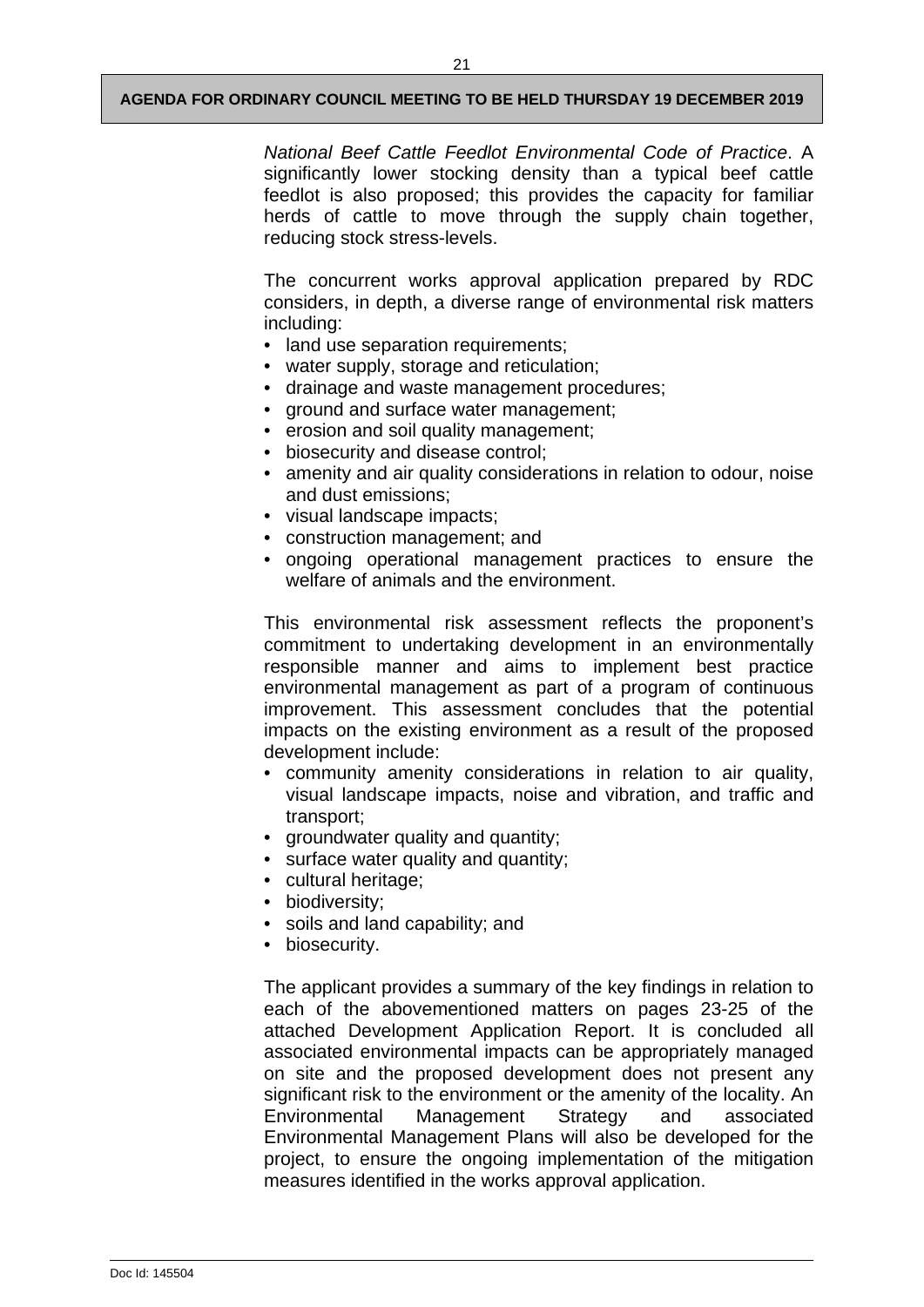Portions of the Site are located within designated Bushfire Prone Areas as determined by the Department of Fire and Emergency Services. However, all of the habitable areas in which people would be working on a regular basis (i.e. the feeding pens, feed mill, cattle handling facilities, staff amenities building, weighbridge and office, and the existing worker accommodation building) are located outside the identified Bushfire Prone Areas, with only internal roads and infrastructure (such as the sedimentation ponds, effluent dams etc.) proposed within the identified Bushfire Prone Areas. Accordingly, the applicant has stated it is not considered necessary to address the requirements under *State Planning Policy 3.7 – Planning in Bushfire Prone Areas*, on the basis that:

- Part 10A of the Deemed Provisions of LPS7 do not apply, as no habitable buildings are proposed within Bushfire Prone Areas; and
- Planning Bulletin 111/2016 clearly contemplates exemptions for infrastructure (including roads and dams) and rural activities within Bushfire Prone Areas, as proposed.

Therefore, an exemption is practical and entirely appropriate in this instance, as the structures that are proposed within the identified Bushfire Prone Areas do not increase the risk to lives and property from bushfire. Nonetheless, the applicant has provided a Bushfire Attack Level (BAL) Assessment (Basic) Report to demonstrate that all habitable buildings and primary working areas are located more than 100 metres from Bushfire Prone vegetation, and therefore unclassifiable under the BAL Assessment process.

Electrical power for the feedlot will initially be provided by on-site diesel generators, with provision for a future solar farm; due to the nearest grid supply being located over 20 kilometres from the Site. Nevertheless, even when the proposed future solar and battery storage systems are operational, the diesel generators will still be required to supply reliable power to the site during prolonged heavy overcast conditions.

The development will provide employment for some 60 full time personnel when fully developed. This includes staff undertaking administrative, livestock handling, feed storage, preparation and delivery, and waste management activities. The existing dwellings on the subject land or adjacent properties will be used for accommodating a small number of management staff. However, all other staff shall reside off-site, with no additional staff accommodation to be provided on-site. The primary operating hours of the facility will be between 6.00 am and 6.00 pm, 7 days per week including public holidays. However, there will be staff present on-site 24 hours a day, 7 days a week, and all staff shall be trained to meet guidelines in animal health and welfare, and environmental management.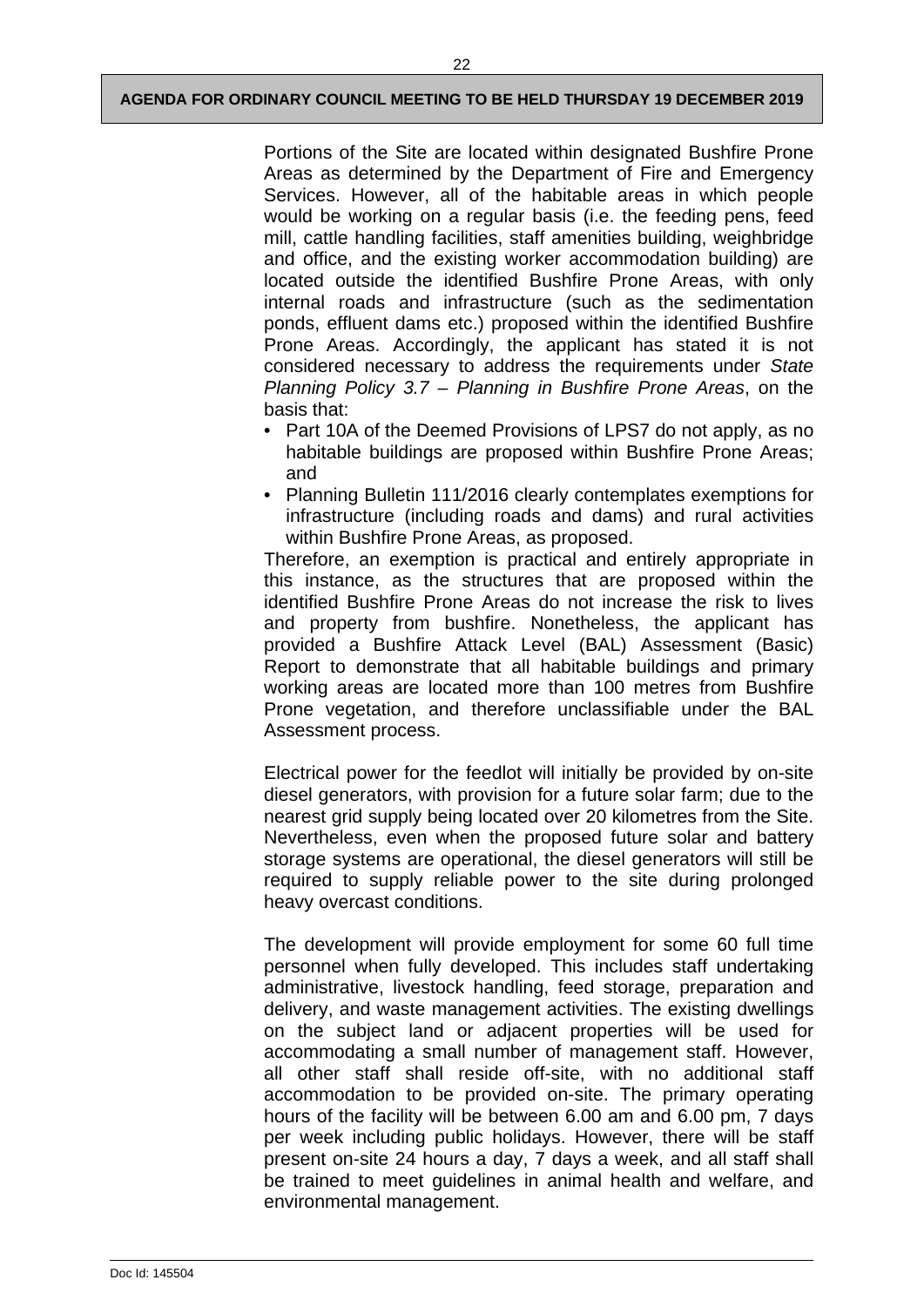The application is accompanied by a Traffic Impact Assessment (TIA) prepared by Roadswest Engineering Group (Roadswest). This is attached as Appendix D to Development Application Report. The TIA report considers the impact of the proposal on the surrounding road network, which is controlled primarily by the Shires of Dandaragan and Moora, and in the case of Bindoon Moora Road, by Main Roads WA. The report has been informed by a site inspection undertaken by Roadswest in July 2019, and considers the necessary road upgrades required to accommodate the road trains that will transport cattle and feed to and from the site.

The TIA also considers three possible haulage routes, with the preferred route (Route A) comprising Bindoon Moora Road, Koojan West Road and Boundary Road. Bindoon Moora Road is a state-controlled road that is already constructed as a sealed Restricted Access Vehicle (RAV) 6 route that is capable of carrying 87.5 Tonne trucks, and therefore does not require further upgrades. However, various upgrades will be required to Koojan West Road and Boundary Road, including:

- redesigning and reconstructing the intersection of Bindoon Moora Road and Koojan West Road to accommodate RAV 4 vehicles.
- redesigning and reconstructing the intersection of Boundary Road and the Koojan Downs Homestead driveway to accommodate RAV 4 vehicles.
- constructing new pavement from the end of the bitumen seal on Koojan West Road to the Boundary Road intersection and on Boundary Road from the Koojan West Road intersection to the Koojan Downs Homestead driveway - approximately 8.1 km in total.
- undertaking further investigation of longitudinal gradients on Koojan West Road, to determine whether some of the steeper sections need to be sealed.
- installing a floodway and/or culvert on Boundary Road at 2.27 SLK (refer to accompanying TIA), and undertaking further investigations on Koojan West Road to identify if additional culverts are required.
- installing guidance posts for both roads in accordance with the latest Australian Standards.

As these upgrades relate to works within public roads that sit outside the proposed development site, the proponent will pursue the implementation of these upgrades as a separate process to this development application, in consultation with the relevant Shires and Main Roads WA. This responsible authority report requests that JDAP ensure sufficient clauses are established in any planning approval to secure an agreed freight network investment from the proponent to manage the significant additional heavy vehicle load that will utilise the local road network.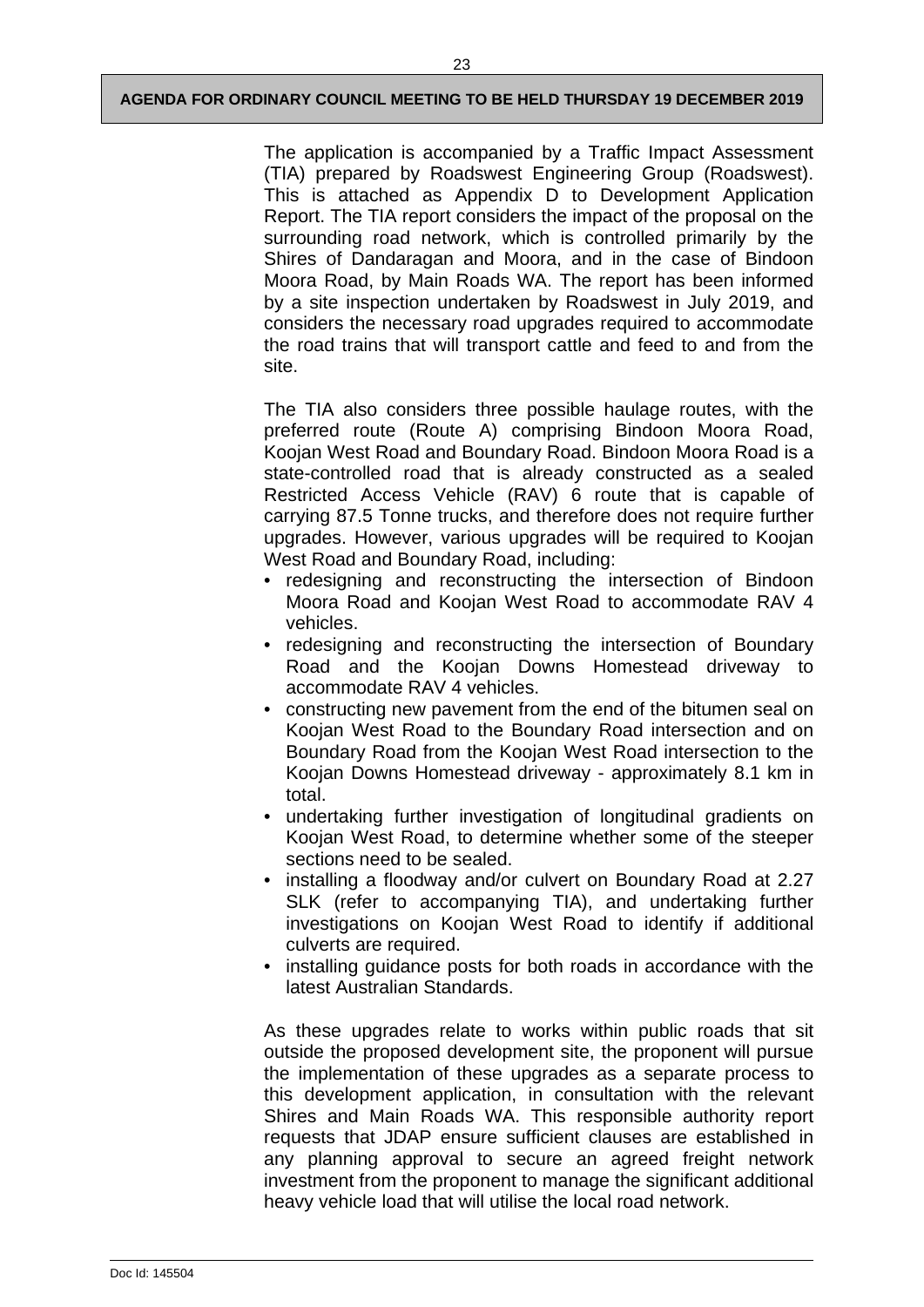In summary, the proposed cattle feedlot represents an intensive form of agricultural land use that will contribute to a more diverse land use profile in the Shire's Rural zone, and conversely, retains rural land for primary agriculture production; consistent with the Shire's strategic land use planning direction. Additionally, the development does not appear to propose conflict with residential land uses and all associated environmental impacts are to be managed on site. Holistically, the development will support economic growth in the region both directly and indirectly through the demand created for locally produced grain feed, whilst providing for an increase in local jobs and business opportunities within the Shires of Dandaragan, Moora and Victoria Plains.

With the abovementioned factors taken into consideration the assessing staff have recommended approval for the development on the consideration that it is logical, appropriate and desirable for the Site.

## **CONSULTATION**

Prior to submitting this application, the project team consisting of RDC Engineers, Stafford Adamson & Associates, Meateng, Emerge Associates, Roadswest Engineering Group and Element met and consulted with the following bodies:

- Department of Primary Industries and Regional Development
- Department of Water and Environmental Regulation
- Shire of Dandaragan
- Shire of Moora
- Shire of Victoria Plains

The subject development application was advertised to the following parties from Wednesday 6 November to Wednesday 11 December 2019:

- Department of Primary Industries & Regional Development;
- **-** Department of Water & Environment Regulation;
- Department of Biodiversity, Conservation and Attractions;
- Wheatbelt Development Commission;
- Main Roads WA;
- Shire of Moora;
- Shire of Victoria Plains; and
- Surrounding land owners.

The following table outlines the submission received and the officer's response. Given this report has been finalised prior to the submission period closing, any further submissions received will be sent to Councillors prior to the meeting for viewing.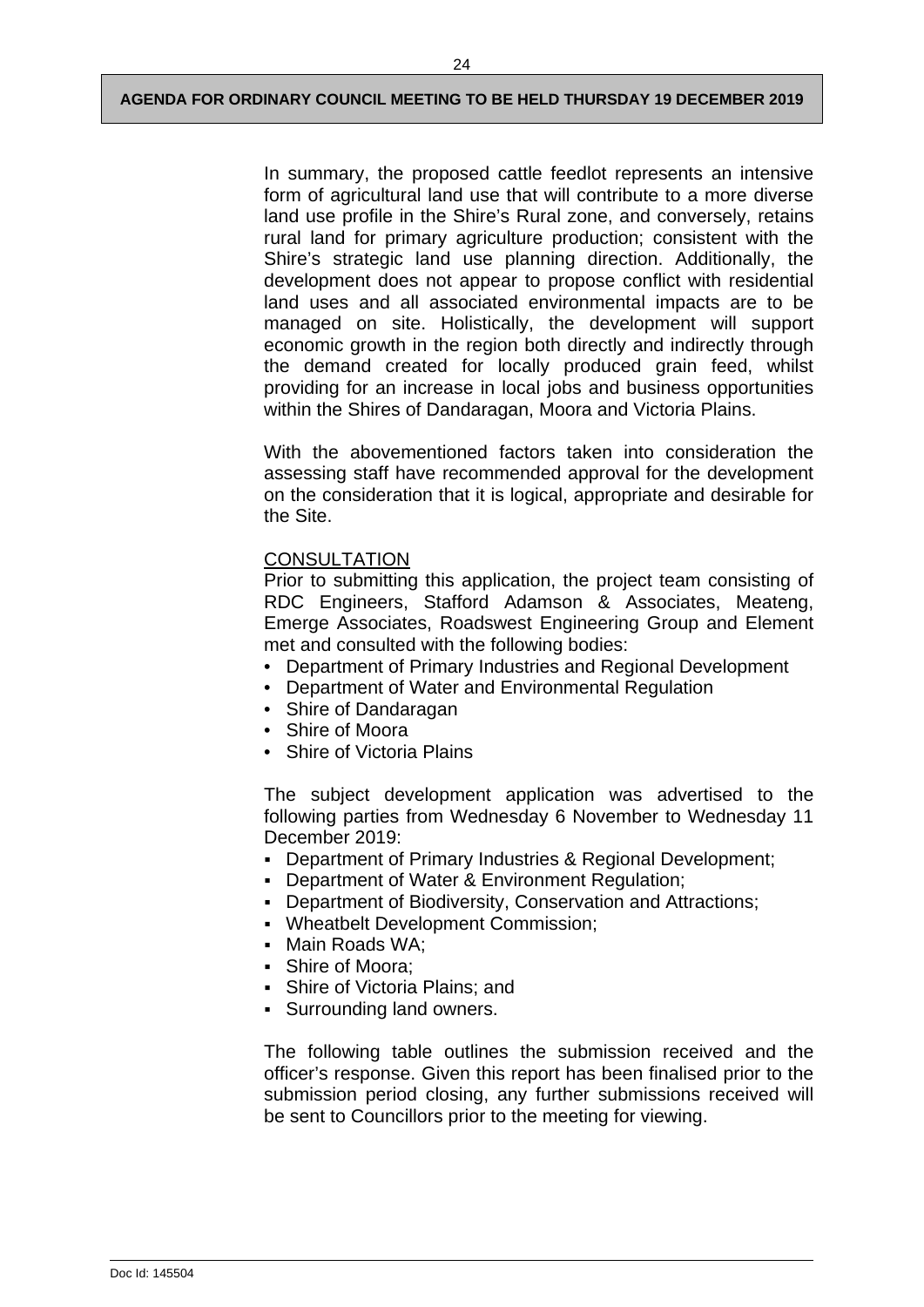| Main Roads WA                                      | Officer's response |
|----------------------------------------------------|--------------------|
| The Traffic Impact Report has identified that the  | Noted.             |
| development is expected to generate an additional  |                    |
| 263 vehicle/day on the Bindoon Moora Road          |                    |
| (M002). This combined with the existing traffic    |                    |
| volumes of 598 vehicles per day is not expected to |                    |
| have an adverse impact on Bindoon Moora Road.      |                    |
| The Traffic Impact Report has also recommended     |                    |
| that the intersection of Bindoon Moora Road and    |                    |
| Koojan West Road be upgraded to provide the        |                    |
| required sealed surface for the heavy vehicle      |                    |
| movements through the intersection. Main Roads     |                    |
| agrees with this recommendation.                   |                    |
| Therefore, Main Roads has no objection to the      |                    |
| development proposal subject to the following      |                    |
| condition being included:                          |                    |
| The intersection of Bindoon Moora Road (M002)      |                    |
| with Koojan West Road is designed and upgraded     |                    |
| to the satisfaction of Main Roads.                 |                    |

## STATUTORY ENVIRONMENT

- **Local Planning Scheme No. 7**
- Environmental Protection Act 1986

## POLICY IMPLICATIONS

- State Planning Policy 2.5 Rural Planning
- State Planning Policy 3.7 Planning in Bushfire Prone Areas
- National Guidelines for Beef Cattle Feedlots in Australia
- National Beef Cattle Feedlot Environmental Code of Practice
- Guidelines for the Environmental Management of Beef Cattle Feedlots in Western Australia

## FINANCIAL IMPLICATIONS

The proponent has paid a total fee of \$44,682 for the development application. \$10,486 will be paid to the JDAP for their services, with the remaining \$34,196 to be retained by the Shire.

The development will see benefits for the cattle supply chain in the areas of animal welfare, market stability and drought resilience, as well as significant benefits for local communities through job creation and stimulated economic activity.

## STRATEGIC IMPLICATIONS

Strategic Community Plan – Envision 2029:

| 02 – Propensity              | The Shire will experience broad economic and<br>population growth with decreasing economic barriers,<br>diversified agriculture and fisheries output and vibrant<br>visitor economy. |
|------------------------------|--------------------------------------------------------------------------------------------------------------------------------------------------------------------------------------|
| <b>Priority Outcomes</b>     | <b>Our Roles</b>                                                                                                                                                                     |
| Our Shire has a contemporary | Ensuring that our planning framework is modern and<br>land use planning system that meets the needs of industry, small business and                                                  |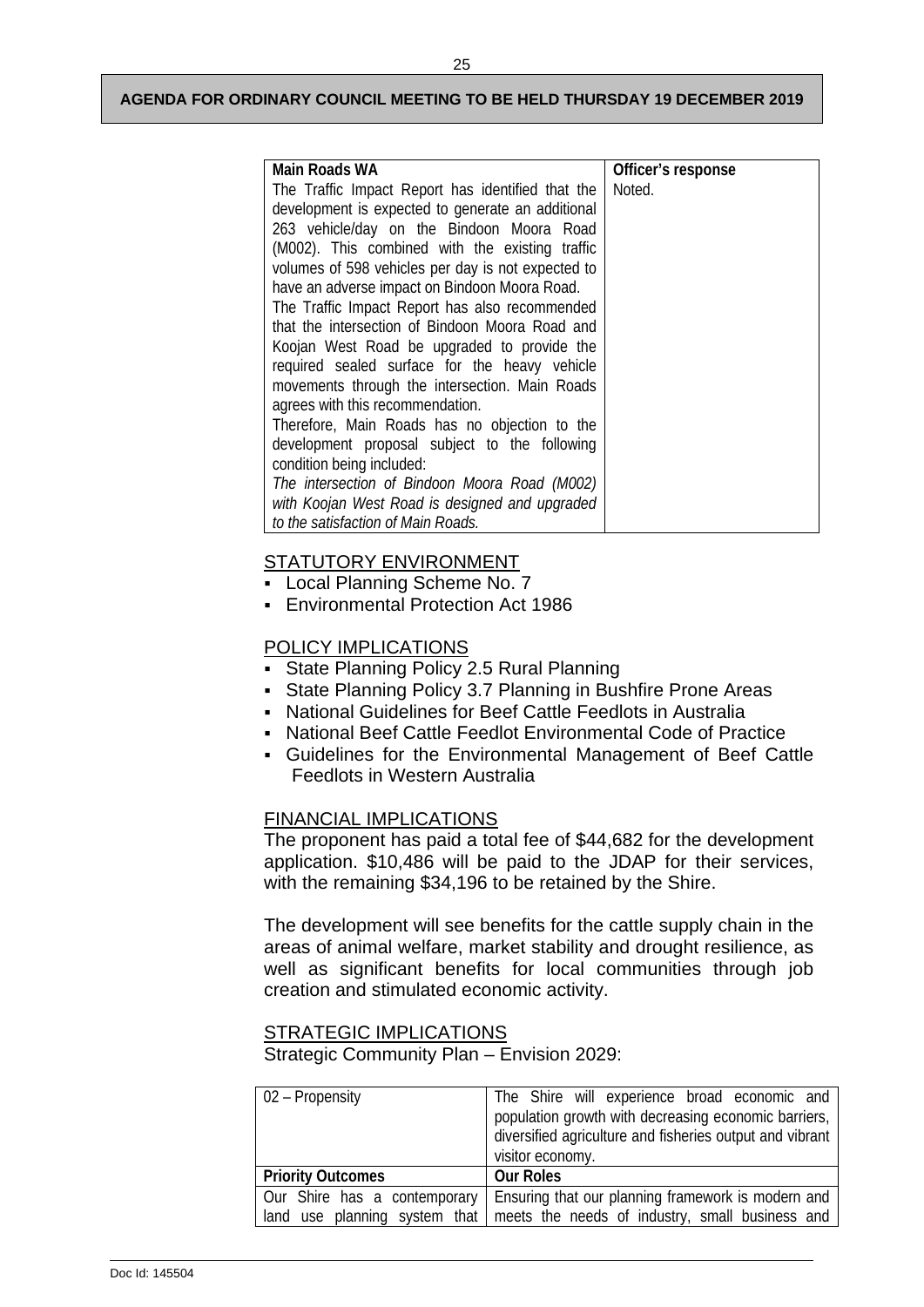| creates,<br>responds to,<br>and<br>economic opportunities.                                                                                                              | emerging opportunities.<br>Identify and activate underutilised economic and land<br>assets to promote employment and economic activity.                     |  |
|-------------------------------------------------------------------------------------------------------------------------------------------------------------------------|-------------------------------------------------------------------------------------------------------------------------------------------------------------|--|
| Our region is celebrated as a<br>major contributor to the State's<br>food production with a diverse<br>range of agricultural, fishery and<br>horticultural enterprises. | Advocate for and facilitate the reduction in economic<br>barriers such as access to water, electricity, logistics<br>infrastructure and telecommunications. |  |

State Planning Strategy 2050 - the proposed development is consistent with the strategic direction identified, in that it:

- proposes an intensive agricultural land use that will enhance agricultural productivity in the region, whilst maintaining a focus on animal welfare and sustainable farming practices;
- will contribute to more diverse economic activity and employment opportunities in the region, both directly and indirectly through the demand created for locally produced grain feed; and
- will assist in meeting domestic and global demand for high quality, Western Australian beef.

Wheatbelt Regional Planning and Infrastructure Framework - the proposal is consistent; being an innovative form of intensive livestock production that will provide greater diversity in the agricultural sector and contribute to the continued economic development of the Wheatbelt region.

## ATTACHMENTS.

Circulated with the agenda are the following items relevant to this report:

- Development Application Report (Doc Id: 141810)
- Responsible Authority Report (Doc Id: 145573)
- Comments from Vic Swart & Koojan Pool Road Residential Community (Doc Id: 145978)
- Comments from Department of Biodiversity, Conservation & Attractions (Doc Id: 145977)
- Comments from Brian Morrison (Doc Id: 145876)

## *(Marked 9.3.1)*

VOTING REQUIREMENT

Simple majority

## **OFFICER RECOMMENDATION**

**That Council endorses the Responsible Authority Report (Doc Id: 145573) to the Midwest Wheatbelt Joint Development Assessment Panel, which recommends development approval of an intensive cattle feedlot upon Lots 102, 103, 3556 and 3559 of the Koojan Downs farming title in the locality of Yathroo.**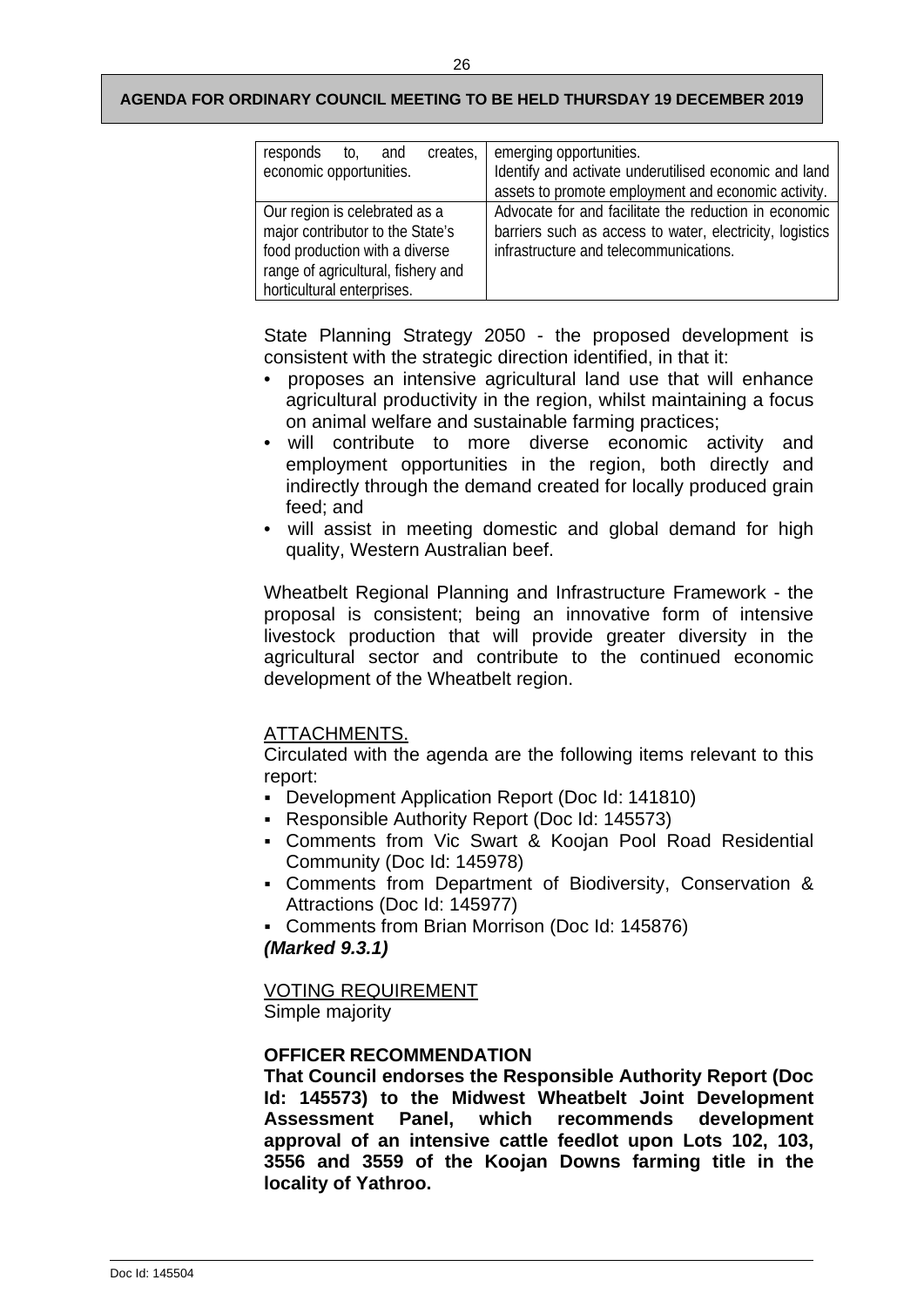## <span id="page-38-0"></span>**9.3.2 PROPOSED JURIEN BAY RSL FUNCTION CENTRE**

| Location:<br>Applicant:<br>File Path:                          | Reserve 28541<br>Jurien Bay RSL Sub Branch<br>Business Classification Scheme / Recreation and<br>Cultural Services / Museum and Galleries /<br>Management |  |
|----------------------------------------------------------------|-----------------------------------------------------------------------------------------------------------------------------------------------------------|--|
| Disclosure of Interest:<br>Date:<br>Author:<br>Senior Officer: | Nil<br>6 December 2019<br>Rory Mackay, Planning Officer<br>David Chidlow, Executive Manager Development<br><b>Services</b>                                |  |

## PROPOSAL

The Retuned Services Leave WA (RSLWA) is seeking development approval for the construction of function centre upon Reserve 28541, abutting the north carpark of 'Memorial Park'.

#### BACKGROUND

Reserve 28541 is attributed to all foreshore areas in Jurien Bay from the south marina wall to Island Point. The subject proposal is concerned with land within what is commonly known as 'Memorial Park'. An aerial image of the park is shown below.



The reserve is classified as 'Parks and Recreation' under the Shire's Local Planning Scheme No.7 and has a land title purpose of 'foreshore management and recreation' with the ability to lease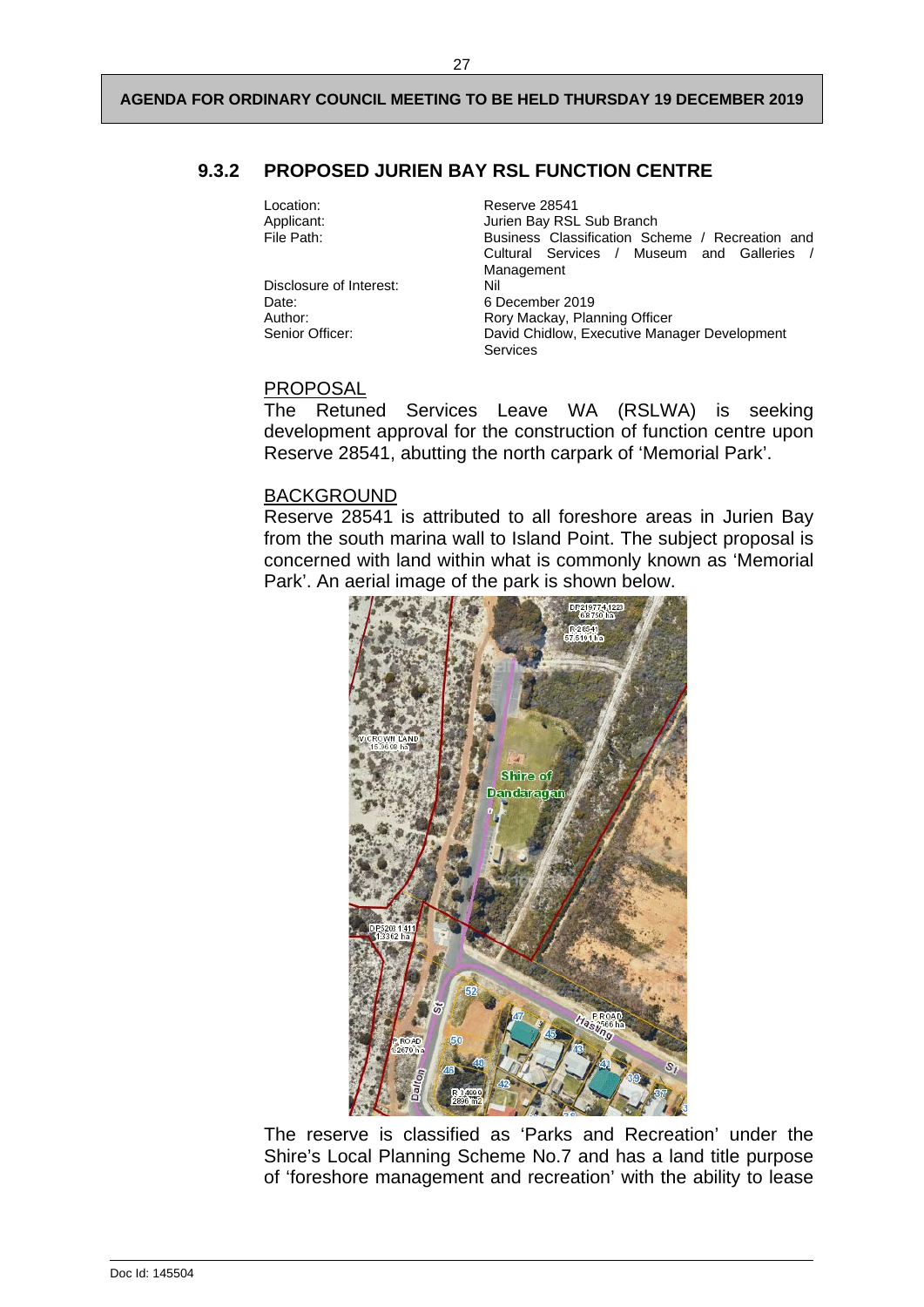for any term not exceeding 21 years, subject to the consent of the Minister for Lands.

To date the RSL do not a hold a lease over the development land. The possibility of leasing the land under the above classifications was questioned with (the then) Department of Lands staff in October 2013. The response received was that the decision rests with Council, provided the use was limited to community purposes and not commercial, to best align with the reserve purpose. It was also advised the reserve purpose could be amended to include 'RSL function centre' in due course if Council decided supported the development. Previously this matter was considered by Council on 28 July 2016 with the following resolution:

## *OFFICER RECOMMENDATION / COUNCIL DECISION*

*Moved Cr Gibson, seconded Cr Slyns*

*That Council agree to the request from the Jurien Bay RSL Sub Branch as follows:*

- *Council to request the Department of Lands to allocate an area of land 40m x 47m, part of Reserve 28541 for the purpose of construction of a RSL Sub-Centre building as per Plan (Document Id: 68566)*
- *Council to request the Department of Lands to amend the management order to change the purpose to include "RSL Sub-Centre Building" and to allow leasing for a period of up to twenty-one (21) years, for non-commercial purposes as indicated by the Department of Lands*
- *That all costs associated with the servicing of the site including but not limited to the provision of power, water, insurance, communications, effluent disposal, construction maintenance, renewal and future replacement and removal costs of the building and surrounds and all legal and other costs be at the expense of the Jurien Bay RSL Sub-Centre.*

*CARRIED 8 / 0*

*Moved Cr McGlew seconded Cr Sheppard That the proposal be advertised in accordance with Local Planning Scheme No 7 as a preliminary planning application.*

## *CARRIED 8 / 0*

A community lease is an agreement between the Shire and an external organisation to manage a reserve or facility on behalf of the Shire and for the community. This agreement supports the organisation in conducting their activities/services, and in doing so, provides benefit to the wider community. In many cases this arrangement provides a service to the community that would otherwise not be available or would require significant Shire input.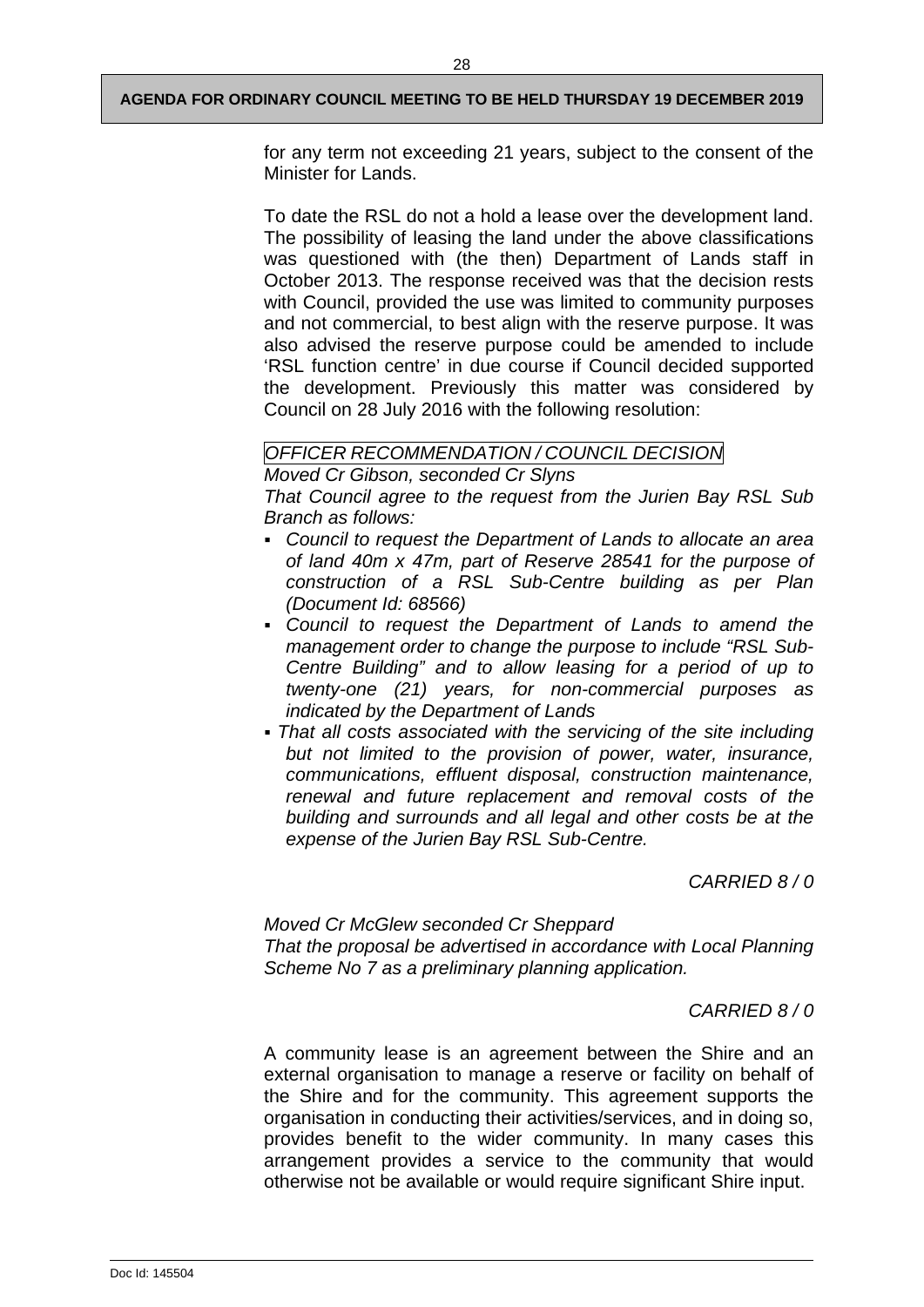The Shire seeks to support community groups in increasing capacity and improving facilities within the Shire that result in strengthening of the community helping to build vibrant, inclusive and healthy communities.

The RSL have proposed a building with a predominate use for private functions associated with the RSL. The design of the building has a function hall, bar area and other multi use areas, in addition to a verandah linking it to an open landscaped area. The building is seated behind the existing memorial to the north, adjoining the existing grass area with the aim that the building is a harmonising inclusion into the natural landscape and linked with the existing north carpark for accessibility.

## COMMENT

## **Reserve Lease**

To facilitate the development, a land lease is required. A lease of the Reserve is seen as reasonable given the future RSL building will activate the 'Memorial Park' portion of the reserve which is underutilised outside ANZAC day ceremonies. 'Memorial Park' also leads itself to an ideal, fitting location for an RSL centre. It is requested Council authorise the Chief Executive Officer to formalise a lease agreement with RSL WA on behalf of the RSL WA. The local sub branch have sought this outcome due to funding for the facility being delivered through the State branch whom will ultimately be responsible for asset ownership.

As outlined previously, it is advised the commercial use of the building for functions not RSL related should be avoided to align with the recreation classification of the reserve to facilitate a lease for such a development.

Final details of the exact portion of land will be determined based on the development application plans. In accordance with the Shire's *Policy 6.2 Reserves* the length of the lease will be twentyone (21) years unless otherwise terminated. Section 1 of the policy outlines matters to be included as conditions of the lease agreement. Council will reserve the right to terminate the lease if it is not carried out in accordance with the set conditions.

## **Development Application**

Given the proposed building will be constructed of materials which are responsive to the local character of Jurien Bay, with reliability and ease of maintenance in mind, it is anticipated the building's form will be complementary to the natural coastal surrounds. The main materials of the building will be limestone, timber frame, fibre cement feature cladding, corrugated metal roofing, decking composite; in natural colours (browns greens, sands and ocean blues) with bold highlight features; which also aid the above statement.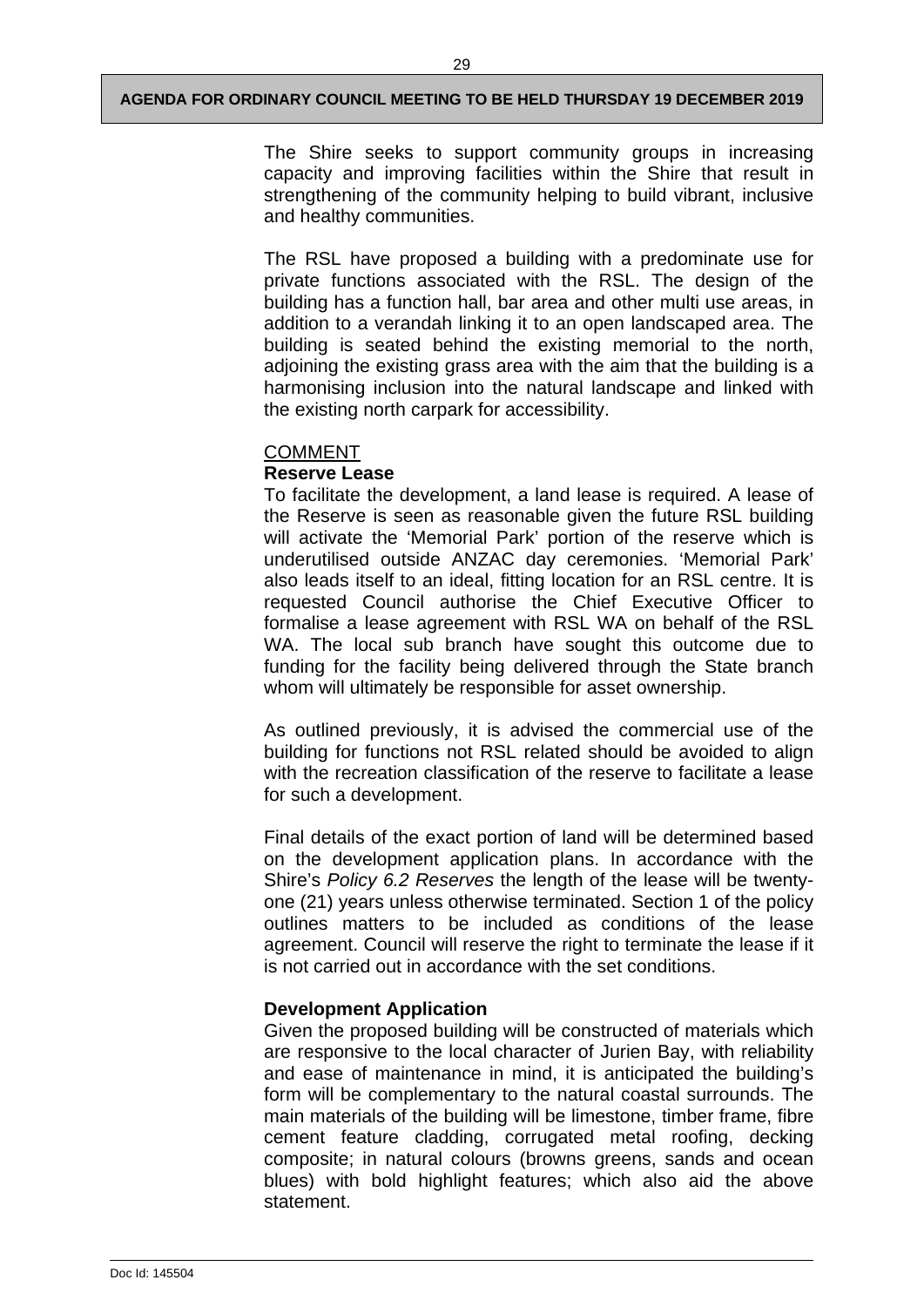However, given the coastal location of the development, it is denoted at risk of coastal erosion of the planning timeline. The building is situated on the 100-year high water mark (as shown below) under the Shire's *Coastal Hazard and Risk Management Adaptation Plan.*



Nonetheless, the risk to the development is viewed as acceptable given the risk is several decades away and the proposed building will be built above natural ground (finished floor level of 5m AHD) and setback as far as practicable form the adjoining carpark by a removable floating building design (combination of limestone blocks and metal stilts), which provides the building with the possibility to be relocated when the coastal erosion risk becomes unacceptable.

The development is also at risk from bushfire as it is in a 'Bushfire Prone Area' as determined by the Department of Fire and Emergency Services. However, the class of the building is exempt from bushfire controls under building legislation. Additionally, in terms of town planning bushfire controls; the use of the building is not deemed vulnerable under the *State Planning Policy 3.7 Building in Bushfire Prone Areas* (SPP3.7). A 'vulnerable land use' is defined as a land use where persons may be less able to respond in a bushfire emergency and can be categorised as one or more of the following:

 *land uses and associated infrastructure that are designed to accommodate groups of people with reduced physical or mental ability such as the elderly, children (under 18 years of age), and the sick or injured in dedicated facilities such as aged or*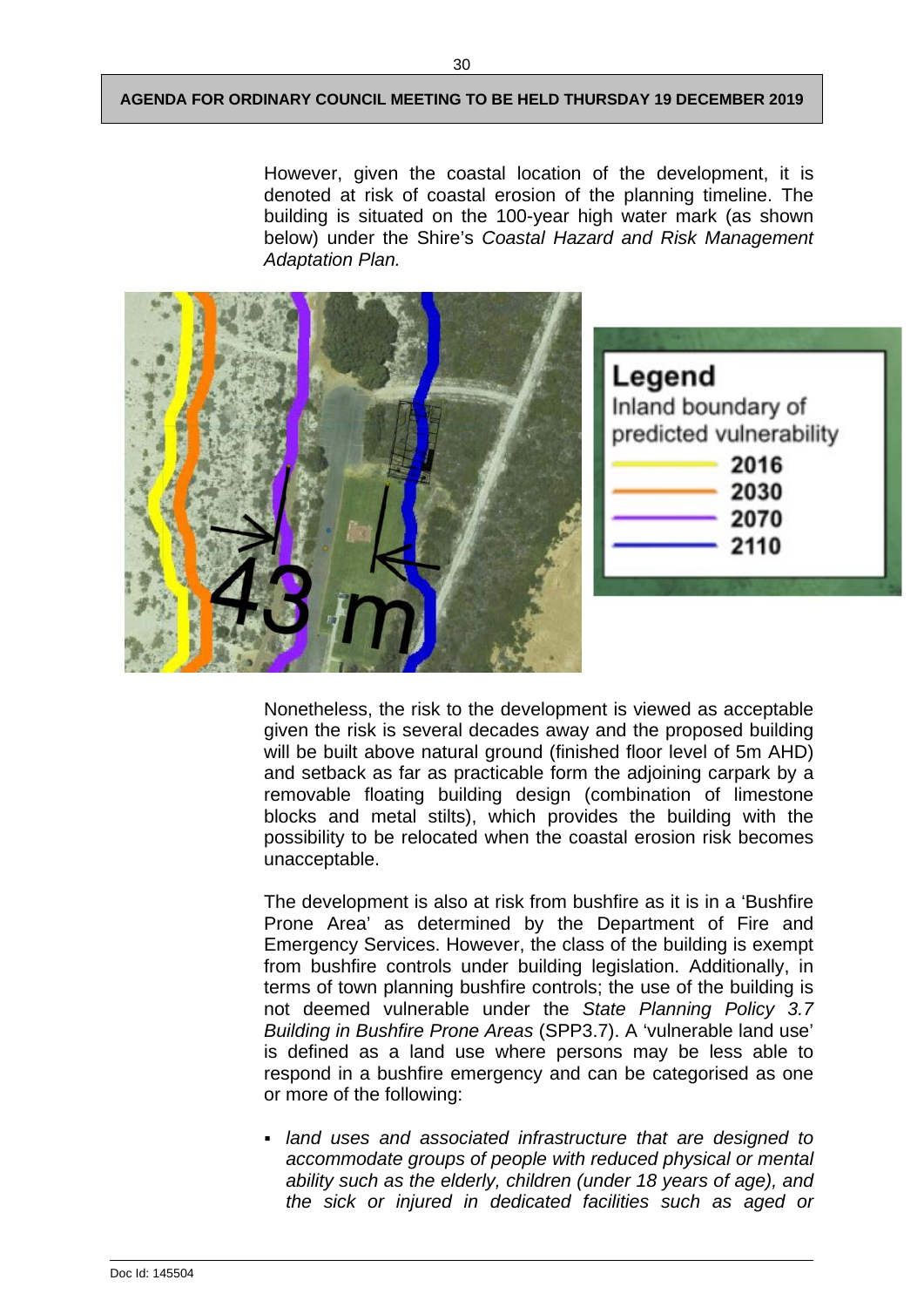*assisted care, nursing homes, education centres, family day care centres, child care centres, hospitals and rehabilitation centres;* 

- *facilities that, due to building or functional design, offer limited access or the number of people accommodated may present evacuation challenges, such as corrective institutions (prisons) and detention centres;*
- *short stay accommodation or visitation uses that involve people who are unaware of their surroundings and who may require assistance or direction in the event of a bushfire, such as bed and breakfast, caravan park and camping ground, holiday house, holiday accommodation, home business, serviced (short stay) apartment, tourist development and workers' accommodation.*

Given the building will only be used for RSL functions in temporary non-fulltime basis, it is anticipated the below measures will sufficiently address and reduce the bushfire risk of the development.

Under SPP3.7 the development application is still required to be accompanied with the following:

- a BAL Contour Map or a BAL assessment;
- the identification of any issues arising from the BAL Contour Map or BAL assessment; and
- an assessment against the bushfire protection criteria contained within the SPP3.7 Guidelines demonstrating compliance within the boundary of the development application.

This information will be requested as a condition of approval, with any resulting design changes to be implemented in the subsequent building application.

Additionally, an emergency evacuation plan will be required for the building application under the class of the building. The applicant states this plan will incorporate elements of bushfire triggers.

Power and water for the site will be provided off-grid via solar power and a combination of scheme and large capacity rainwater harvesting tanks. The water tanks will also be provided with an independent power supply for fire emergencies. Wastewater will be disposed via a grinder pump which will transfer the by-product to the Water Corporation sewer junction at the west end of Seaward Drive. Final details of these systems will be submitted as part of the subsequent building application. The building application will also consider accessibility needs of the building.

Council are requested to approve the development application assuming that the alternate proponent for the lease agreement is supported.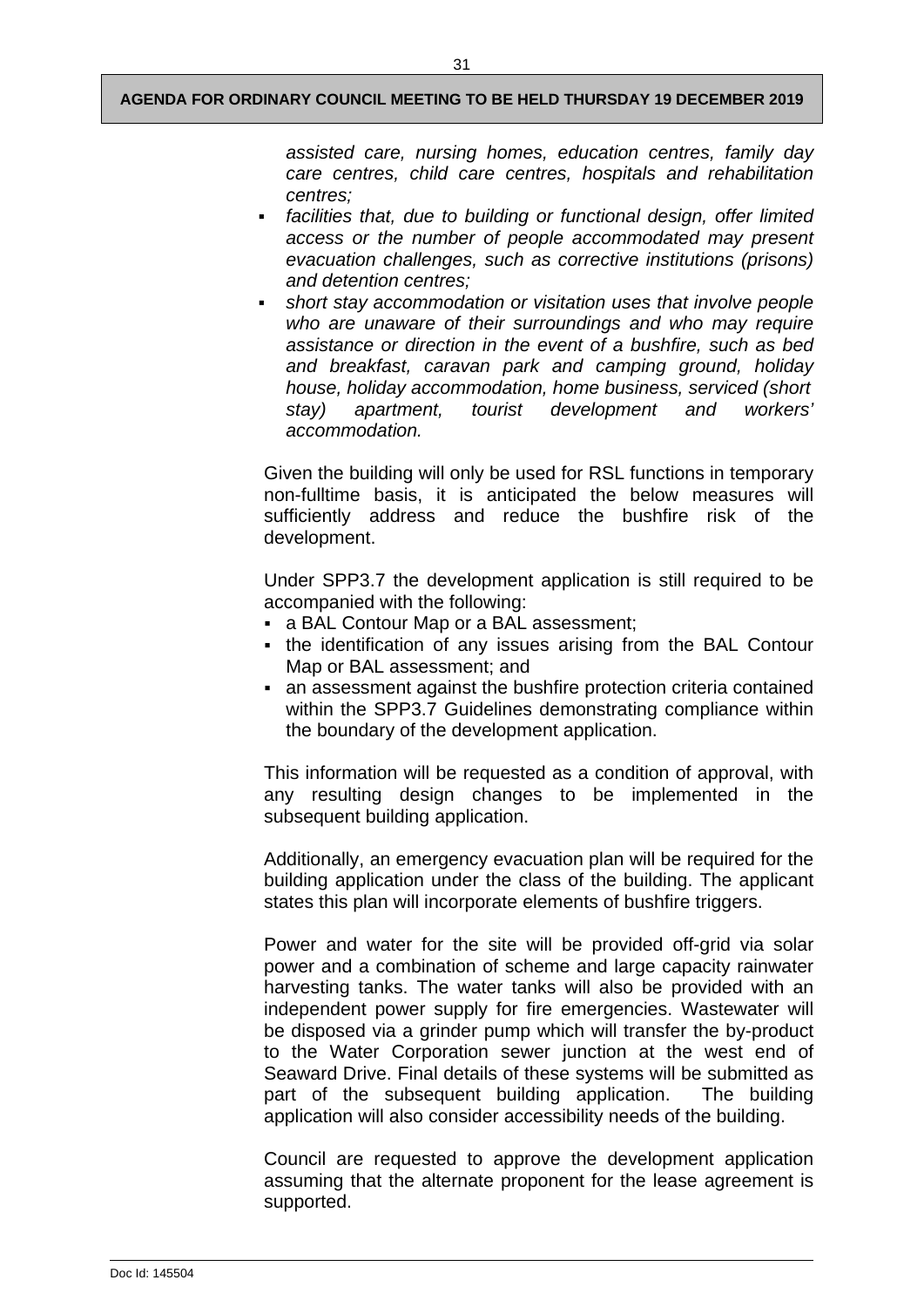## **CONSULTATION**

Given the nature of the proposal and previous public consultation undertaken in 2016 further consultation has not been carried out.

## STATUTORY ENVIRONMENT

- Local Planning Scheme No. 7
- Land Administration Act 1997
- **Local Government Act 1995**

Local Government Act 1995 Section 3.58 requires that the disposal of property whether by sale or lease be advertised for a period of two weeks.

There is an exemption provided under Functions and General Regulations, regulation 30 which is appropriate for not profit community groups as applicable in this case.

## *3.58. Disposing of property*

*(1) In this section —*

*dispose includes to sell, lease, or otherwise dispose of, whether absolutely or not;*

*property includes the whole or any part of the interest of a local government in property, but does not include money*

## *30. Dispositions of property excluded from Act s. 3.58*

- *(1) A disposition that is described in this regulation as an exempt disposition is excluded from the application of section 3.58 of the Act.*
- *(2) A disposition of land is an exempt disposition if —*
	- (b) the land is disposed of to a body, whether incorporated or  $not -$ 
		- *(i) the objects of which are of a charitable, benevolent, religious, cultural, educational, recreational, sporting or other like nature; and*

*(ii)* the members of which are not entitled or permitted *to receive any pecuniary profit from the body's transactions;*

## POLICY IMPLICATIONS

- State Planning Policy 3.7 Building in Bushfire Prone Areas
- Coastal Hazard Risk Management and Adaptation Plan
- **Shire Policy 6.2 Reserves:**

## *Lease Provisions*

*Where Council resolves to lease a Reserve Vested in its control or resolves to lease land owned by it to a local sporting or community organisation, the following notes are to form the basis for the lease agreement:*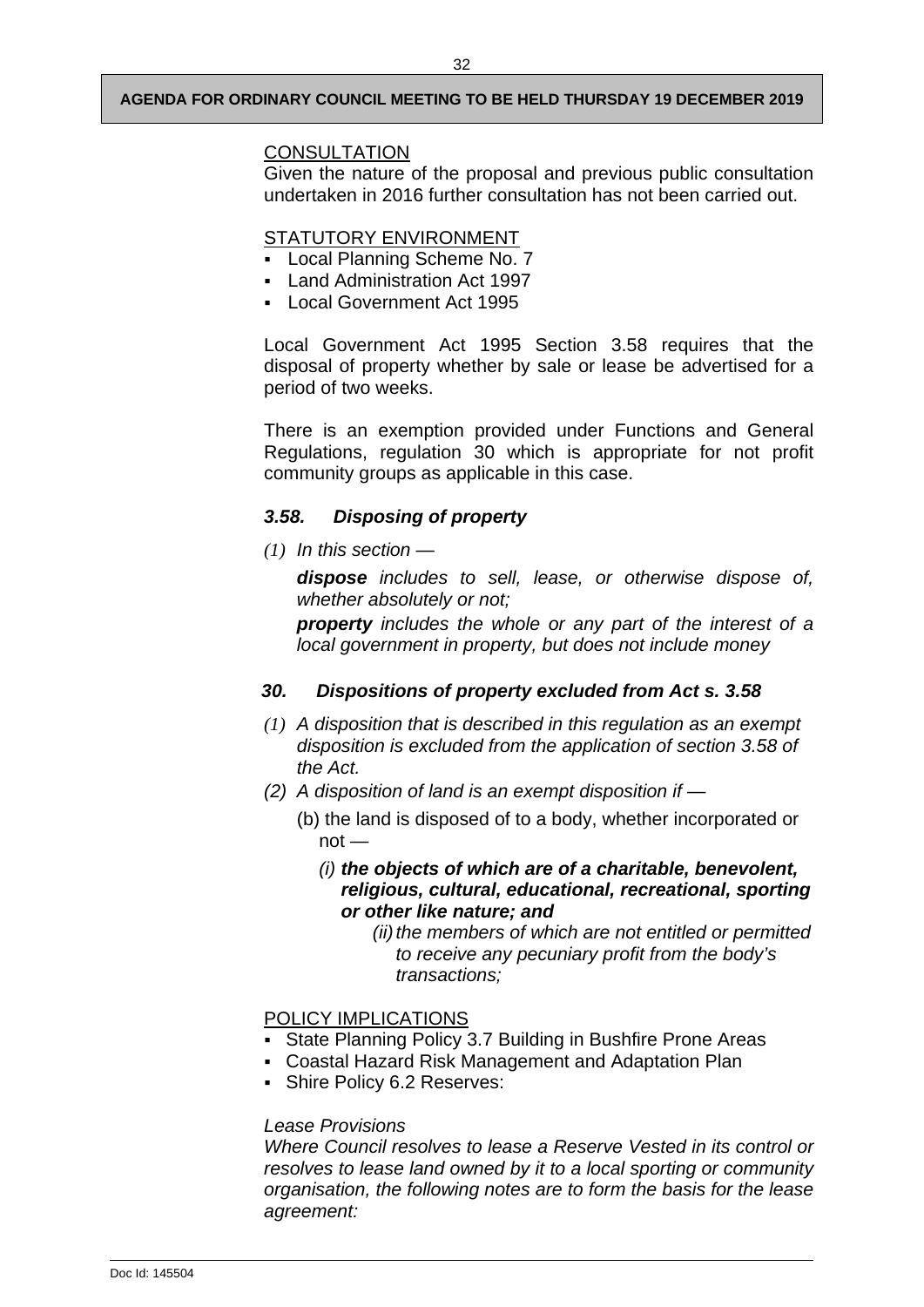- *(a) Length of lease to be for twenty-one (21) years unless otherwise terminated. (Maximum permissible under management order).*
- *(b) Annual rental to be "a peppercorn".*
- *(c) The Lessee shall not carry out any permanent structural improvements on the reserve without the prior written approval from the Council.*
- *(d) All structural improvements on the reserve shall be and remain at law, the property of the Shire. The Club shall have the sole use, benefit and enjoyment of the reserve and all structural improvements thereon during the operation of the lease.*
- *(e) The Lessee shall comply with all Acts of Parliament, Orders, Regulations, Local Laws, etc., that apply to the reserve and structural improvements.*
- *(f) The Lessee shall keep the Reserve area and all structural improvements in a maintained, clean and tidy condition at all times and shall comply with any directions of the Council that may be issued requiring works to have the Reserve area and structural improvements placed in a maintained, clean and tidy condition.*
- *(g) The Lessee shall not disturb the surface soil and vegetation in a manner likely to cause erosion. If erosion damage does occur, the Club shall take remedial action as directed by the Council.*
- *(h) The Lessee shall permit the Shire's officers access to the Reserve and structural improvements at all reasonable times to ensure that the lease conditions are being complied with.*
- *(i) The lease may be terminated by the Council if the Club fails to comply with provisions of the lease agreement. The Council shall give the Lessee at least thirty (30) days notice in writing requiring the Club to rectify the breach of lease before taking action to terminate the lease under this provision.*
- *(j) The Lessee shall not assign or part with possession of any Crown lease without prior approval from the Council and the responsible Minister.*
- *(k) The Lessee shall meet all costs in relation to preparing and stamping the lease document.*
- *(l) Any leases entered into relating to Council's Reserves are to include a plan completed by a licensed surveyor depicting the area of land to be leased as an attachment to the lease document.*

## FINANCIAL IMPLICATIONS

The RSL will be required the pay the costs of a survey for the lease area. However, there is no lease processing fee applicable.

Given the community nature of the RSL and precedent set with other community groups, a request has been made to waive the development application fee.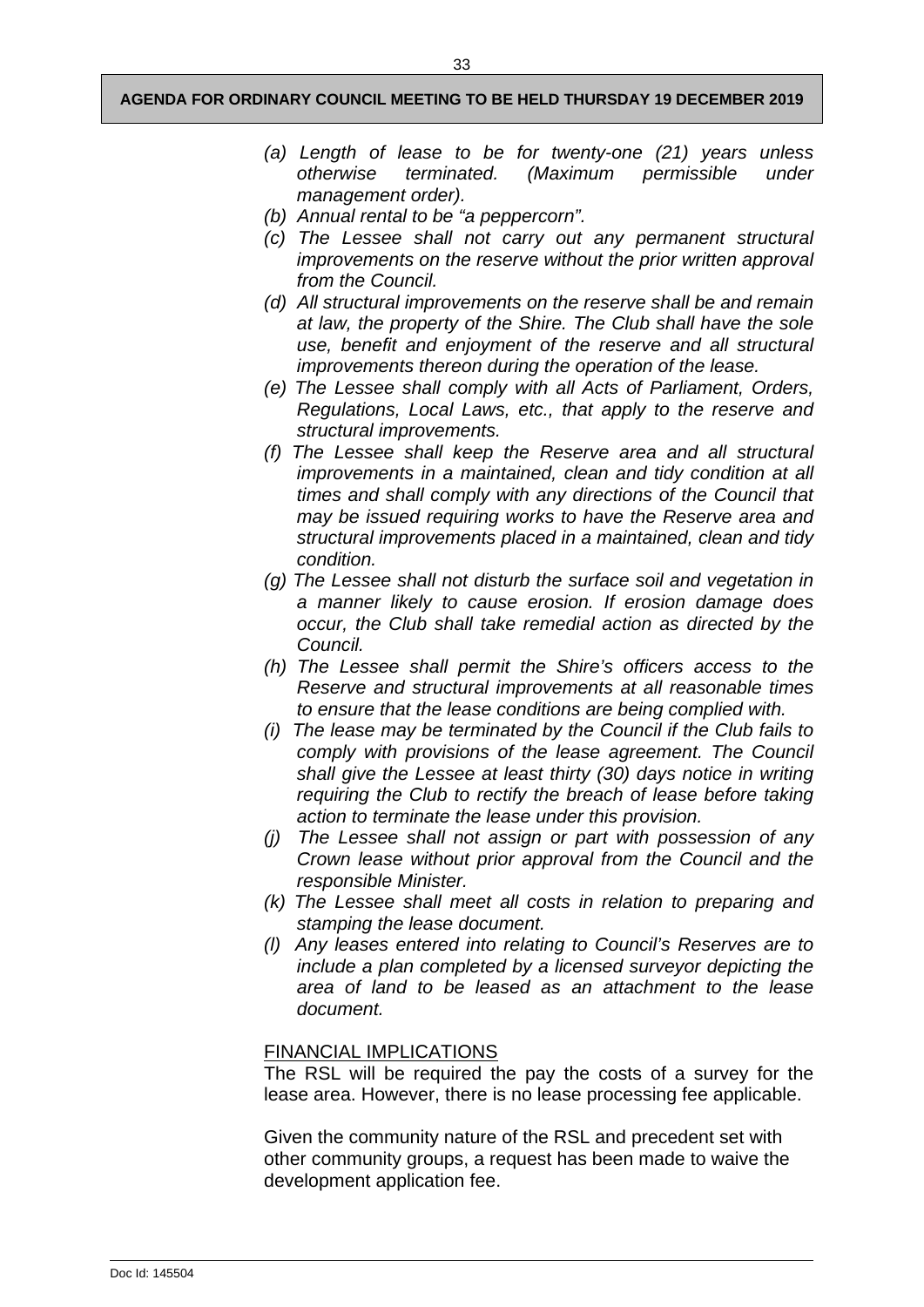## STRATEGIC IMPLICATIONS

Strategic Community Plan – Envision 2029:

| 02 - Propensity                                                                                                          | The Shire will experience broad economic and<br>population growth with decreasing economic barriers,<br>diversified agriculture and fisheries output and vibrant<br>visitor economy.                                                                                            |  |
|--------------------------------------------------------------------------------------------------------------------------|---------------------------------------------------------------------------------------------------------------------------------------------------------------------------------------------------------------------------------------------------------------------------------|--|
| <b>Priority Outcomes</b>                                                                                                 | <b>Our Roles</b>                                                                                                                                                                                                                                                                |  |
| Our Shire has a contemporary<br>land use planning system that<br>responds to, and<br>creates,<br>economic opportunities. | Identify and activate underutilised economic and land<br>assets to promote employment and economic activity.                                                                                                                                                                    |  |
|                                                                                                                          |                                                                                                                                                                                                                                                                                 |  |
| $04 - \text{Community}$                                                                                                  | The Shire's resident population will grow<br>more than the WA regional average<br>supported by increased community<br>recreation and cultural opportunities<br>and access to key liveability factors such<br>as health and wellbeing services and<br>educational opportunities. |  |
| <b>Priority Outcomes</b>                                                                                                 | <b>Our Roles</b>                                                                                                                                                                                                                                                                |  |
| A region that develops<br>and supports community<br>leadership and collective<br>values.                                 | Provide governance support for community groups to<br>deliver their objectives.                                                                                                                                                                                                 |  |

## ATTACHMENTS

Circulated with the agenda is the following item relevant to this report:

 Development application (Doc Id: 145682 & 145681) *(Marked 9.3.2)*

## VOTING REQUIREMENT

Simple majority

## **OFFICER RECOMMENDATION**

**That Council agree to lease part of Reserve 28541 to Returned Service League WA (RSLWA) for the purpose of RSL function centre and**

- **1. authorise the Chief Executive Officer to formulate the lease agreement documentation with the following material terms to be forwarded to the Minister of Lands for final approval.** 
	- **a. Authorised Use: Returned Services League WA.**
	- **b. Term: 21 years**
	- **c. Annual Rent: \$1**
- **2. waive the fees relevant for the development application (DA 107 / 2019) from the Returned Service League WA (RSLWA);**
- **3. grant development approval for a function centre upon Reserve 28541 to the RSLWA subject to following conditions and advice:**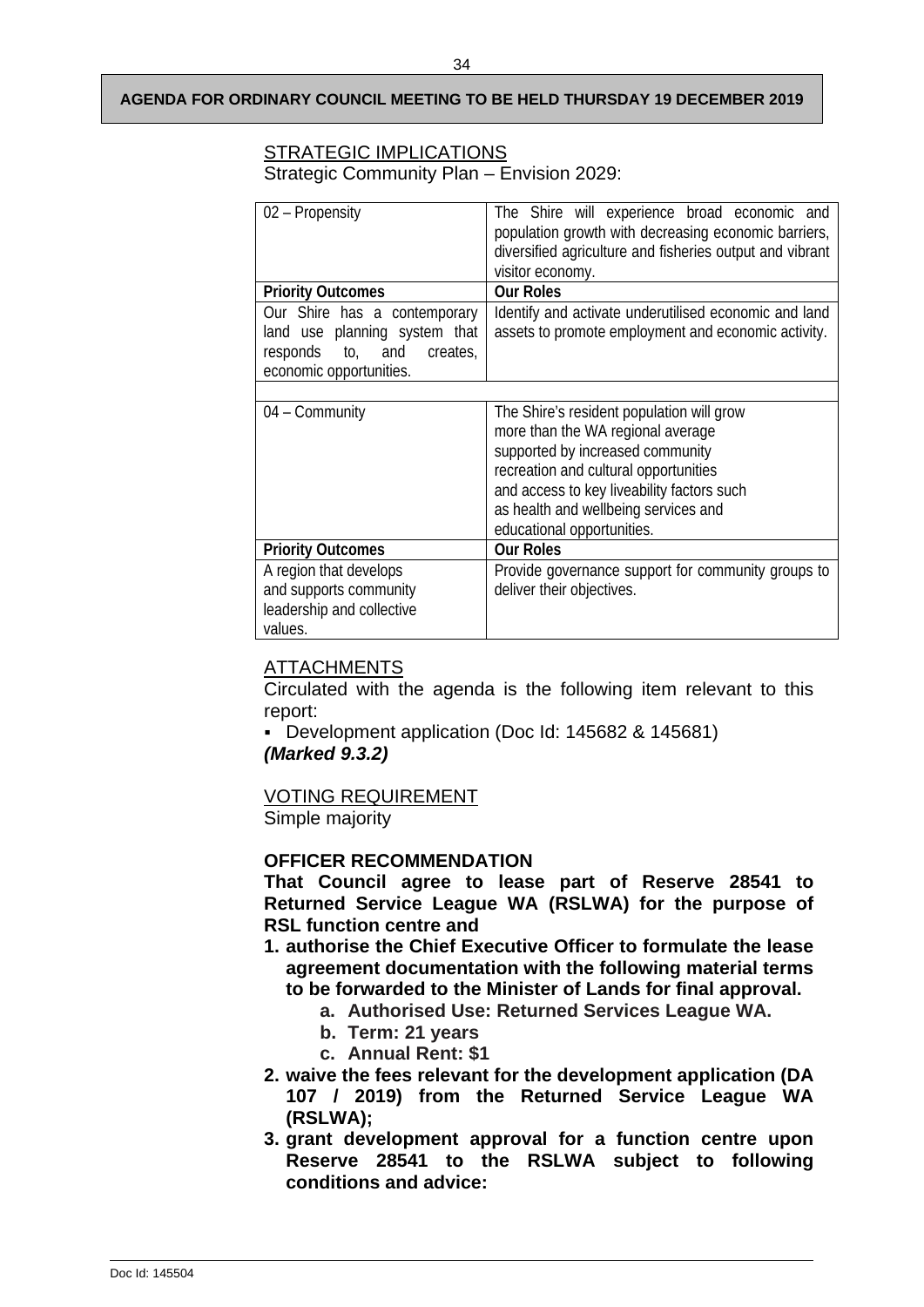- **A. All development shall be in accordance with the submitted plans and documentation date stamped 19 December 2019 subject to any modifications required as a consequence of any conditions of this approval and shall not be altered without the prior written approval of the local government.**
- **B. Prior to the commencement of development, the following bushfire planning matters are to be addressed to the satisfaction of the Shire:** 
	- **a BAL Contour Map or a BAL assessment;**
	- **the identification of any issues arising from the BAL Contour Map or BAL assessment; and**
	- **an assessment against the bushfire protection criteria contained within the State Planning Policy 3.7 Guidelines demonstrating compliance within the boundary of the development application.**
- **C. The building materials being of non-reflective nature and colour consistent with the predominant colours of the individual site.**
- **D. This development approval is valid for a period of three (3) years. If the development is not substantially commenced within this period, the approval shall lapse and be of no further effect.**
- **E. The use of building is to be limited RSL related activities.**
- **F. endorsement of the lease agreement prior to commencement of development.**

#### **Advice:**

**The applicant is advised this is planning approval only and not a building permit. A building permit must be obtained for this development.**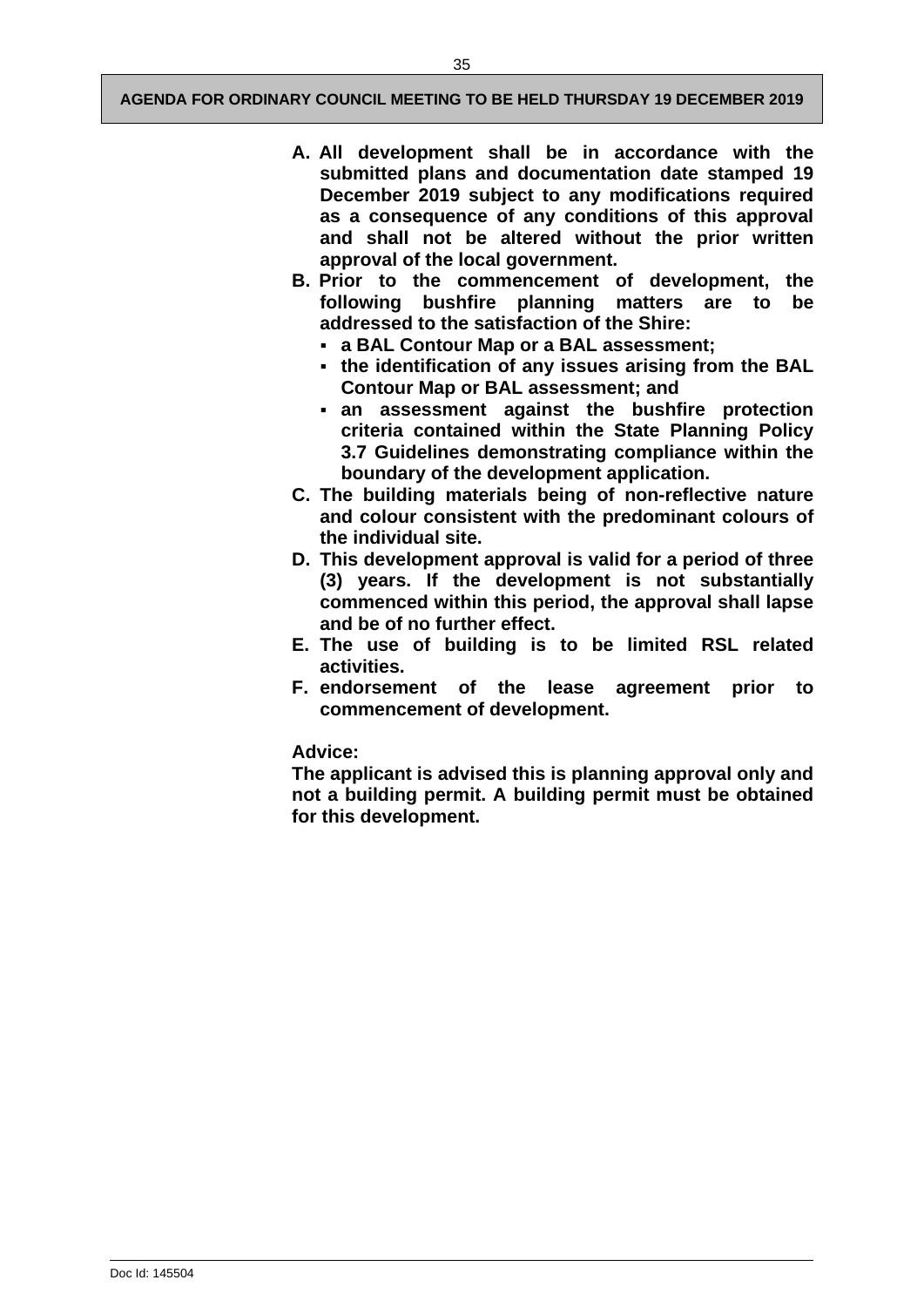## <span id="page-47-0"></span>**9.3.3 MAIN ROADS WA REQUEST FOR COMMENT, PROPOSED AMENDMENTS TO SPEED ZONES BASHFORD STREET JURIEN BAY**

Location: Bashford Street/Indian Ocean Drive, Jurien Bay<br>File Ref Business Classification Scheme / Roads / Design Business Classification Scheme / Roads / Design & Construction/ Roads Signs Disclosure of Interest: Date: 9 December 2019 Author: David Chidlow, Executive Manager Development Services Senior Officer: Brent Bailey, Chief Executive Officer

## PROPOSAL

Council to make comment to Main Roads WA on proposed amended speed zones along Bashford Street.

#### BACKGROUND

The last time speed limits were reviewed along Bashford Street was in November 2013 in response to a letter from the then Shire President Cr Gibson to Main Roads following an accident along the north section of Bashford Street.

There have been requests over a number of years from community members seeking a reduction of speed limits at the Bashford Street/Middleton Boulevard intersection given the high speed limit relative to leaving a residential area.

Main Roads WA have provided the following proposal to amend the speed limits as the extent of the current 50km/h limit has caused complaints as well as police concerns.

*As discussed, since our Region has taken over the responsibility of Indian Ocean Drive south of Leeman the speed zone through Jurien Bay has been a common complaint regarding the lengthy 50 km/h zone on the approaches to the built up/commercial area.*

*Police have also recently advised about the non-compliance within the 50km/h zone. They have advised that motorists have indicated after stopping at one of the Service stations to refuel they have proceeded on and driven to the speed that they feel comfortable with which is in excess of the current speed zone of 50. The region has since indicated that they will install repeater speed signs however this is only an interim treatment until the speed zones were reassessed.*

*An assessment of the site was completed and it was concluded that as the vast majority of properties approaching the commercial development along Bashford Street were well set back, our standards recommend that a 60 or 70km/h speed zone would be the appropriate speed for the environment.*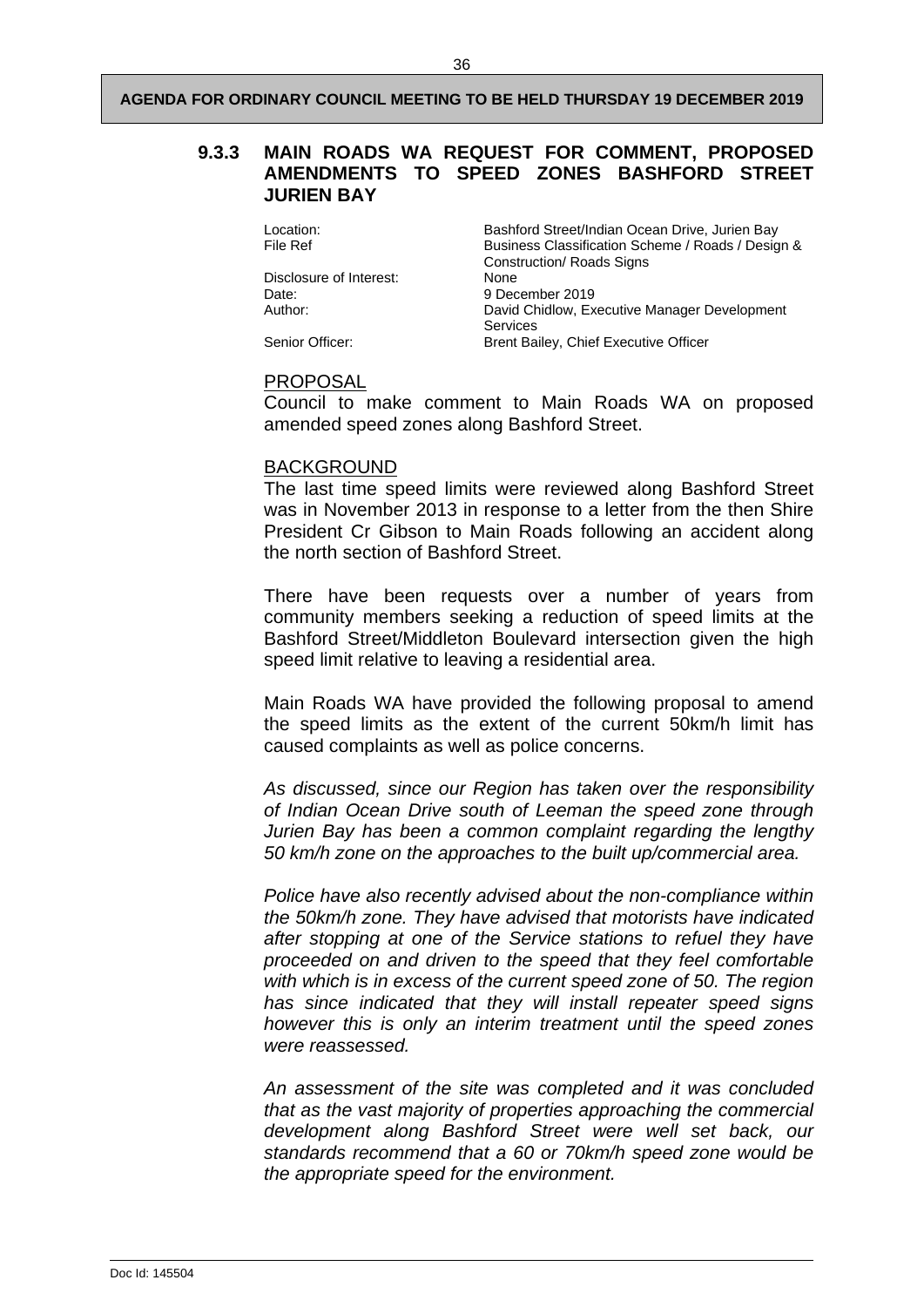*The assessment is recommending that the speed zones be amended as follows (refer attached layout plan):*

- *80km/h speed zone be installed to replace the 70, 90 and 110km/h speed zone from 350 metres south of Lesueur Drive to 260 metres south of Middleton Blvd*
- *60km/h speed zone be installed to replace the 50k and 70km/h speed zone from 30 metres south of Bayliss Street to 350 metres south of Lesueur Drive.*
- *60km/h speed zone be installed to replace the 50k and 70km/h speed zone from 60 metres south of Doust Street to 80 metres north of Airstrip Road.*

*Classifiers have been positioned within the proposed speed zones and all sites reflect to proposed speeds.*

*The 85th percentile of traffic has been recorded throughout these sites as follows:* 

*150 metres north of Dryandra Blvd*

- *85th % Speed = 74.16km/h 70 metres south of Lesueur Drive*
- *85th % Speed = 60.57km/h 70 metres south of Roberts Street*
- *85th % Speed = 52.29km/h 100 metres north of Hastings Street*
- *85th % Speed = 57.24km/h*

*Please provide any comments/concurrence regarding the proposals.*

*The Region is required to submit the recommendations for formal approval through our Perth office.*

*The changes to the speed zones will then be advertised in your local paper specifying the installation dates.*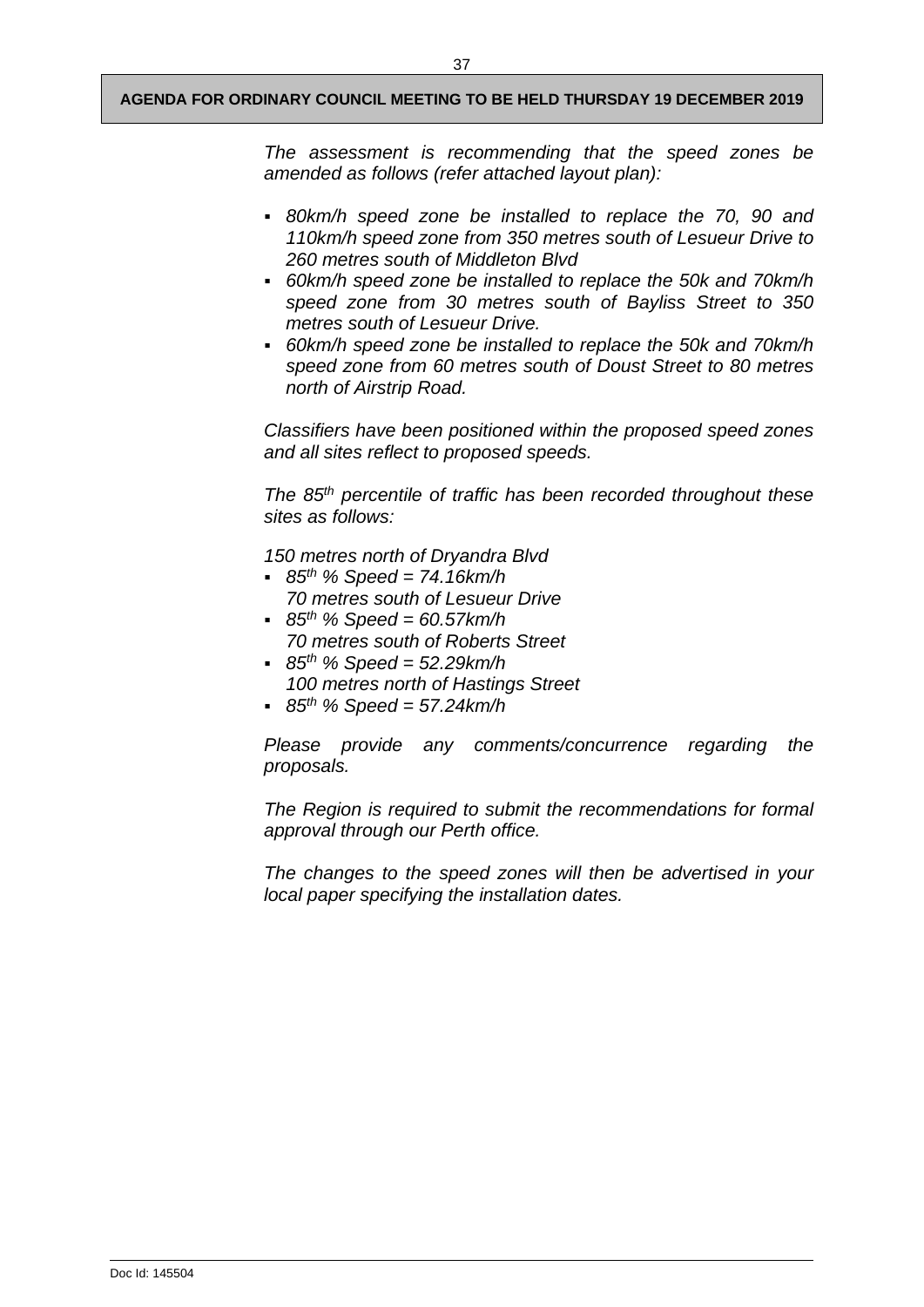

## COMMENT

The proposed speed changes are supported by staff as it will result in a better distribution of the speed zones based on lower speeds in the high density area and higher speeds in the less dense areas.

Concern has been raised that there are too many speed changes along Bashford Street and the proposed new limits will further exacerbate the problem. Too many speed changes within a short travel distance can lead to confusion, unless there is a plethora of signage, which is also not desirable. In this case the additional 60km speed zone is proposed to provide better traffic flow and limit speed in the busier areas of town. The proposal however does increase the speed limit at the Dryandra / Bashford Street intersection from 70km to 80km.

An alternate recommendation if Council does not support the proposed changes is suggested below;

*That Council advise Main Roads WA that it does not support the proposed amendments to speed zones along Bashford Street as presented, however Council will consider support for an alternate proposal that has less speed changes.* 

## **CONSULTATION**

Amending speed limits is at the discretion of Main Roads WA. Main Roads WA will advertise any amendments made.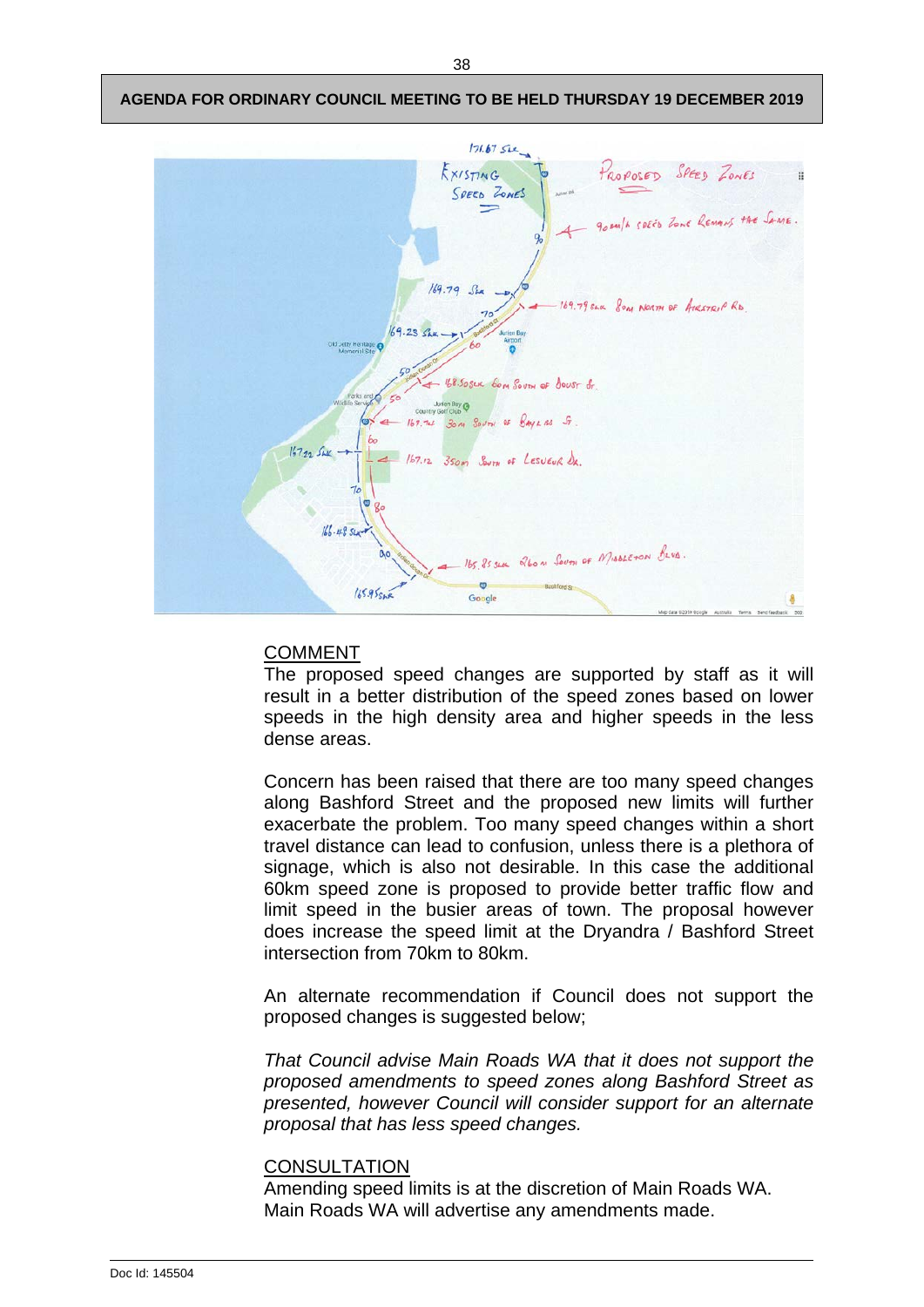## **STATUTORY ENVIRONMENT** Main Roads Act 1930

## POLICY IMPLICATIONS

There are no policy implications relevant to this item.

## FINANCIAL IMPLICATIONS

There are no financial implications relevant to this item.

## STRATEGIC IMPLICATIONS

There are no strategic implications relevant to this item.

## **ATTACHMENTS**

Circulated with the agenda is the following item relevant to this report:

Draft speed limit plan (Doc Id: 146084)

## VOTING REQUIREMENT

Simple majority

## **OFFICER RECOMMENDATION**

**That Council advise Main Roads WA that it does not object to the proposed speed changes along Bashford Street as set out in draft speed limit plan (Doc Id: 146084)**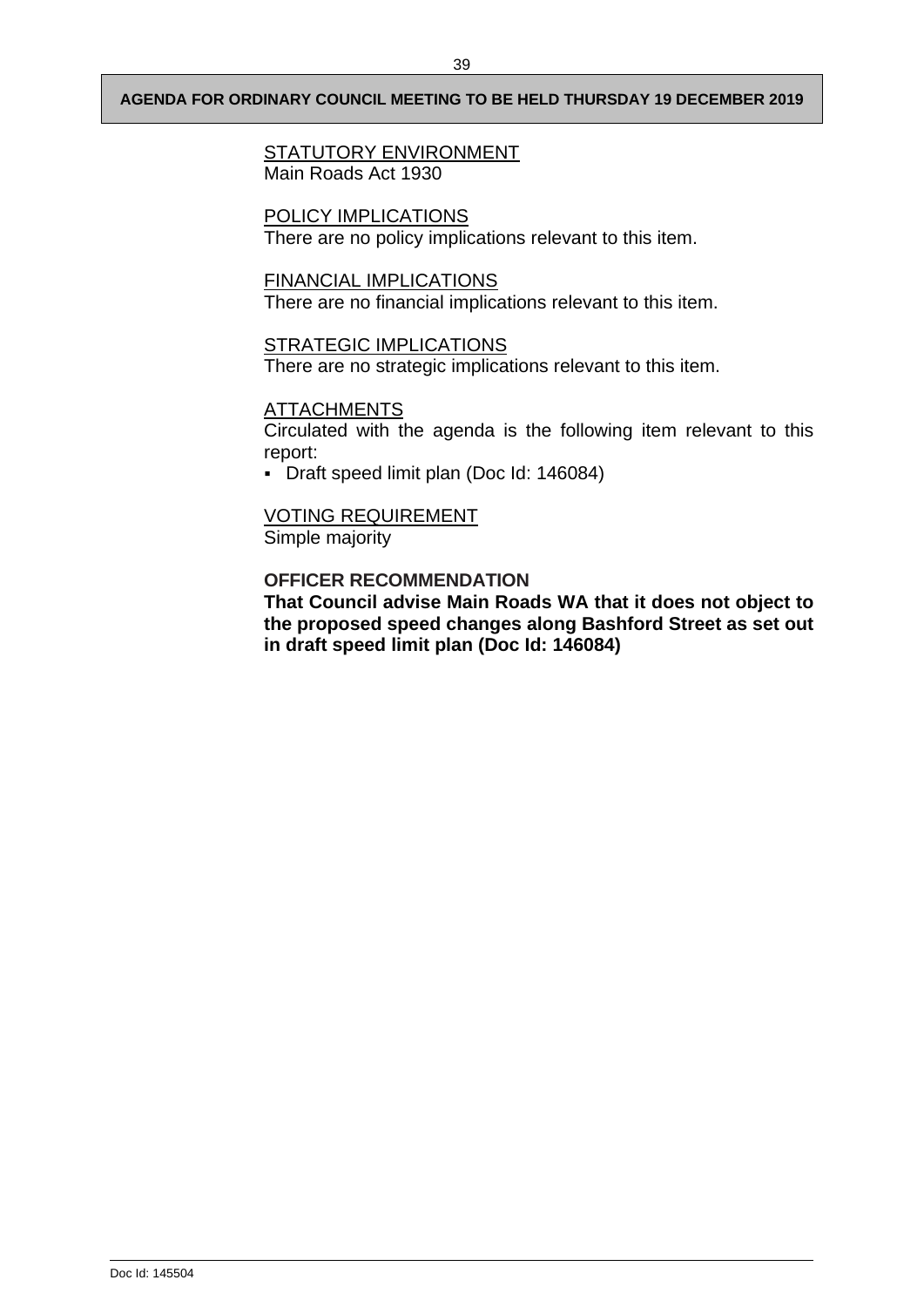## <span id="page-51-1"></span><span id="page-51-0"></span>**9.4 GOVERNANCE & ADMINISTRATION**

## **9.4.1 FIRE CONTROL OFFICER'S MEETING MINUTES NOVEMBER 2019**

Applicant: N/A<br>Folder Path: Busi

Disclosure of Interest: Nil Date: 11 December 2019 Senior Officer: N/A

Location: Shire of Dandaragan Business Classification Scheme / Corporate Management / Policy / Policy Register Author: Brent Bailey, Chief Executive Officer

## PROPOSAL

To receive the minutes of the Shire's Fire Control Officer's meeting and endorse two recommendations associated with a Camping and Cooking Fire Policy and a review of the Shire's participation in the Community Emergency Services Manager program.

## BACKGROUND

The Shire's Fire Control Officer's recently held their biannual meeting in preparation for the 2019/2020 peak bushfire season. The minutes of this meeting are provided as an attachment to this agenda item for Council review and consideration.

There were two key recommendations from the Fire Control Officer's meeting, firstly to consider the establishment of a policy to provide a framework to permit camping and cooking fires and secondly for Council to consider their ongoing participation in the Community Emergency Services Manager program.

## **Camping and Cooking Fires Policy**

Currently the Shire of Dandaragan does not have a camping and cooking fire policy. Policy around camping and cooking fires is controlled through the application of the restricted and prohibited burning periods and applies across all areas of the Shire regardless of if it is a backyard, a farm or a camp area.

Currently if someone lights a solid fuel BBQ or lights a cooking or campfire in their backyard in September, October or March without a permit they are breaching the rules. The same applies for November through to February when even permit burning is not permitted. All of these months represent the restricted and prohibited burning periods. This is a blanket style approach and applies without exception regardless of the weather conditions or physical conditions around the camp or cooking fire. During the months April through to the end of August no conditions are applied and camping or cooking fires are permitted.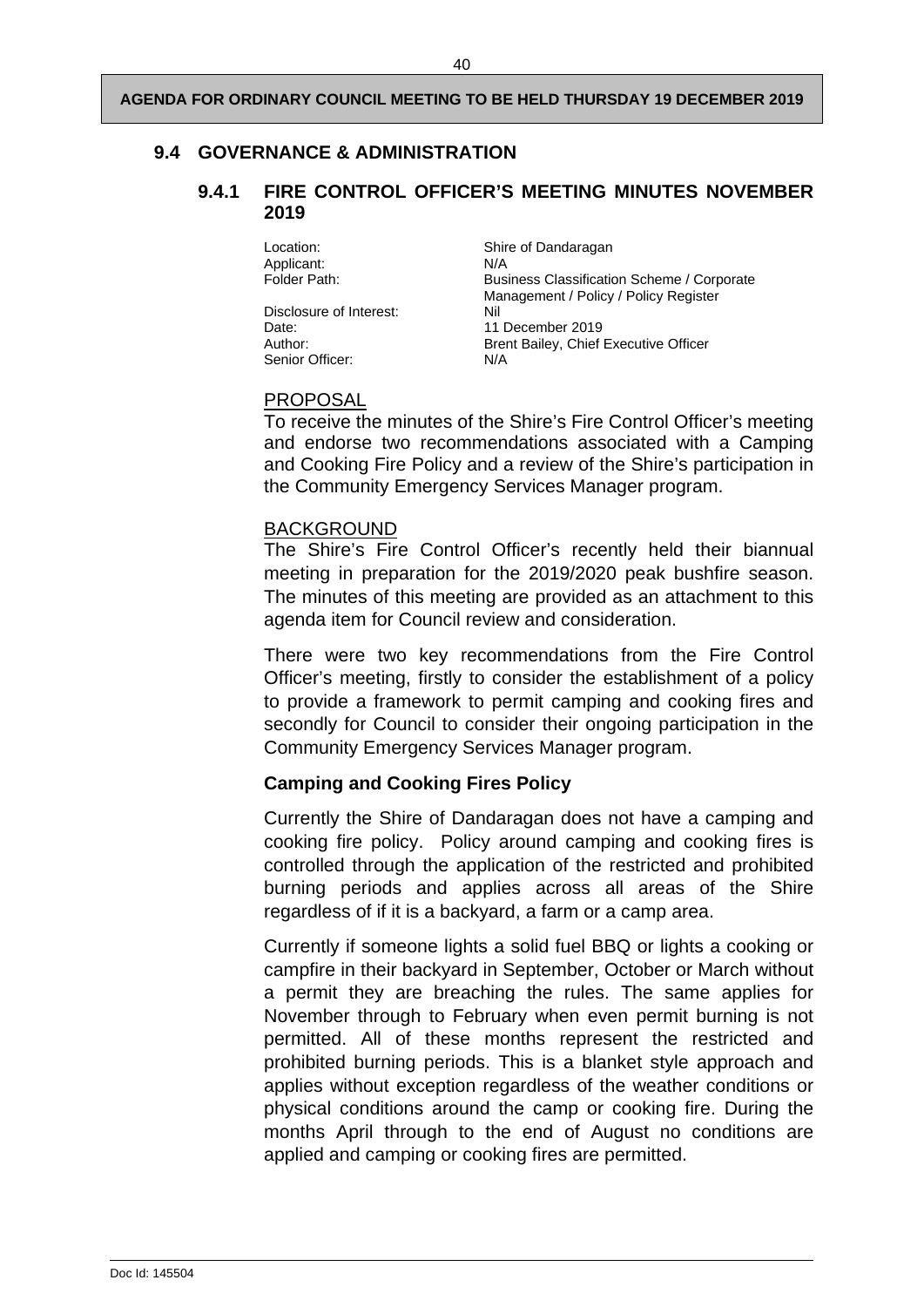## **Community Emergency Services Manager Program**

The meeting was also advised by the Chief Bushfire Control Officer that the Shire's Community Emergency Services Coordinator (CESC) had resigned from his position following the Woodbine Road Incident.

The Chief noted that he remained dissatisfied that the CESC had been directed by the DFES regional office to relocate from Perth during the incident against the Chief Bushfire Control Officer's requirements as the incident controller. The level of support provided to the local area was also discussed and recommended for review.

## COMMENT **Camping and Cooking Fires Policy**

A draft Camping and Cooking Fires policy has been developed for public advertising recognising that outdoor cooking at a property owner's place of residence is a desirable and legitimate part of everyday living and supported by the Fire Control Officers and Shire staff when carried out in a responsible manner. This policy aims to permit the use of outdoor cooking implements such as pizza ovens, charcoal BBQ's and contained cooking fires under the conditions as described in the policy.

It is recommended that the attached policy is advertised for public comment prior to adoption by Council.

## **Community Emergency Services Manager Program**

At present the region is in peak fire season and as a short term measure the Shire has directly employed the former CESC outside of the Community Emergency Services Manager program. This will continue logistical and operational support for the Chief Bushfire Control Officer in the short term.

It is recommended that Council support the Fire Control Officer's request for a review of the Shire's participation in the Community Emergency Services Manager Program. A review process is expected to take a number of months to allow adequate consultation between all affected parties.

## **CONSULTATION**

The Camping and Cooking fire policy was presented to the general meeting of the Fire Control Officers by the Community Emergency Services Coordinator and unanimously endorsed.

It is recommended that the policy be advertised before being considered for approval at the next Council meeting.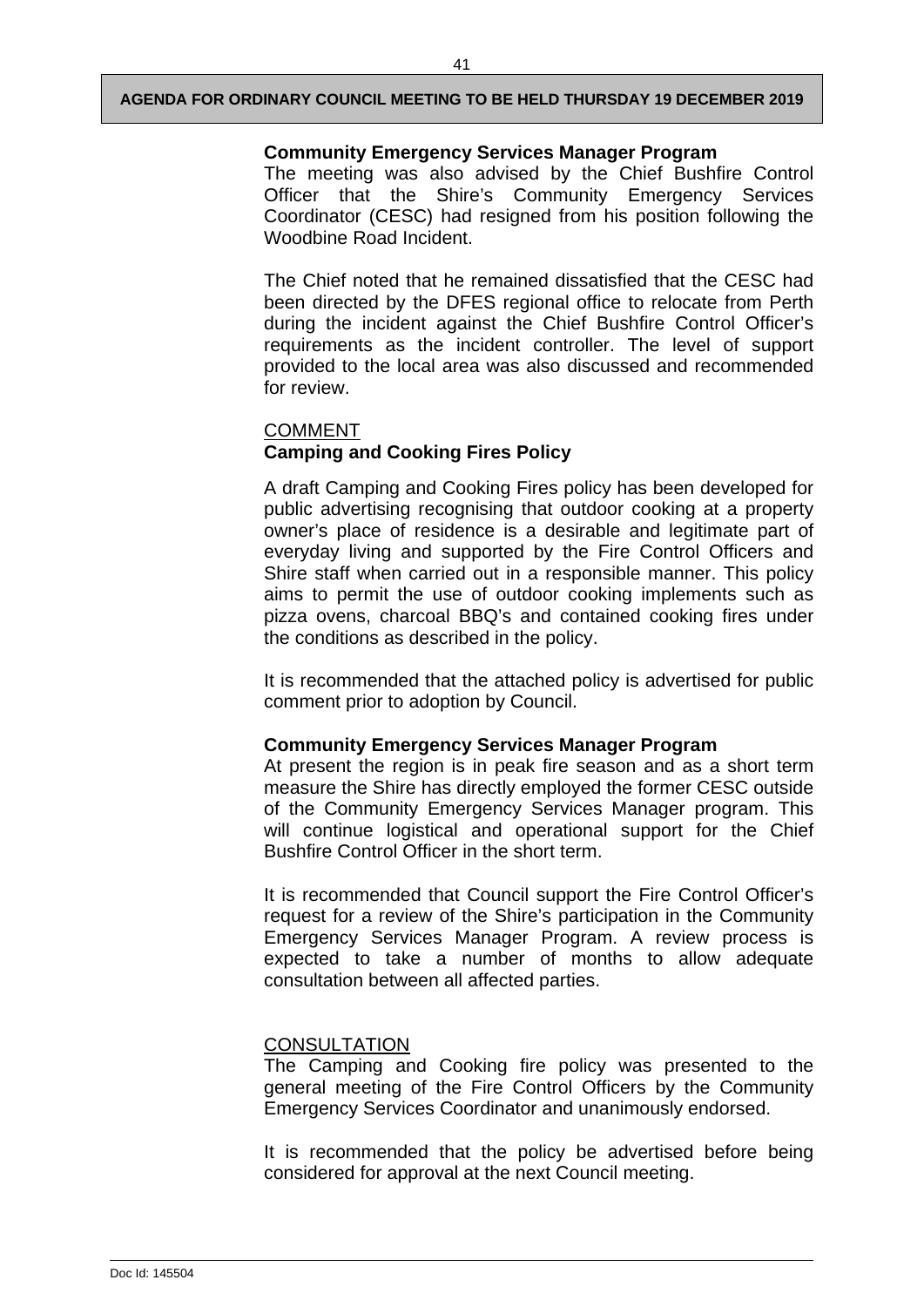## STATUTORY ENVIRONMENT

- Bush Fires Act 1954 clause 25 (1) (a) No fire to be lit in the open air unless certain precautions are undertaken.
	- *(1) Subject to subsection (1aa) and section 25A, during the restricted burning times or during the prohibited burning times a person shall not light or use a fire in the open air for a purpose not specifically mentioned or provided for in this Act, save and except in accordance with and subject to the following provisions —*
		- *(a) a fire for the purpose of camping or cooking shall not be lit within 3 m of a log or stump and unless and until a space of ground around the site of the fire having a radius of at least 3 m from the site as the centre, is cleared of all bush and other inflammable material, and when for any day, or any period of a day, the fire danger forecast by the Bureau of Meteorology in Perth in respect of the locality wherein it is desired to light or use a fire for such purpose is "catastrophic", "extreme", "severe" or "very high", such fire shall not be lit on that day or during that period unless and until the approval in writing of the local government for that locality has been obtained so to do.*

## POLICY IMPLICATIONS

This item recommends the advertising of a draft policy.

## FINANCIAL IMPLICATIONS

There are financial implications if the Shire's participation in the Community Emergency Services Manager Program is discontinued. DFES support for the position including equipment and overheads equates to approximately \$91,000 annually.

## STRATEGIC IMPLICATIONS

The CESC position is an essential resource for the delivery of fire mitigation and response and works across a number of priority outcomes within the Shire's Community Strategic Plan.

## ATTACHMENTS

Circulated with the agenda are the following items relevant to this report:

- Unconfirmed minutes of the general meeting of the November Fire Control Officers meeting (Doc Id: 144674)
- C-8CCFP04 Draft Camping and Cooking Fire Policy (Doc Id:145889)
- Fire Pit Registration Form (Doc Id: 145936)
- Draft Frequently asked questions (Doc Id: 145898) *(Marked 9.4.1)*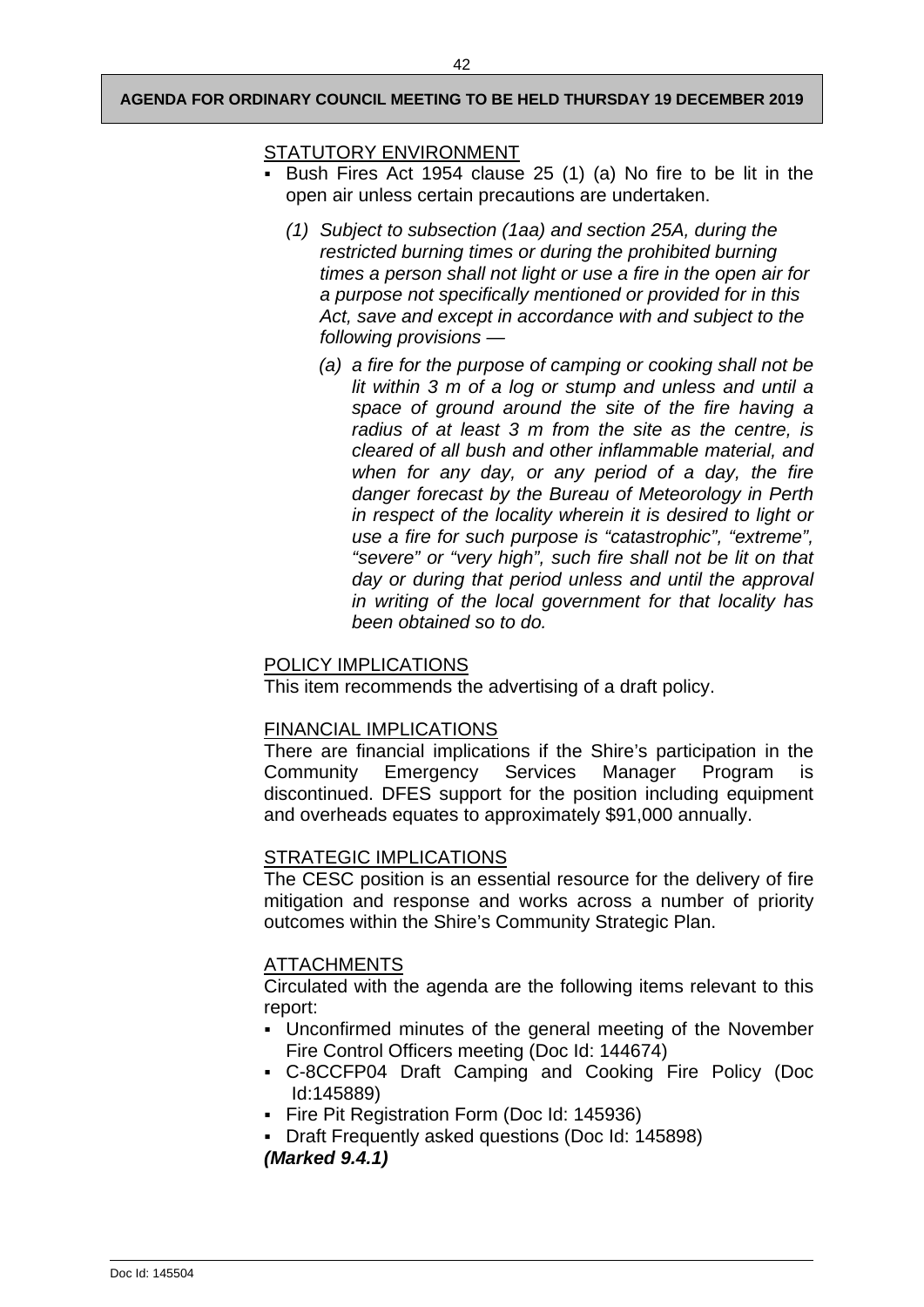## VOTING REQUIREMENT

Simple Majority

# **OFFICER RECOMMENDATION**

**That Council** 

- **1. receive the unconfirmed minutes of the Fire Control Officer's Meeting held at the Badgingarra Community Centre on Wednesday 13 November 2019.**
- **2. endorse the draft Camping and Cooking Fire policy for public advertising.**
- **3. endorse the Fire Control Officer's request for Council to conduct a formal review of its future participation in the Community Emergency Services Manager program.**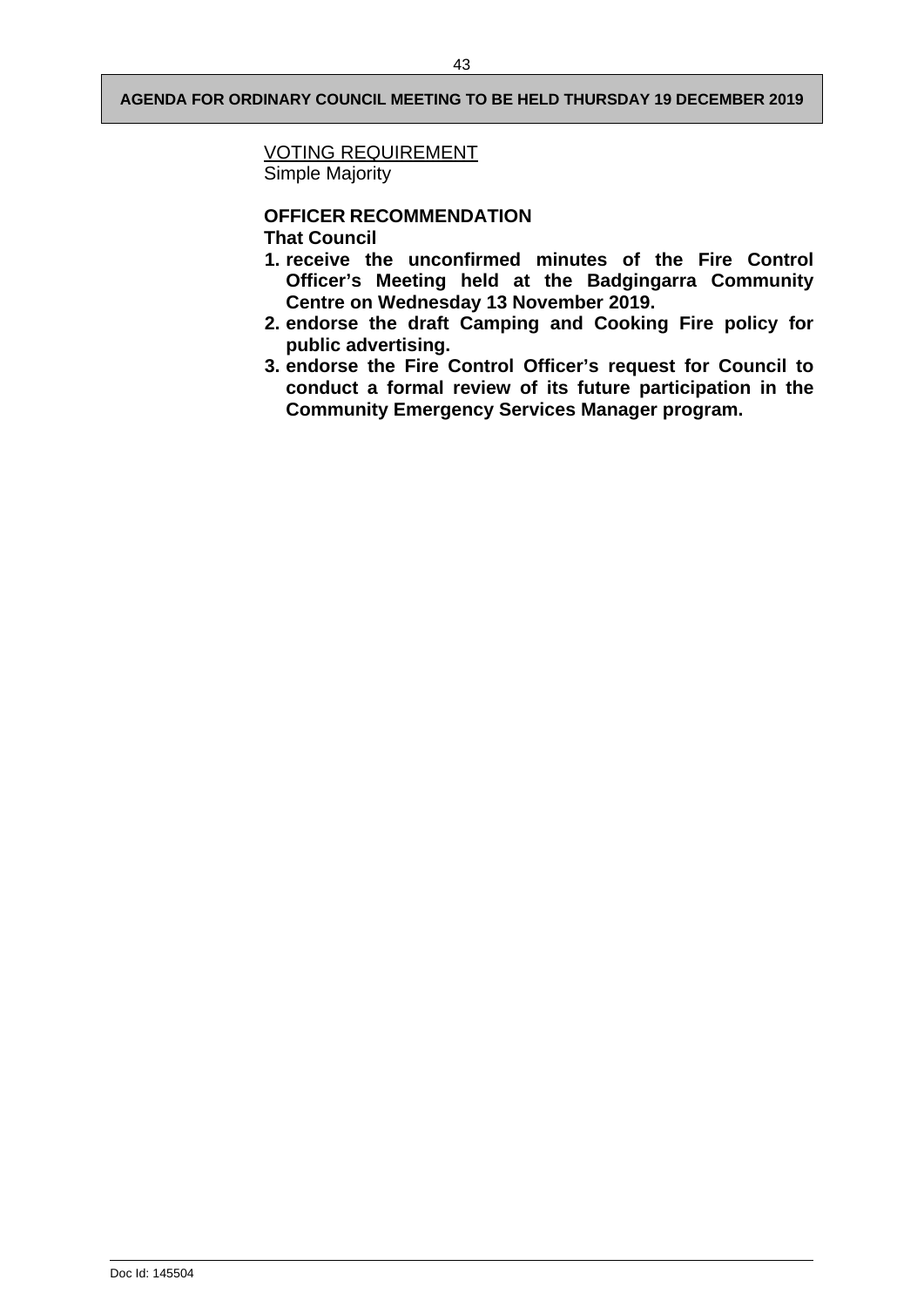## <span id="page-55-0"></span>**9.4.2 REVIEW OF ENVIRONMENTAL GRANT APPLICATIONS**

| N/A                                                                         |
|-----------------------------------------------------------------------------|
| Shire of Dandaragan                                                         |
| Business Classification Scheme / Grants and                                 |
| Subsidies / Applications / Shire Community Grants                           |
| Nil                                                                         |
| 10 December 2019                                                            |
| Michelle Perkins, Manager Customer & Community<br>Services                  |
| Scott Clayton, Executive Manager Corporate and<br><b>Community Services</b> |
|                                                                             |

#### PROPOSAL

The purpose of this report is to authorise the allocation of funds for the Shire of Dandaragan Environmental Grants for 2019.

#### BACKGROUND

On 24 September 2019 Council endorsed the establishment of the 2019/2020 Environmental Grants Program in accordance with the attached guidelines, and allocated \$35,000 from the Protection of the Environment budget towards the program.

The core objectives of the program are as follows:

- **Benefit the environment through local projects**
- Involve the local community in project design and delivery
- Raise awareness and understanding of environmental and sustainability issues
- Support people to take action and share skills and knowledge about the local environment
- Build the capacity of the community to address environmental sustainability.
- Deliver short-term tangible environmental results that are consistent with the Shire's long term environmental sustainability direction.

Local individuals, organisations and groups were encouraged to apply for up to \$10,000 for projects on public or private land. Applicants were able to apply for a funding commitment over multiple years where they could demonstrate a compelling need such as the commitment from Council being an essential requirement to access other external funding, or projects that would require an action over a number of years to see significant outcomes.

#### COMMENT

This year, the funding pool is \$35,000. The Grants Program received a total of three (3) applications with a total funding request of \$29,558.55: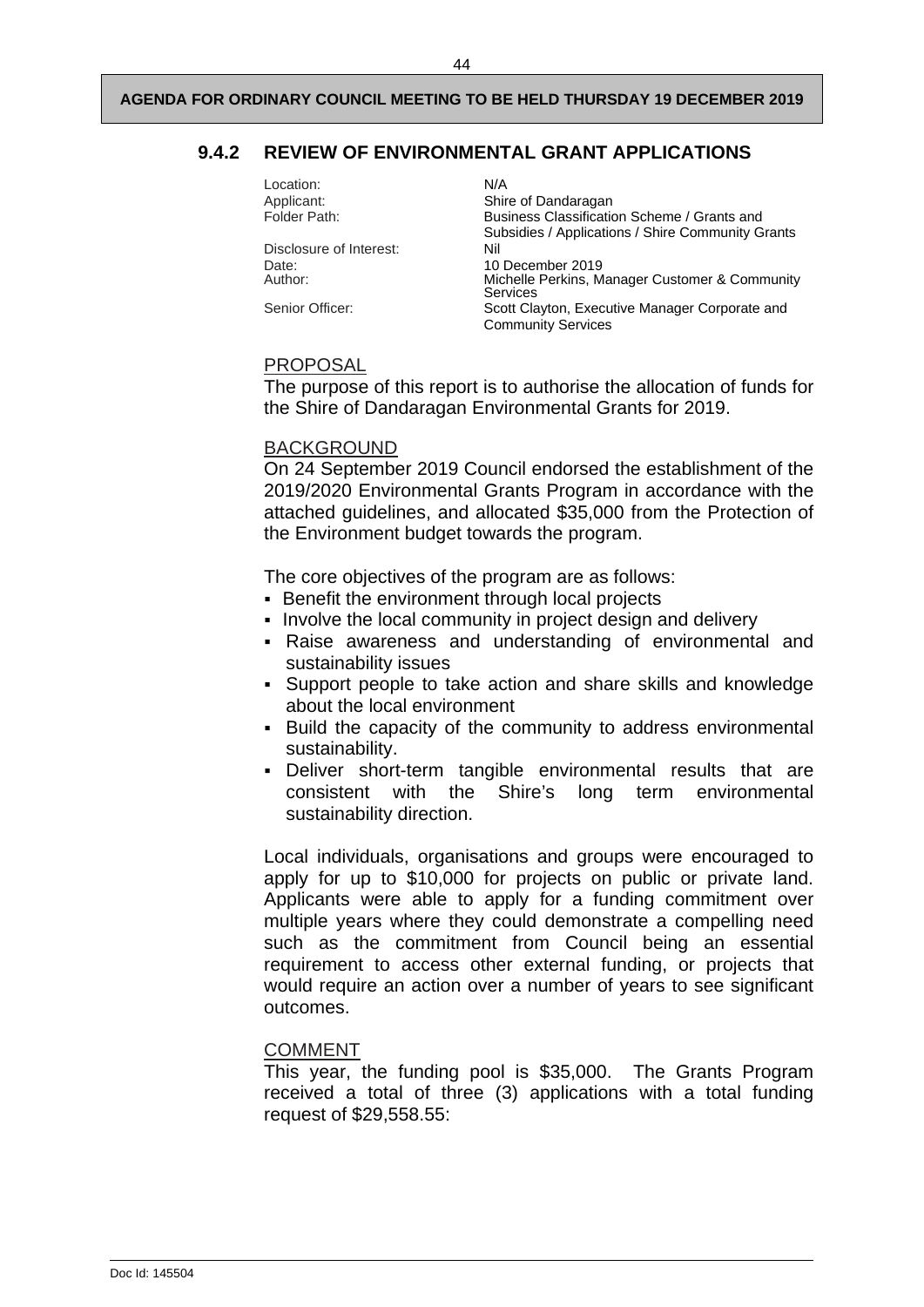| <b>ORGANISATION</b>                          | <b>PROJECT</b><br><b>DESCRIPTION</b>                                        | <b>GRANT REQUEST</b> |
|----------------------------------------------|-----------------------------------------------------------------------------|----------------------|
| Regional<br>Jurien<br>Bay<br>Herbarium Group | Dandaragan<br>Foreshore<br>Pyp Grass Eradication<br>Project                 | \$9,759              |
| <b>KE Smith Farm</b>                         | Smith<br>Landscape<br>Rehydration<br><b>Demonstration Site</b>              | \$10,000             |
| West Midlands Group                          | Soil<br>Roberts Farm<br>Amelioration Practices<br><b>Demonstration Site</b> | \$9,800              |
|                                              | TOTAL                                                                       | \$29,559             |

This will be the first year of the Shire of Dandaragan Community Grants Program. The assistance provided by the Shire is to support environmental community events and is not intended to be the sole source of funding. The grant guidelines are deliberately broad in the grant's objectives in order for the Shire to receive a range of projects and initiatives to be considered on their merits. Outcomes and learnings from this first round of funding will assist the development of the aligned Council policy for Environmental Grants similar to the process for Council's Community Grants program. It is intended that the future policy will be in place for the 2020/2021 budget cycle.

Staff met with a representative from Department of Biodiversity, Conservation and Attractions, Mr Steve Buitenhuis in Jurien Bay in late November to review the applications from a local benefit perspective, whilst also reviewing the broader implications or benefits of each project.

All three projects were reviewed and approved for eligibility. With two of the projects being undertaken on private land, issues around broader community promotion, community education and understanding of the objectives of the projects, and reporting outcomes were discussed. Shire officers and DBCA staff agreed that provided a clear contribution towards research and innovation was demonstrated with regular update reports including comparison photos, and opportunities for the community to learn from the project via construction / community viewing events, field visits and open days, and an agreement that Shire would be able to request viewings and updates, then the projects were relevant and eligible. These issues would be addressed in a signed grant agreement between successful applications and the Shire.

A review of the following applications was undertaken: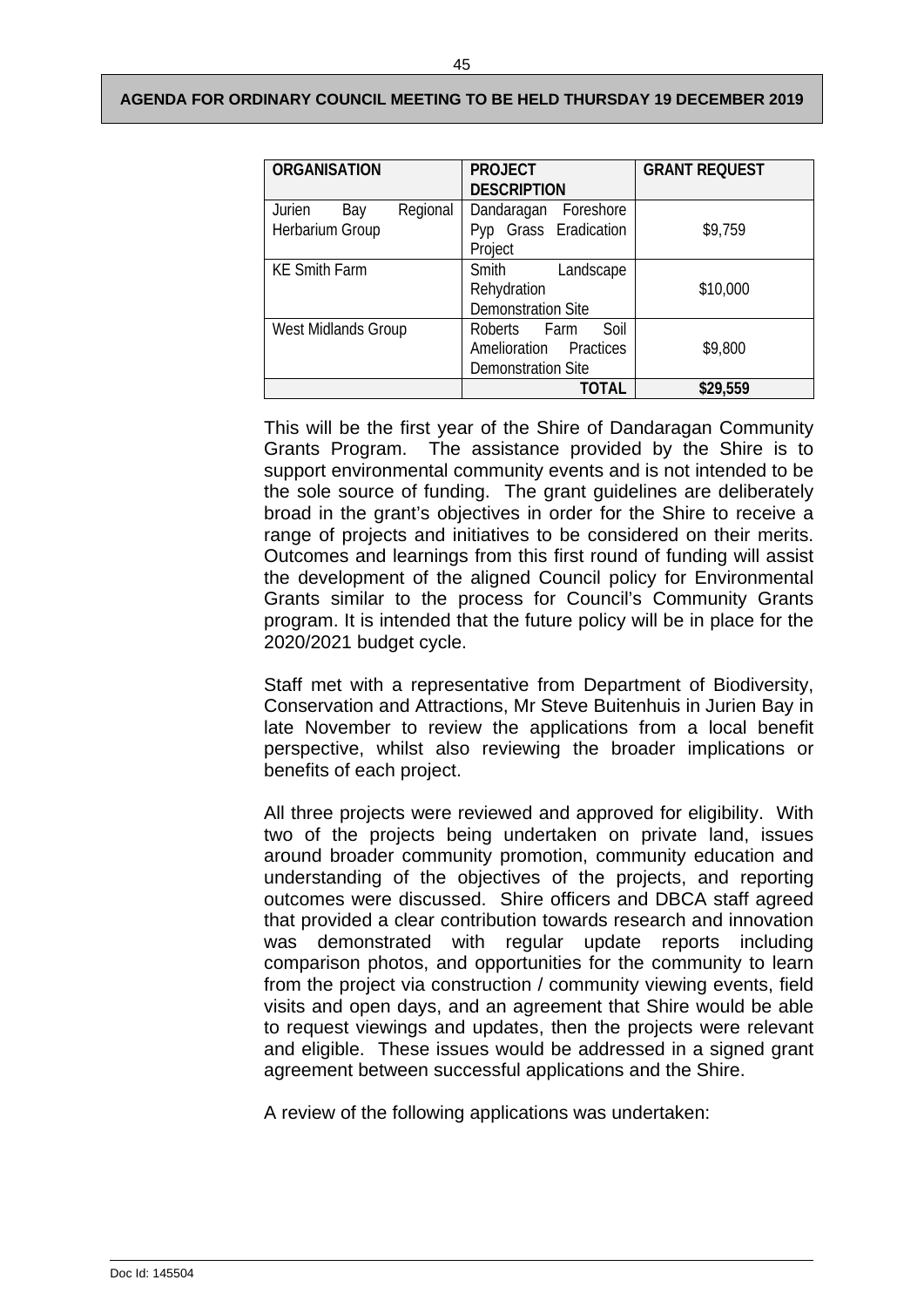| <b>PROJECT</b>                                              | <b>BENEFITS / ISSUES</b>                                                                                                                                                                                                                                                                                                                                                                                                                                                                                                                                                                                                                                                                                                                                                                                                                                                    | <b>RECOMMENDATIONS</b>                                                                                                                                                                                                                                                                                                                                                                                                                                                                                                                                                                                                                                                                                  |
|-------------------------------------------------------------|-----------------------------------------------------------------------------------------------------------------------------------------------------------------------------------------------------------------------------------------------------------------------------------------------------------------------------------------------------------------------------------------------------------------------------------------------------------------------------------------------------------------------------------------------------------------------------------------------------------------------------------------------------------------------------------------------------------------------------------------------------------------------------------------------------------------------------------------------------------------------------|---------------------------------------------------------------------------------------------------------------------------------------------------------------------------------------------------------------------------------------------------------------------------------------------------------------------------------------------------------------------------------------------------------------------------------------------------------------------------------------------------------------------------------------------------------------------------------------------------------------------------------------------------------------------------------------------------------|
| Dandaragan Foreshore<br>Pyp Grass Eradication<br>Project    | Demonstrated effectiveness in controlling identified<br>$\blacksquare$<br>invasive weed of significance<br>Builds on previous control treatments<br>Requires ongoing / yearly treatment to ensure prevention<br>of reinfestation<br>Allows revegetation of native plantings to re-establish in<br>order to stabilise coastal dunes<br>Aligned with Shire's Coastal Hazard Risk Management<br>$\blacksquare$<br>Action Plan (CHRMAP)<br>Provides employment for local contractors<br>$\blacksquare$<br>Collaboration with local coastcare groups and school<br>Builds on existing partnership with local Parks and<br>Wildlife (DBCA) to grow seedlings for revegetation in<br>DBCA depot, in addition to use of mobile water unit on<br>plantings<br>Builds capacity of local community organisation                                                                        | Provide before / after images for reporting and promotion purposes<br>$\blacksquare$<br>Invite broader community to assist planting<br>Coordinate spraying / revegetation activities with Shire Parks and Gardens<br>schedule<br>Provide annual project report to Council / Shire<br>$\blacksquare$<br>Provide annual update to local newspapers identifying the project and partnership<br>with the Shire<br>Project coordinator to provide project plan (breakdown) for promotion and display<br>$\blacksquare$<br>purposes                                                                                                                                                                           |
| Smith Landscape<br>Rehydration<br><b>Demonstration Site</b> | Highlights Shire's commitment to support innovative<br>research on environmental / agricultural practices<br>Demonstration / research site for rehydration of<br>$\blacksquare$<br>agricultural site using innovative approach<br>Builds on existing Department of Primary Industries and<br>$\blacksquare$<br>Regional Development research initiative<br>Provides a detailed Catchment Function Analysis of<br>demonstration site however this may be perceived<br>negatively due to being on private land<br>• Provides opportunity to identify if regenerative<br>agricultural practices can rehydrate local catchment<br>areas and agricultural land resulting in less run-off and<br>less flooding and erosion<br>Potential to improve local waterway (Minyulo Brook) and<br>wet lands<br>Aligns with Shire of Dandaragan Strategic Community<br>Plan - Envision 2029 | Provide before / after images for reporting and promotion purposes<br>Provide annual project report to Council / Shire demonstrating agricultural and<br>environmental outcomes<br>Provide annual update to local newspapers identifying the project and<br>partnership with the Shire<br>Ensure project is promoted as a demonstration site<br>Non confidentiality clause to ensure Council is able to visit site at mutually<br>agreed times and publish appropriate content and share project particulars to<br>facilitate community learning.<br>Hold Open Day 12 months after first Spring period<br>Project coordinator to provide project plan (breakdown) for promotion and<br>display purposes |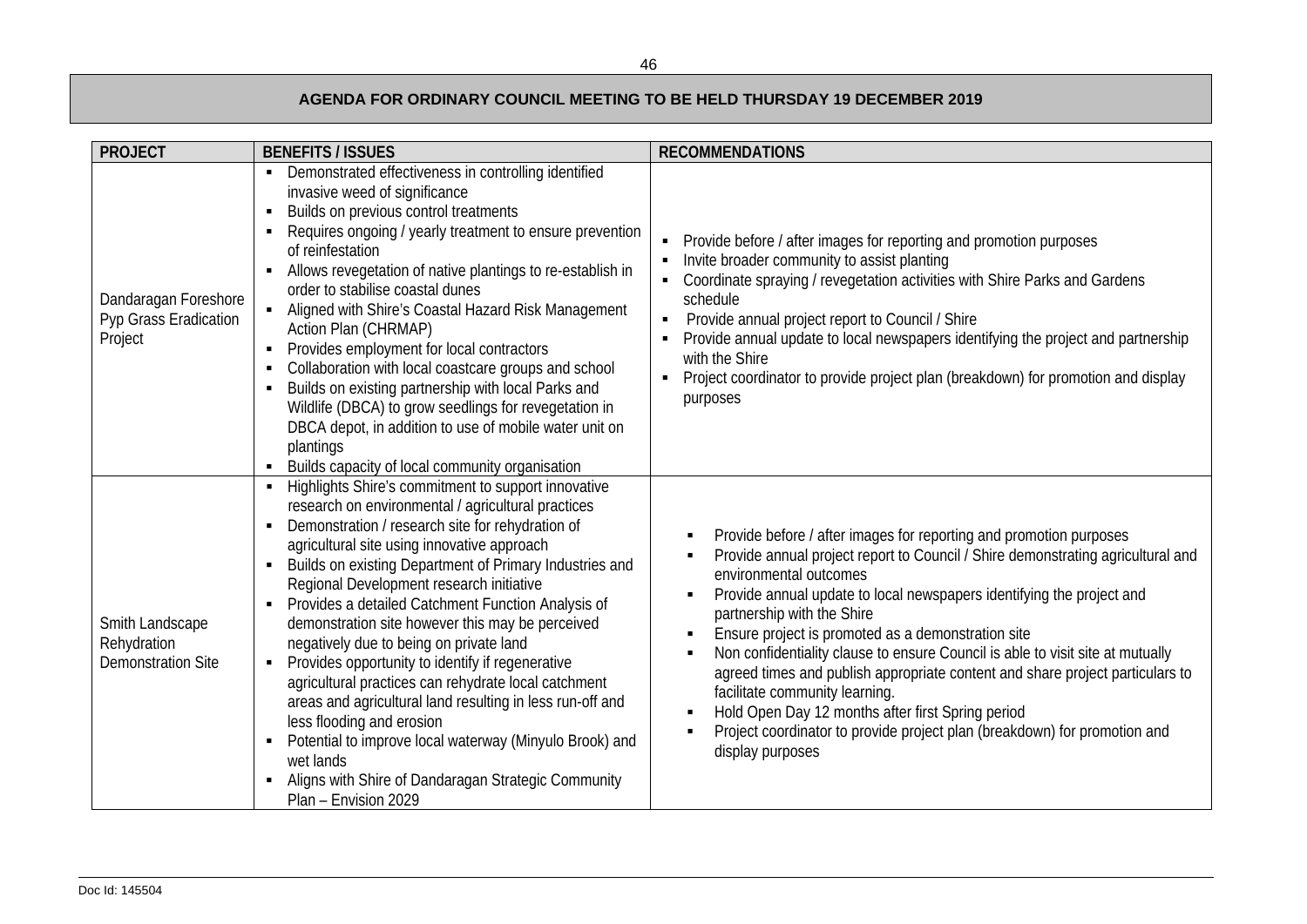|                                                                          | Application didn't demonstrate a high level of local<br>collaboration with grower and environmental groups<br>Project identified capacity to hold field days / community<br>education events<br>Regenerative agricultural is not widely accepted as a<br>successful practice - particularly in a local setting<br>therefore project may be controversial                                                                                                                                                 |                                                                                                                                                                                                                                                                                                                                                                                                                                                                                                                                                                                                                                                                      |
|--------------------------------------------------------------------------|----------------------------------------------------------------------------------------------------------------------------------------------------------------------------------------------------------------------------------------------------------------------------------------------------------------------------------------------------------------------------------------------------------------------------------------------------------------------------------------------------------|----------------------------------------------------------------------------------------------------------------------------------------------------------------------------------------------------------------------------------------------------------------------------------------------------------------------------------------------------------------------------------------------------------------------------------------------------------------------------------------------------------------------------------------------------------------------------------------------------------------------------------------------------------------------|
| Roberts Farm Soil<br><b>Amelioration Practices</b><br>Demonstration Site | Coordinated by well established organisation<br>Uncomplicated testing of new schedules of soil<br>amelioration practice<br>Demonstration site will provide opportunities for<br>community education activities<br>Highlights Shire's commitment to support innovative<br>research on environmental / agricultural practices<br>Aligns with Shire of Dandaragan Strategic Community<br>Plan - Envision 2029<br>demonstrate a high level of local collaboration with<br>grower and local landholder groups | Project coordinator to provide project plan (breakdown) for promotion and display<br>purposes<br>Provide before / after images for reporting and promotion purposes<br>Provide annual project report to Council / Shire demonstrating agricultural and<br>environmental outcomes<br>Provide annual update to local and regional newspapers identifying the project and<br>٠<br>partnership with the Shire<br>Ensure project is promoted as a demonstration site<br>Non confidentiality clause to ensure Council is able to visit site at mutually agreed<br>times and publish appropriate content and share project particulars to facilitate<br>community learning. |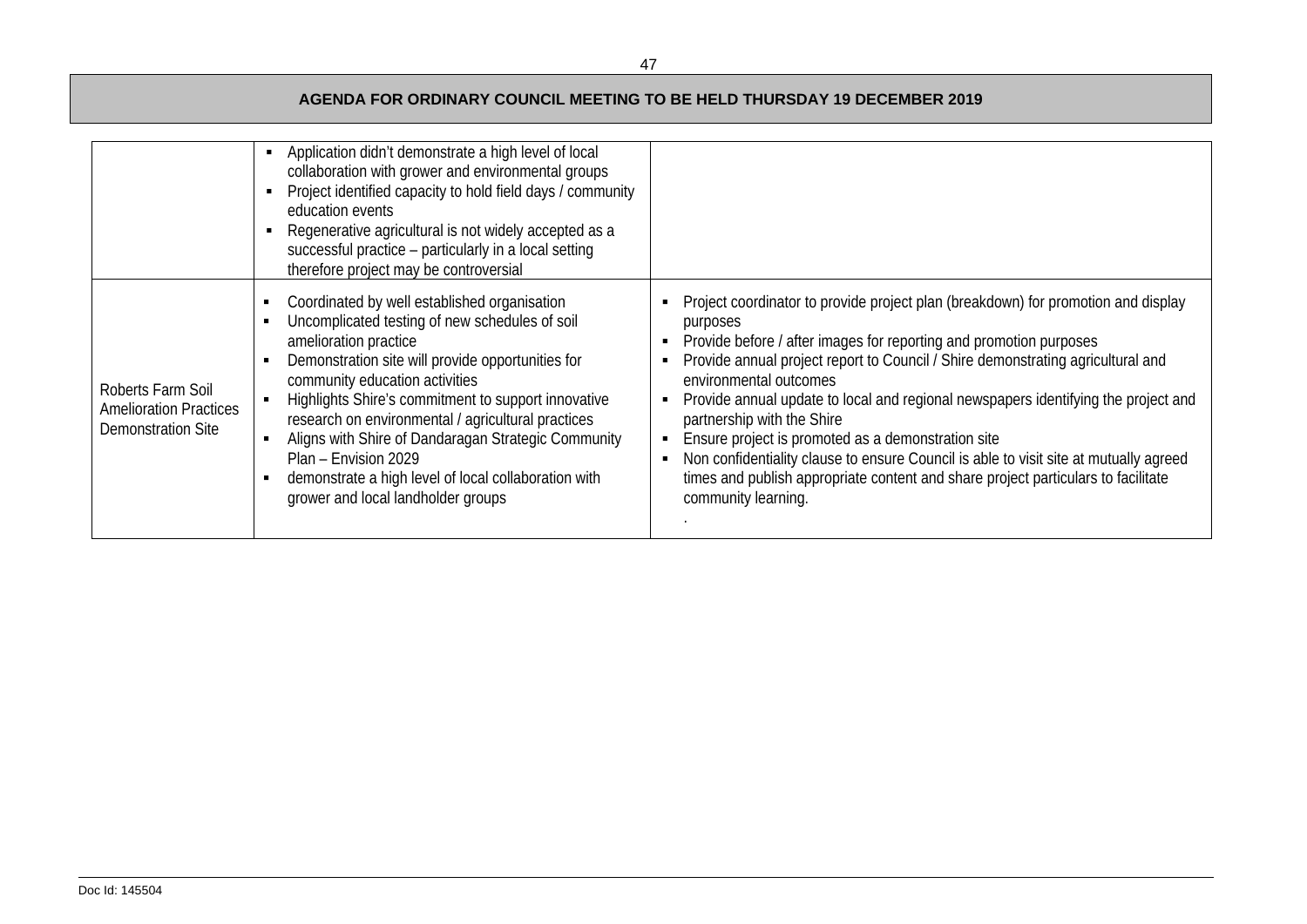## **CONSULTATION**

- Chief Executive Officer Brent Bailey
- Steve Buitenhuis, Nature Conservation Coordinator, Department of Biodiversity, Conservation and Attractions Jurien Bay office

## STATUTORY ENVIRONMENT

There are no statutory implications relevant to this item

#### POLICY IMPLICATIONS

There is no current policy associated with this proposal. It is proposed that an Environmental Grants Policy is developed to guide the 2020/2021 budget process.

## FINANCIAL IMPLICATIONS

A suitable funding source is already contained within Council's 2019/2020 budget – GL 27060.1004.00201.00100 – Protection of the Environment.

## STRATEGIC IMPLICATIONS

Strategic Community Plan – Envision 2029

| 03 Environment | The Shire will be a responsible<br>custodian of the environment working<br>with community groups and other |
|----------------|------------------------------------------------------------------------------------------------------------|
|                | entities to increase renewable energy                                                                      |
|                | initiatives, vegetation cover and                                                                          |
|                | rehabilitate degraded public land                                                                          |
|                | throughout the local region.                                                                               |

## ATTACHMENTS

Circulated with the agenda are the following items relevant to this report:

- Applications JB Herbarium Pyp Grass Project (Doc Id: 145987)
- Application Smith Farm Rehydration Project Doc Id: 145989)
- Application WMG Roberts Farm Soil Amelioration Project (Doc Id: 145991)

*(Marked 9.4.2)*

VOTING REQUIREMENT Simple Majority

# **OFFICER RECOMMENDATION**

**That Council:**

**1. Approve the following Environmental Grants from the 2019/2020 allocation:**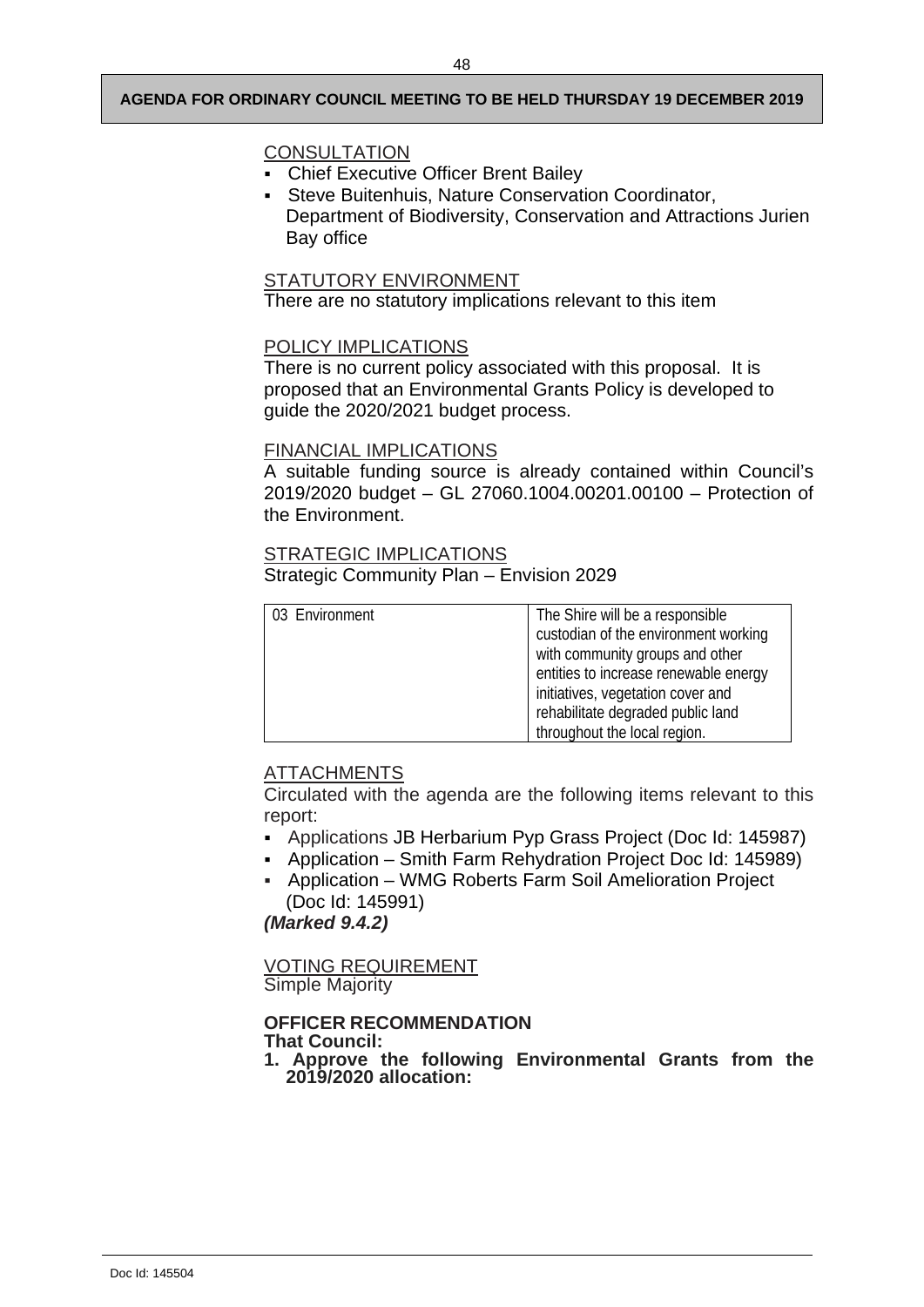<span id="page-60-0"></span>

| <b>ORGANISATION</b>        | <b>PROJECT DESCRIPTION</b>       | <b>GRANT</b> |
|----------------------------|----------------------------------|--------------|
| Jurien Bay Regional        | Dandaragan Foreshore Pyp         | \$9,759      |
| <b>Herbarium Group</b>     | <b>Grass Eradication Project</b> |              |
| <b>KE Smith Farm</b>       | Smith Landscape                  |              |
|                            | Rehydration                      | \$10,000     |
|                            | <b>Demonstration Site</b>        |              |
| <b>West Midlands Group</b> | <b>Roberts Farm Soil</b>         |              |
|                            | <b>Amelioration Practices</b>    | \$9,800      |
|                            | <b>Demonstration Site</b>        |              |
|                            | TOTAL                            | \$29,559     |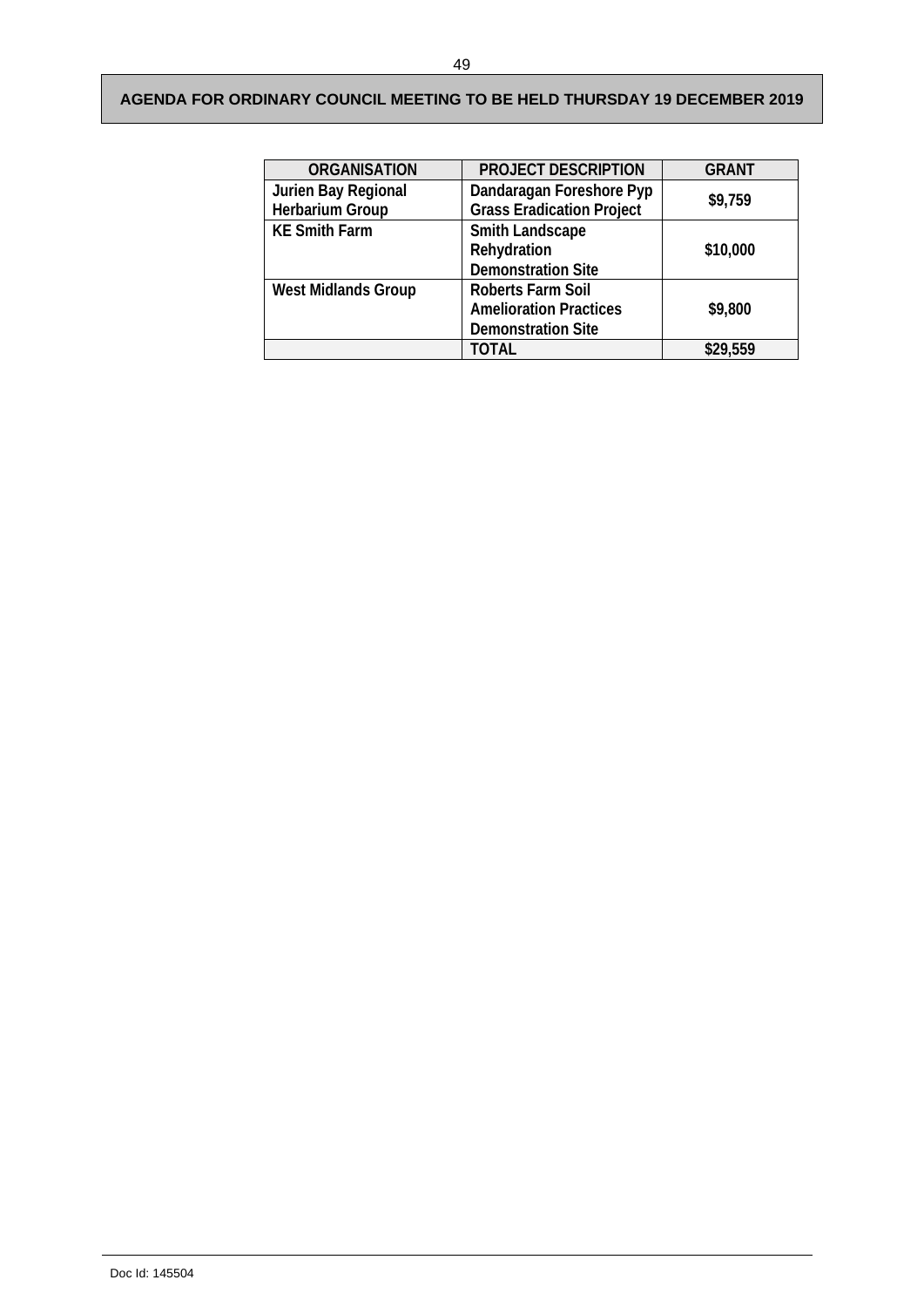## <span id="page-61-0"></span>**9.5 COUNCILLOR INFORMATION BULLETIN**

## **9.5.1 SHIRE OF DANDARAGAN – NOVEMBER 2019 COUNCIL STATUS REPORT**

Document ID: 145666

Attached to the agenda is a copy of the Shire's status report from the Council Meeting held 28 November 2019. *(Marked 9.5.1)*

## <span id="page-61-1"></span>**9.5.2 SHIRE OF DANDARAGAN – BUILDING STATISTICS – NOVEMBER 2019**

Document ID: 145745

Attached to the agenda is a copy of the Shire of Dandaragan Building Statistics for November 2019. *(Marked 9.5.2)*

## <span id="page-61-2"></span>**9.5.3 SHIRE OF DANDARAGAN – PLANNING STATISTICS – NOVEMBER 2019**

Document ID: 145744

Attached to the agenda is a copy of the Shire of Dandaragan Planning Statistics for November 2019. *(Marked 9.5.3)*

## <span id="page-61-3"></span>**9.5.4 SHIRE OF DANDARAGAN TOURISM / LIBRARY REPORT FOR NOVEMBER 2019**

Document ID: 145565

Attached to the agenda is monthly report for Tourism / Library for November 2019. *(Marked 9.5.4)*

## <span id="page-61-4"></span>**9.5.5 WA ELECTORAL COMMISSION – 2019 REVIEW OF WA ELECTORAL BOUNDARIES**

Document ID: 145358

Attached to the agenda is a media release from WA Electoral Commission in relation to 2019 Review of Western Australia's Electoral boundaries. *(Marked 9.5.5)*

## <span id="page-61-5"></span>**9.5.6 DEPARTMENT OF PREMIER & CABINET – DISCUSSION PAPER ABORIGINAL EMPOWERMENT STRATEGY**

Document ID: 145790

The Department of Premier and Cabinet have a discussion paper on Aboriginal Empowerment Strategy, please follow the link below [https://www.wa.gov.au/organisation/department-of-the-premier](https://www.wa.gov.au/organisation/department-of-the-premier-and-cabinet/developing-aboriginal-empowerment-strategy)[and-cabinet/developing-aboriginal-empowerment-strategy](https://www.wa.gov.au/organisation/department-of-the-premier-and-cabinet/developing-aboriginal-empowerment-strategy)

## <span id="page-61-6"></span>**9.5.7 WALGA – MINUTES OF STATE COUNCIL HELD 4 DECEMBER 2019**

Document ID: 145865

Attached to the agenda is a copy of the Summary Minutes of State Council held 4 December 2019. A full copy of the Minutes can be viewed by following the link below:

[https://walga.asn.au/getattachment/8668f9f6-836d-4998-bad9-](https://walga.asn.au/getattachment/8668f9f6-836d-4998-bad9-0967d238e321/Full-Minutes-State-Council-4-December-2019.pdf) [0967d238e321/Full-Minutes-State-Council-4-December-2019.pdf](https://walga.asn.au/getattachment/8668f9f6-836d-4998-bad9-0967d238e321/Full-Minutes-State-Council-4-December-2019.pdf) *(Marked 9.5.7)*